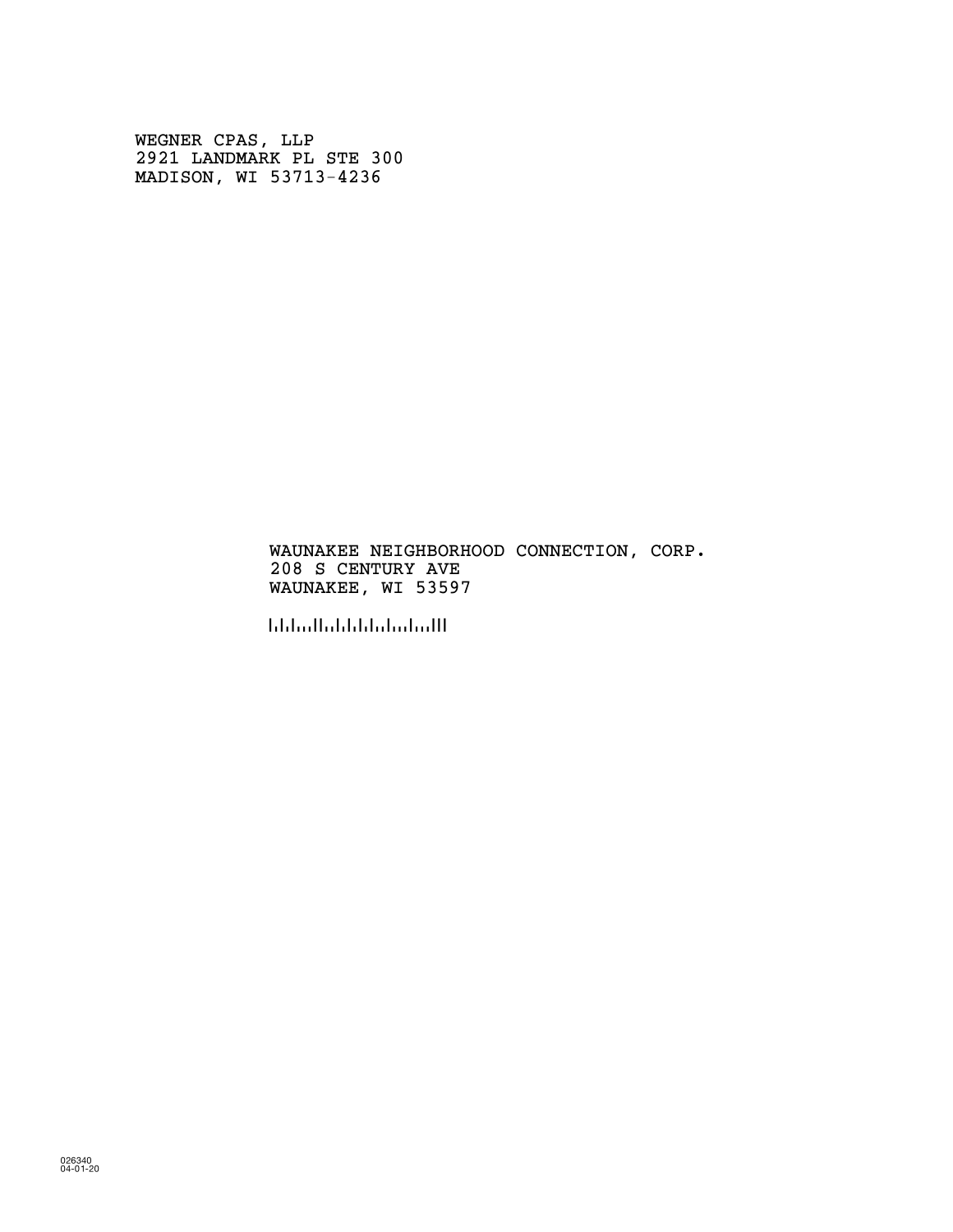## PUBLIC DISCLOSURE COPY - STATE REGISTRATION NO. 14234-800

Form

Department of the Treasury Internal Revenue Service

# **990** Return of Organization Exempt From Income Tax <br>
Under section 501(c), 527, or 4947(a)(1) of the Internal Revenue Code (except private foundations)<br> **PO20**

**but the Social security numbers on this form as it may be made public.** The only one to Public **Depending to Public and the latest information.** This pection **| Go to www.irs.gov/Form990 for instructions and the latest information. Inspection**



|                                |                               | A For the 2020 calendar year, or tax year beginning                                                                                         | and ending     |                                                     |                                                         |
|--------------------------------|-------------------------------|---------------------------------------------------------------------------------------------------------------------------------------------|----------------|-----------------------------------------------------|---------------------------------------------------------|
|                                | <b>B</b> Check if applicable: | <b>C</b> Name of organization                                                                                                               |                | D Employer identification number                    |                                                         |
|                                | Address<br>change             | WAUNAKEE NEIGHBORHOOD CONNECTION, CORP.                                                                                                     |                |                                                     |                                                         |
|                                | Name<br>change                | Doing business as                                                                                                                           |                | 61-1513411                                          |                                                         |
|                                | Initial<br> return            | Number and street (or P.O. box if mail is not delivered to street address)                                                                  | Room/suite     | E Telephone number                                  |                                                         |
|                                | Final<br>return/<br>termin-   | 208 S CENTURY AVE                                                                                                                           |                | $608 - 849 - 5740$                                  |                                                         |
|                                | ated                          | City or town, state or province, country, and ZIP or foreign postal code                                                                    |                | G Gross receipts \$                                 | 430,532.                                                |
|                                | Amended<br>return             | 53597<br>WAUNAKEE, WI                                                                                                                       |                | $H(a)$ is this a group return                       |                                                         |
|                                | Applica-<br>pending           | F Name and address of principal officer: LISA HUMENIK                                                                                       |                | for subordinates?                                   | $Yes$ $Xno$                                             |
|                                |                               | SAME AS C ABOVE                                                                                                                             |                | $H(b)$ Are all subordinates included? $\Box$ Yes    | l No                                                    |
|                                |                               | <b>I</b> Tax-exempt status: $\boxed{\mathbf{X}}$ 501(c)(3)<br>$\sqrt{\frac{1}{1}}$ (insert no.)<br>$501(c)$ (<br>$4947(a)(1)$ or            | 527            |                                                     | If "No," attach a list. See instructions                |
|                                |                               | J Website: WAUNAKEENEIGHBORHOODCONNECTION.ORG<br>Trust<br>Association                                                                       |                | $H(c)$ Group exemption number $\blacktriangleright$ |                                                         |
|                                | Part I                        | K Form of organization: $X$ Corporation<br>Other $\blacktriangleright$<br>Summary                                                           |                |                                                     | L Year of formation: 2006 M State of legal domicile: WI |
|                                |                               | Briefly describe the organization's mission or most significant activities: WAUNAKEE NEIGHBORHOOD CONNECTION                                |                |                                                     |                                                         |
|                                | 1                             | SUPPORTS FAMILIES GOING THROUGH DIFFICULT TIMES BY PROVIDING A                                                                              |                |                                                     |                                                         |
| Governance                     | 2                             | Check this box $\blacktriangleright$ $\Box$ if the organization discontinued its operations or disposed of more than 25% of its net assets. |                |                                                     |                                                         |
|                                | з                             | Number of voting members of the governing body (Part VI, line 1a)                                                                           |                | 3                                                   | 10                                                      |
|                                | 4                             |                                                                                                                                             |                | $\overline{4}$                                      | $\overline{10}$                                         |
|                                | 5                             |                                                                                                                                             | $\overline{5}$ | 0                                                   |                                                         |
| <b>Activities &amp;</b>        |                               |                                                                                                                                             | 6              | 126                                                 |                                                         |
|                                |                               |                                                                                                                                             |                | 7a                                                  | $\overline{0}$ .                                        |
|                                |                               |                                                                                                                                             |                | 7b                                                  | $\overline{0}$ .                                        |
|                                |                               |                                                                                                                                             |                | <b>Prior Year</b>                                   | <b>Current Year</b>                                     |
|                                | 8                             | Contributions and grants (Part VIII, line 1h)                                                                                               |                | 264,885.                                            | 393,456.                                                |
|                                | 9                             | Program service revenue (Part VIII, line 2g)                                                                                                |                | 0.                                                  | 0.                                                      |
| Revenue                        | 10                            |                                                                                                                                             |                | 94.                                                 | 1,582.                                                  |
|                                | 11                            | Other revenue (Part VIII, column (A), lines 5, 6d, 8c, 9c, 10c, and 11e)                                                                    |                | $-1,611.$                                           | 2,252.                                                  |
|                                | 12                            | Total revenue - add lines 8 through 11 (must equal Part VIII, column (A), line 12)                                                          |                | 263,368.                                            | 397,290.                                                |
|                                | 13                            | Grants and similar amounts paid (Part IX, column (A), lines 1-3)                                                                            |                | 172,519.                                            | 218, 745.                                               |
|                                | 14                            | Benefits paid to or for members (Part IX, column (A), line 4)                                                                               |                | 0.                                                  | 0.                                                      |
|                                | 15                            | Salaries, other compensation, employee benefits (Part IX, column (A), lines 5-10)                                                           |                | 120,796.                                            | 122,802.                                                |
| Expenses                       |                               | 16a Professional fundraising fees (Part IX, column (A), line 11e)                                                                           |                | Ω.                                                  | 0.                                                      |
|                                |                               | 29,230.<br><b>b</b> Total fundraising expenses (Part IX, column (D), line 25)                                                               |                |                                                     |                                                         |
|                                | 17                            |                                                                                                                                             |                | 62,492.<br>355,807.                                 | 56,676.<br>398, 223.                                    |
|                                | 18                            | Total expenses. Add lines 13-17 (must equal Part IX, column (A), line 25)                                                                   |                | $-92,439.$                                          | $-933.$                                                 |
|                                | 19                            |                                                                                                                                             |                | <b>Beginning of Current Year</b>                    |                                                         |
|                                |                               |                                                                                                                                             |                | 590, 334.                                           | <b>End of Year</b><br>558,740.                          |
|                                | 20                            | Total assets (Part X, line 16)<br>21 Total liabilities (Part X, line 26)                                                                    |                | 35, 284.                                            | 0.                                                      |
| Net Assets or<br>Fund Balances |                               |                                                                                                                                             |                | 555,050.                                            | 558,740.                                                |
|                                |                               | Dart II   Cianaturo Blook                                                                                                                   |                |                                                     |                                                         |

**Part II Signature Block**

Under penalties of perjury, I declare that I have examined this return, including accompanying schedules and statements, and to the best of my knowledge and belief, it is true, correct, and complete. Declaration of preparer (other than officer) is based on all information of which preparer has any knowledge.

| Sign<br>Here     | Signature of officer<br>LISA HUMENIK,<br><b>EXECUTIVE DIRECTOR</b><br>Type or print name and title                |                               | Date                                                                                    |           |  |  |  |  |  |  |
|------------------|-------------------------------------------------------------------------------------------------------------------|-------------------------------|-----------------------------------------------------------------------------------------|-----------|--|--|--|--|--|--|
| Paid<br>Preparer | Print/Type preparer's name<br>STEINL, CPA<br>MICHAEL W.<br>WEGNER CPAS, LLP<br>Firm's name<br>$\blacksquare$      | Preparer's signature<br>mutal | Date<br>PTIN<br>Check<br>9/20/21<br>P00371266<br>self-emploved<br>Firm's EIN 39-0974031 |           |  |  |  |  |  |  |
| Use Only         | Firm's address 2921 LANDMARK PL STE 300<br>Phone no. $608 - 274 - 4020$<br>MADISON, WI 53713-4236                 |                               |                                                                                         |           |  |  |  |  |  |  |
|                  | May the IRS discuss this return with the preparer shown above? See instructions                                   |                               | ΧI<br>Yes                                                                               | <b>No</b> |  |  |  |  |  |  |
| 032001 12-23-20  | LHA For Paperwork Reduction Act Notice, see the separate instructions.<br>SEE SCHEDULE O FOR ORGANIZATION MISSION | <b>STATEMENT</b>              | Form 990 (2020)<br>CONTINUATION                                                         |           |  |  |  |  |  |  |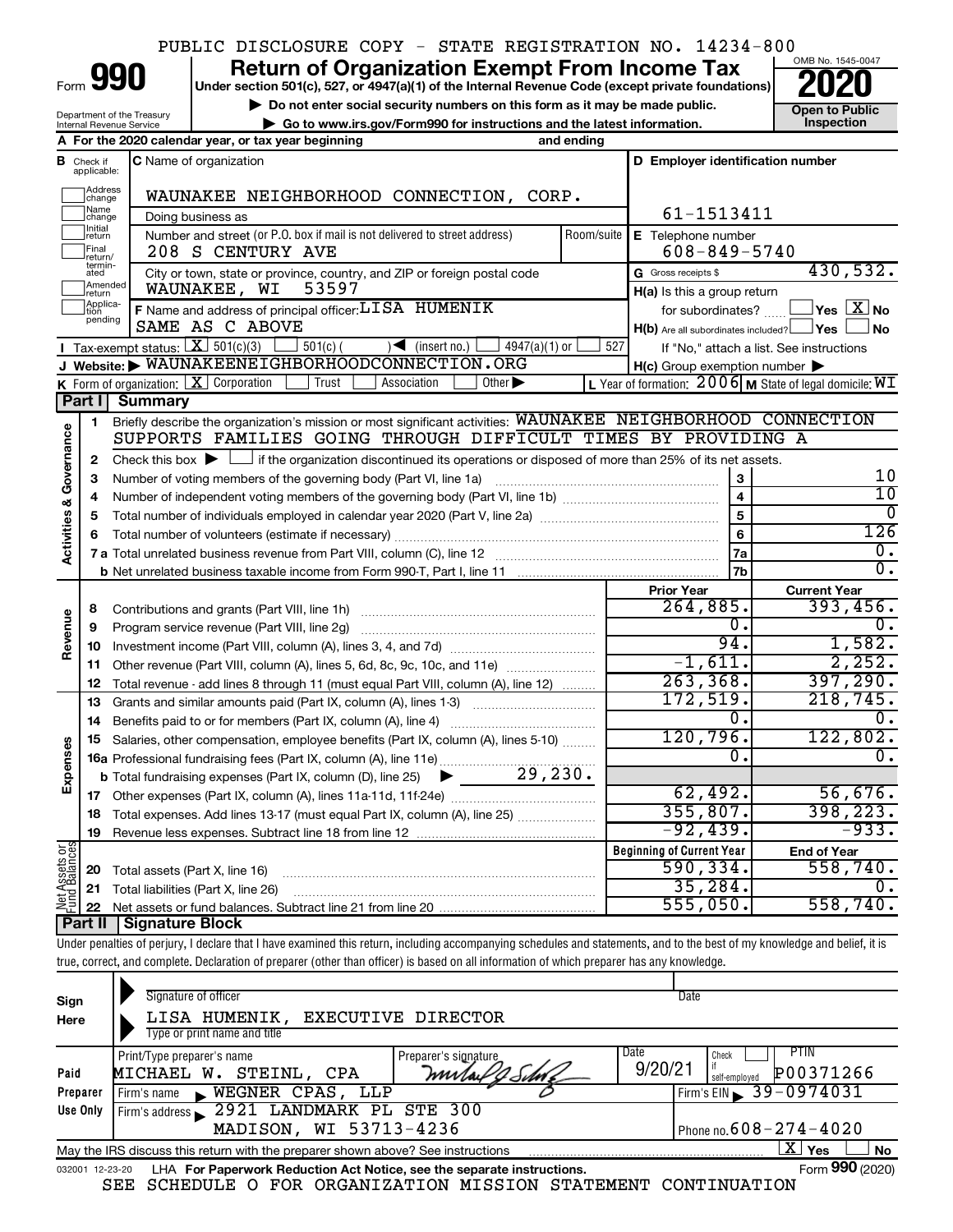|              | Part III   Statement of Program Service Accomplishments                                                                                                                                             |
|--------------|-----------------------------------------------------------------------------------------------------------------------------------------------------------------------------------------------------|
|              |                                                                                                                                                                                                     |
| 1            | Briefly describe the organization's mission:<br>PROVIDE PROGRAMS AND RESOURCES THAT ADDRESS FINANCIAL SECURITY AND                                                                                  |
|              | SOCIAL CONNECTIONS BY ENGAGING NEIGHBORS TO SUPPORT AND EMPOWER ONE                                                                                                                                 |
|              | ANOTHER.                                                                                                                                                                                            |
|              |                                                                                                                                                                                                     |
| $\mathbf{2}$ | Did the organization undertake any significant program services during the year which were not listed on the                                                                                        |
|              | $\vert$ Yes $\vert$ $\overline{\mathrm{X}}$ No<br>prior Form 990 or 990-EZ?                                                                                                                         |
|              | If "Yes," describe these new services on Schedule O.                                                                                                                                                |
| 3            | $ {\mathsf Y}{\mathsf e}{\mathsf s}^\top\overline{{\mathbf X}} $ No<br>Did the organization cease conducting, or make significant changes in how it conducts, any program services?                 |
|              | If "Yes," describe these changes on Schedule O.                                                                                                                                                     |
| 4            | Describe the organization's program service accomplishments for each of its three largest program services, as measured by expenses.                                                                |
|              | Section 501(c)(3) and 501(c)(4) organizations are required to report the amount of grants and allocations to others, the total expenses, and<br>revenue, if any, for each program service reported. |
| 4a           | 218,745. ) (Revenue \$<br>$340, 416$ . including grants of \$<br>(Code:<br>(Expenses \$                                                                                                             |
|              | (1) IN 2020, NEIGHBORHOOD CONNECTION SERVED 170 FAMILIES (594                                                                                                                                       |
|              | INDIVIDUALS) THROUGH OUR COMMUNITY FREE STORE WHERE THEY WERE ABLE TO                                                                                                                               |
|              | OBTAIN CLOTHING, HOUSEHOLD GOODS, CLEANING SUPPLIES, AND PERSONAL                                                                                                                                   |
|              | HYGIENE ITEMS FREE OF CHARGE. CLIENT FAMILIES CAN COME TO THE STORE, AS                                                                                                                             |
|              | NEEDED, FOR SHOPPING. IN ALL, THERE WERE 711 VISITS TO THE STORE AND                                                                                                                                |
|              | 14,448 ITEMS WERE DISTRIBUTED. (2) IN DECEMBER, 2020, 174 FAMILIES                                                                                                                                  |
|              | RECEIVED GIFT CARDS TO SHOP FOR GROCERIES FOR A HOLIDAY MEAL SERVING                                                                                                                                |
|              | 4-6 PEOPLE THROUGH OUR CHRISTMAS MEALS PROGRAM.<br>THE GIFT CARDS WERE<br>PROVIDED THROUGH MONETARY DONATIONS FROM MEMBERS OF THE COMMUNITY.<br>(3)                                                 |
|              | DURING THE HOLIDAY SEASON, WE MATCHED 96 CLIENT FAMILIES WITH DONORS                                                                                                                                |
|              | WHO PROVIDED GIFTS FROM THE CLIENTS' NEEDS AND WISH LISTS FOR A TOTAL                                                                                                                               |
|              | <b>VALUE OF \$26,510.</b>                                                                                                                                                                           |
| 4b           | including grants of \$<br>(Expenses \$<br>) (Revenue \$<br>(Code:                                                                                                                                   |
|              |                                                                                                                                                                                                     |
|              |                                                                                                                                                                                                     |
|              |                                                                                                                                                                                                     |
|              |                                                                                                                                                                                                     |
|              |                                                                                                                                                                                                     |
|              |                                                                                                                                                                                                     |
|              |                                                                                                                                                                                                     |
|              |                                                                                                                                                                                                     |
|              |                                                                                                                                                                                                     |
|              |                                                                                                                                                                                                     |
|              |                                                                                                                                                                                                     |
| 4с           | including grants of \$<br>) (Revenue \$<br>(Code:<br>) (Expenses \$                                                                                                                                 |
|              |                                                                                                                                                                                                     |
|              |                                                                                                                                                                                                     |
|              |                                                                                                                                                                                                     |
|              |                                                                                                                                                                                                     |
|              |                                                                                                                                                                                                     |
|              |                                                                                                                                                                                                     |
|              |                                                                                                                                                                                                     |
|              |                                                                                                                                                                                                     |
|              |                                                                                                                                                                                                     |
|              |                                                                                                                                                                                                     |
|              |                                                                                                                                                                                                     |
| 4d           | Other program services (Describe on Schedule O.)                                                                                                                                                    |
| 4е           | (Expenses \$<br>including grants of \$<br>(Revenue \$<br>340, 416.<br>Total program service expenses                                                                                                |
|              |                                                                                                                                                                                                     |
|              | Form 990 (2020)                                                                                                                                                                                     |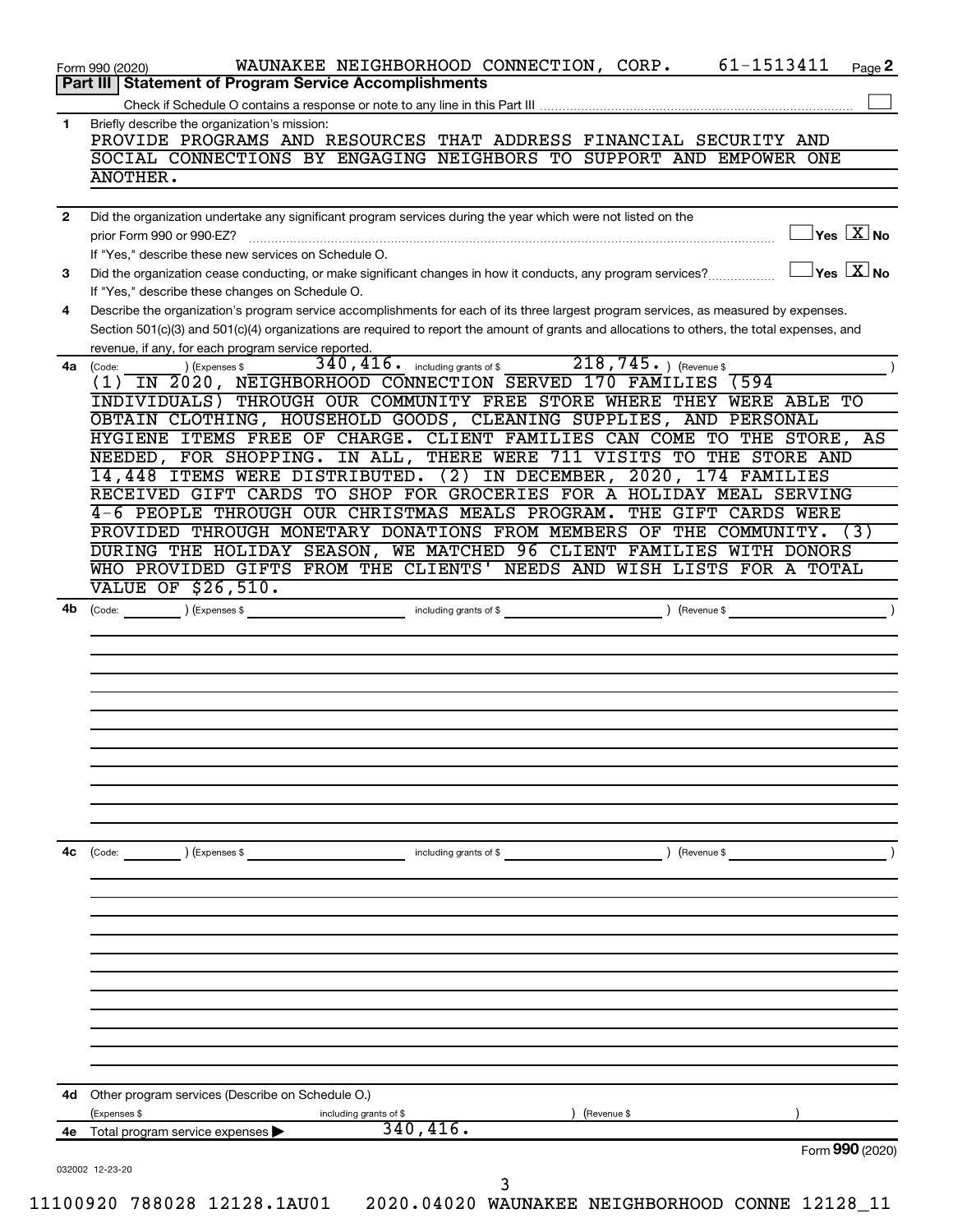| Form 990 (2020) |  |  | WAUNAKEE NEIGHBORHOOD CONNECTION, |  | CORP | 61-1513411 | Page |
|-----------------|--|--|-----------------------------------|--|------|------------|------|
|-----------------|--|--|-----------------------------------|--|------|------------|------|

|    | Part IV   Checklist of Required Schedules                                                                                                                                                                                                                                                                                                                             |                 |                         |                         |  |  |  |
|----|-----------------------------------------------------------------------------------------------------------------------------------------------------------------------------------------------------------------------------------------------------------------------------------------------------------------------------------------------------------------------|-----------------|-------------------------|-------------------------|--|--|--|
|    |                                                                                                                                                                                                                                                                                                                                                                       |                 | Yes                     | No                      |  |  |  |
| 1. | Is the organization described in section 501(c)(3) or $4947(a)(1)$ (other than a private foundation)?                                                                                                                                                                                                                                                                 |                 |                         |                         |  |  |  |
|    |                                                                                                                                                                                                                                                                                                                                                                       | 1               | х                       |                         |  |  |  |
| 2  |                                                                                                                                                                                                                                                                                                                                                                       | $\overline{2}$  | $\overline{\textbf{x}}$ |                         |  |  |  |
| 3  | Did the organization engage in direct or indirect political campaign activities on behalf of or in opposition to candidates for                                                                                                                                                                                                                                       |                 |                         |                         |  |  |  |
|    | public office? If "Yes," complete Schedule C, Part I                                                                                                                                                                                                                                                                                                                  | З               |                         | x                       |  |  |  |
| 4  | Section 501(c)(3) organizations. Did the organization engage in lobbying activities, or have a section 501(h) election in effect                                                                                                                                                                                                                                      |                 |                         |                         |  |  |  |
|    |                                                                                                                                                                                                                                                                                                                                                                       | 4               |                         | x                       |  |  |  |
| 5  | Is the organization a section 501(c)(4), 501(c)(5), or 501(c)(6) organization that receives membership dues, assessments, or                                                                                                                                                                                                                                          |                 |                         |                         |  |  |  |
|    |                                                                                                                                                                                                                                                                                                                                                                       |                 |                         |                         |  |  |  |
| 6  | Did the organization maintain any donor advised funds or any similar funds or accounts for which donors have the right to                                                                                                                                                                                                                                             | 5               |                         | x                       |  |  |  |
|    | provide advice on the distribution or investment of amounts in such funds or accounts? If "Yes," complete Schedule D, Part I                                                                                                                                                                                                                                          | 6               |                         | x                       |  |  |  |
| 7  | Did the organization receive or hold a conservation easement, including easements to preserve open space,                                                                                                                                                                                                                                                             |                 |                         |                         |  |  |  |
|    | the environment, historic land areas, or historic structures? If "Yes," complete Schedule D, Part II                                                                                                                                                                                                                                                                  | $\overline{7}$  |                         | x                       |  |  |  |
| 8  | Did the organization maintain collections of works of art, historical treasures, or other similar assets? If "Yes," complete                                                                                                                                                                                                                                          |                 |                         |                         |  |  |  |
|    |                                                                                                                                                                                                                                                                                                                                                                       | 8               |                         | x                       |  |  |  |
| 9  | Schedule D, Part III <b>Marting Community Contract Contract Contract Contract Contract Contract Contract Contract Contract Contract Contract Contract Contract Contract Contract Contract Contract Contract Contract Contract Co</b><br>Did the organization report an amount in Part X, line 21, for escrow or custodial account liability, serve as a custodian for |                 |                         |                         |  |  |  |
|    | amounts not listed in Part X; or provide credit counseling, debt management, credit repair, or debt negotiation services?                                                                                                                                                                                                                                             |                 |                         |                         |  |  |  |
|    |                                                                                                                                                                                                                                                                                                                                                                       | 9               |                         | x                       |  |  |  |
| 10 | Did the organization, directly or through a related organization, hold assets in donor-restricted endowments                                                                                                                                                                                                                                                          |                 |                         |                         |  |  |  |
|    |                                                                                                                                                                                                                                                                                                                                                                       | 10              |                         | x                       |  |  |  |
|    |                                                                                                                                                                                                                                                                                                                                                                       |                 |                         |                         |  |  |  |
| 11 | If the organization's answer to any of the following questions is "Yes," then complete Schedule D, Parts VI, VII, VIII, IX, or X                                                                                                                                                                                                                                      |                 |                         |                         |  |  |  |
|    | as applicable.                                                                                                                                                                                                                                                                                                                                                        |                 |                         |                         |  |  |  |
|    | a Did the organization report an amount for land, buildings, and equipment in Part X, line 10? If "Yes," complete Schedule D,                                                                                                                                                                                                                                         |                 | х                       |                         |  |  |  |
|    | Part VI                                                                                                                                                                                                                                                                                                                                                               | 11a             |                         |                         |  |  |  |
|    | <b>b</b> Did the organization report an amount for investments - other securities in Part X, line 12, that is 5% or more of its total                                                                                                                                                                                                                                 |                 |                         | x                       |  |  |  |
|    |                                                                                                                                                                                                                                                                                                                                                                       | 11b             |                         |                         |  |  |  |
|    | c Did the organization report an amount for investments - program related in Part X, line 13, that is 5% or more of its total                                                                                                                                                                                                                                         |                 |                         | х                       |  |  |  |
|    |                                                                                                                                                                                                                                                                                                                                                                       | 11c             |                         |                         |  |  |  |
|    | d Did the organization report an amount for other assets in Part X, line 15, that is 5% or more of its total assets reported in                                                                                                                                                                                                                                       |                 |                         | х                       |  |  |  |
|    |                                                                                                                                                                                                                                                                                                                                                                       | 11d             |                         | $\overline{\text{X}}$   |  |  |  |
|    | e Did the organization report an amount for other liabilities in Part X, line 25? If "Yes," complete Schedule D, Part X                                                                                                                                                                                                                                               | 11e             |                         |                         |  |  |  |
| f  | Did the organization's separate or consolidated financial statements for the tax year include a footnote that addresses                                                                                                                                                                                                                                               |                 |                         | х                       |  |  |  |
|    | the organization's liability for uncertain tax positions under FIN 48 (ASC 740)? If "Yes," complete Schedule D, Part X                                                                                                                                                                                                                                                | 11f             |                         |                         |  |  |  |
|    | 12a Did the organization obtain separate, independent audited financial statements for the tax year? If "Yes," complete                                                                                                                                                                                                                                               |                 |                         | x                       |  |  |  |
|    |                                                                                                                                                                                                                                                                                                                                                                       | 12a             |                         |                         |  |  |  |
|    | b Was the organization included in consolidated, independent audited financial statements for the tax year?                                                                                                                                                                                                                                                           |                 |                         | х                       |  |  |  |
|    | If "Yes," and if the organization answered "No" to line 12a, then completing Schedule D, Parts XI and XII is optional                                                                                                                                                                                                                                                 | 12b             |                         | $\overline{\textbf{X}}$ |  |  |  |
| 13 |                                                                                                                                                                                                                                                                                                                                                                       | 13              |                         | х                       |  |  |  |
|    | 14a Did the organization maintain an office, employees, or agents outside of the United States?                                                                                                                                                                                                                                                                       | 14a             |                         |                         |  |  |  |
|    | <b>b</b> Did the organization have aggregate revenues or expenses of more than \$10,000 from grantmaking, fundraising, business,                                                                                                                                                                                                                                      |                 |                         |                         |  |  |  |
|    | investment, and program service activities outside the United States, or aggregate foreign investments valued at \$100,000                                                                                                                                                                                                                                            | 14b             |                         | x                       |  |  |  |
|    |                                                                                                                                                                                                                                                                                                                                                                       |                 |                         |                         |  |  |  |
| 15 | Did the organization report on Part IX, column (A), line 3, more than \$5,000 of grants or other assistance to or for any<br>foreign organization? If "Yes," complete Schedule F, Parts II and IV                                                                                                                                                                     | 15              |                         | x                       |  |  |  |
|    | Did the organization report on Part IX, column (A), line 3, more than \$5,000 of aggregate grants or other assistance to                                                                                                                                                                                                                                              |                 |                         |                         |  |  |  |
| 16 |                                                                                                                                                                                                                                                                                                                                                                       |                 |                         | х                       |  |  |  |
|    |                                                                                                                                                                                                                                                                                                                                                                       | 16              |                         |                         |  |  |  |
| 17 | Did the organization report a total of more than \$15,000 of expenses for professional fundraising services on Part IX,                                                                                                                                                                                                                                               | 17              |                         | x                       |  |  |  |
|    |                                                                                                                                                                                                                                                                                                                                                                       |                 |                         |                         |  |  |  |
| 18 | Did the organization report more than \$15,000 total of fundraising event gross income and contributions on Part VIII, lines                                                                                                                                                                                                                                          |                 |                         |                         |  |  |  |
|    |                                                                                                                                                                                                                                                                                                                                                                       | 18              | х                       |                         |  |  |  |
| 19 | Did the organization report more than \$15,000 of gross income from gaming activities on Part VIII, line 9a? If "Yes,"                                                                                                                                                                                                                                                |                 |                         | x                       |  |  |  |
|    |                                                                                                                                                                                                                                                                                                                                                                       | 19              |                         | x                       |  |  |  |
|    |                                                                                                                                                                                                                                                                                                                                                                       | <b>20a</b>      |                         |                         |  |  |  |
|    |                                                                                                                                                                                                                                                                                                                                                                       | 20 <sub>b</sub> |                         |                         |  |  |  |
| 21 | Did the organization report more than \$5,000 of grants or other assistance to any domestic organization or                                                                                                                                                                                                                                                           |                 |                         | x                       |  |  |  |
|    | domestic government on Part IX, column (A), line 1? If "Yes," complete Schedule I, Parts I and II                                                                                                                                                                                                                                                                     | 21              |                         |                         |  |  |  |

11100920 788028 12128.1AU01 2020.04020 WAUNAKEE NEIGHBORHOOD CONNE 12128\_11

4

032003 12-23-20

Form (2020) **990**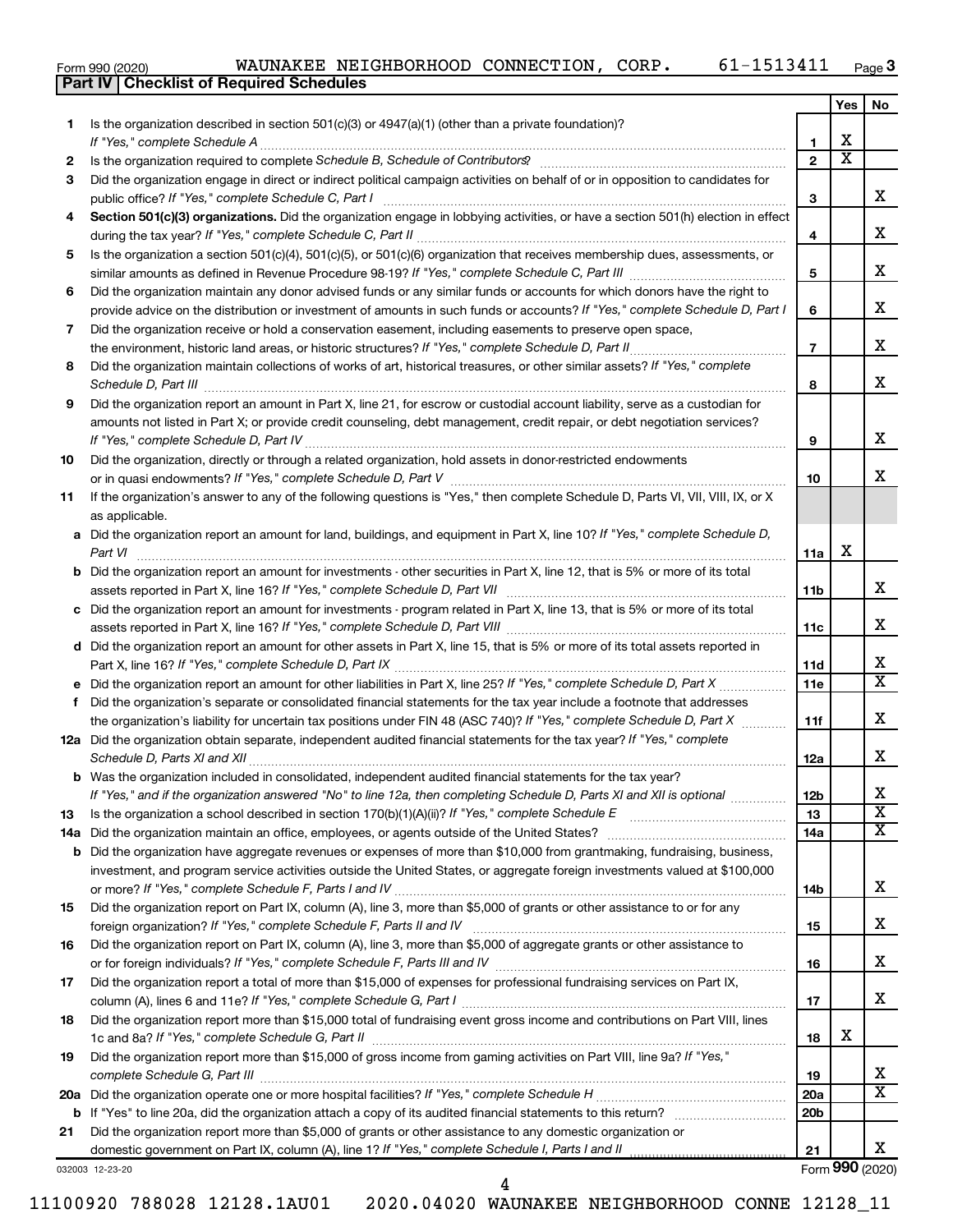Form 990 (2020) Page WAUNAKEE NEIGHBORHOOD CONNECTION, CORP. 61-1513411

*(continued)* **Part IV Checklist of Required Schedules**

|               |                                                                                                                                                                 |                 | Yes                     | No                      |
|---------------|-----------------------------------------------------------------------------------------------------------------------------------------------------------------|-----------------|-------------------------|-------------------------|
| 22            | Did the organization report more than \$5,000 of grants or other assistance to or for domestic individuals on                                                   |                 |                         |                         |
|               |                                                                                                                                                                 | 22              | X                       |                         |
| 23            | Did the organization answer "Yes" to Part VII, Section A, line 3, 4, or 5 about compensation of the organization's current                                      |                 |                         |                         |
|               | and former officers, directors, trustees, key employees, and highest compensated employees? If "Yes," complete                                                  |                 |                         |                         |
|               | Schedule J                                                                                                                                                      | 23              |                         | x                       |
|               | 24a Did the organization have a tax-exempt bond issue with an outstanding principal amount of more than \$100,000 as of the                                     |                 |                         |                         |
|               | last day of the year, that was issued after December 31, 2002? If "Yes," answer lines 24b through 24d and complete                                              |                 |                         |                         |
|               |                                                                                                                                                                 | 24a             |                         | x                       |
|               |                                                                                                                                                                 | 24 <sub>b</sub> |                         |                         |
|               | c Did the organization maintain an escrow account other than a refunding escrow at any time during the year to defease                                          |                 |                         |                         |
|               |                                                                                                                                                                 |                 |                         |                         |
|               |                                                                                                                                                                 | 24c             |                         |                         |
|               |                                                                                                                                                                 | 24d             |                         |                         |
|               | 25a Section 501(c)(3), 501(c)(4), and 501(c)(29) organizations. Did the organization engage in an excess benefit                                                |                 |                         |                         |
|               |                                                                                                                                                                 | 25a             |                         | х                       |
|               | b Is the organization aware that it engaged in an excess benefit transaction with a disqualified person in a prior year, and                                    |                 |                         |                         |
|               | that the transaction has not been reported on any of the organization's prior Forms 990 or 990-EZ? If "Yes," complete                                           |                 |                         |                         |
|               | Schedule L, Part I                                                                                                                                              | 25b             |                         | х                       |
| 26            | Did the organization report any amount on Part X, line 5 or 22, for receivables from or payables to any current                                                 |                 |                         |                         |
|               | or former officer, director, trustee, key employee, creator or founder, substantial contributor, or 35%                                                         |                 |                         |                         |
|               |                                                                                                                                                                 | 26              |                         | х                       |
| 27            | Did the organization provide a grant or other assistance to any current or former officer, director, trustee, key employee,                                     |                 |                         |                         |
|               | creator or founder, substantial contributor or employee thereof, a grant selection committee member, or to a 35% controlled                                     |                 |                         |                         |
|               | entity (including an employee thereof) or family member of any of these persons? If "Yes," complete Schedule L, Part III                                        | 27              |                         | х                       |
| 28            | Was the organization a party to a business transaction with one of the following parties (see Schedule L, Part IV                                               |                 |                         |                         |
|               | instructions, for applicable filing thresholds, conditions, and exceptions):                                                                                    |                 |                         |                         |
|               | a A current or former officer, director, trustee, key employee, creator or founder, or substantial contributor? If                                              |                 |                         |                         |
|               |                                                                                                                                                                 | 28a             |                         | Х                       |
|               |                                                                                                                                                                 | 28 <sub>b</sub> |                         | х                       |
|               | c A 35% controlled entity of one or more individuals and/or organizations described in lines 28a or 28b?/f                                                      |                 |                         |                         |
|               |                                                                                                                                                                 | 28c             |                         | х                       |
| 29            |                                                                                                                                                                 | 29              | $\overline{\textbf{x}}$ |                         |
| 30            | Did the organization receive contributions of art, historical treasures, or other similar assets, or qualified conservation                                     |                 |                         |                         |
|               |                                                                                                                                                                 | 30              |                         | х                       |
| 31            |                                                                                                                                                                 | 31              |                         | $\overline{\mathbf{X}}$ |
| 32            | Did the organization sell, exchange, dispose of, or transfer more than 25% of its net assets? If "Yes," complete                                                |                 |                         |                         |
|               |                                                                                                                                                                 | 32              |                         | х                       |
| 33            | Did the organization own 100% of an entity disregarded as separate from the organization under Regulations                                                      |                 |                         |                         |
|               |                                                                                                                                                                 | 33              |                         | х                       |
| 34            | Was the organization related to any tax-exempt or taxable entity? If "Yes," complete Schedule R, Part II, III, or IV, and                                       |                 |                         |                         |
|               |                                                                                                                                                                 |                 |                         | х                       |
|               | Part V, line 1<br>35a Did the organization have a controlled entity within the meaning of section 512(b)(13)?                                                   | 34              |                         | х                       |
|               |                                                                                                                                                                 | <b>35a</b>      |                         |                         |
|               | b If "Yes" to line 35a, did the organization receive any payment from or engage in any transaction with a controlled entity                                     |                 |                         |                         |
|               |                                                                                                                                                                 | 35b             |                         |                         |
| 36            | Section 501(c)(3) organizations. Did the organization make any transfers to an exempt non-charitable related organization?                                      |                 |                         | х                       |
|               |                                                                                                                                                                 | 36              |                         |                         |
| 37            | Did the organization conduct more than 5% of its activities through an entity that is not a related organization                                                |                 |                         |                         |
|               |                                                                                                                                                                 | 37              |                         | х                       |
| 38            | Did the organization complete Schedule O and provide explanations in Schedule O for Part VI, lines 11b and 19?                                                  |                 |                         |                         |
|               | Note: All Form 990 filers are required to complete Schedule O.                                                                                                  | 38              | X                       |                         |
| <b>Part V</b> | <b>Statements Regarding Other IRS Filings and Tax Compliance</b>                                                                                                |                 |                         |                         |
|               | Check if Schedule O contains a response or note to any line in this Part V [11] [12] Check if Schedule O contains a response or note to any line in this Part V |                 |                         |                         |
|               |                                                                                                                                                                 |                 | Yes $ $                 | No                      |
|               | 1a                                                                                                                                                              |                 |                         |                         |
|               | 1b                                                                                                                                                              |                 |                         |                         |
|               | c Did the organization comply with backup withholding rules for reportable payments to vendors and reportable gaming                                            |                 |                         |                         |
|               |                                                                                                                                                                 | 1c              |                         |                         |
|               | 032004 12-23-20<br>5                                                                                                                                            |                 | Form 990 (2020)         |                         |
|               |                                                                                                                                                                 |                 |                         |                         |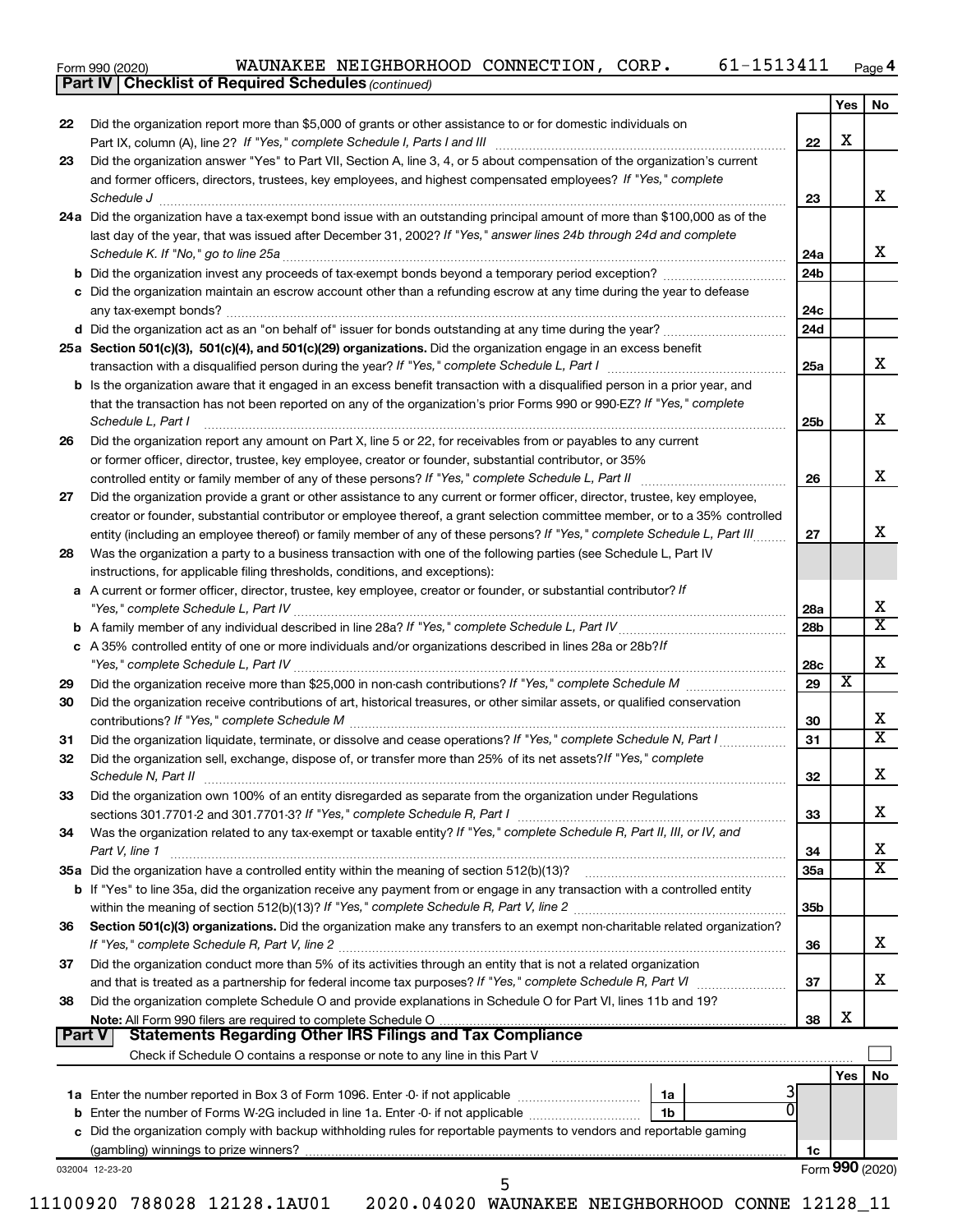| Form 990 (2020) |  | WAUNAKEE NEIGHBORHOOD CONNECTION, CORP.                                             |  | 61-1513411 | Page |
|-----------------|--|-------------------------------------------------------------------------------------|--|------------|------|
|                 |  | <b>Part V</b> Statements Regarding Other IRS Filings and Tax Compliance (continued) |  |            |      |

|    |                                                                                                                                                                                                 |                | Yes | No                      |  |  |  |  |  |  |  |
|----|-------------------------------------------------------------------------------------------------------------------------------------------------------------------------------------------------|----------------|-----|-------------------------|--|--|--|--|--|--|--|
|    | 2a Enter the number of employees reported on Form W-3, Transmittal of Wage and Tax Statements,                                                                                                  |                |     |                         |  |  |  |  |  |  |  |
|    | 0 <br>filed for the calendar year ending with or within the year covered by this return <i>[[[[[[[[[[[[[]]]</i> ]]<br>2a                                                                        |                |     |                         |  |  |  |  |  |  |  |
|    |                                                                                                                                                                                                 |                |     |                         |  |  |  |  |  |  |  |
|    |                                                                                                                                                                                                 |                |     |                         |  |  |  |  |  |  |  |
|    | 3a Did the organization have unrelated business gross income of \$1,000 or more during the year?                                                                                                |                |     |                         |  |  |  |  |  |  |  |
|    |                                                                                                                                                                                                 |                |     |                         |  |  |  |  |  |  |  |
|    | 4a At any time during the calendar year, did the organization have an interest in, or a signature or other authority over, a                                                                    |                |     |                         |  |  |  |  |  |  |  |
|    | financial account in a foreign country (such as a bank account, securities account, or other financial account)?                                                                                | 4a             |     | x                       |  |  |  |  |  |  |  |
|    | <b>b</b> If "Yes," enter the name of the foreign country $\blacktriangleright$                                                                                                                  |                |     |                         |  |  |  |  |  |  |  |
|    | See instructions for filing requirements for FinCEN Form 114, Report of Foreign Bank and Financial Accounts (FBAR).                                                                             |                |     |                         |  |  |  |  |  |  |  |
|    |                                                                                                                                                                                                 | 5a             |     | х                       |  |  |  |  |  |  |  |
|    |                                                                                                                                                                                                 | 5 <sub>b</sub> |     | $\overline{\textbf{x}}$ |  |  |  |  |  |  |  |
|    |                                                                                                                                                                                                 | 5c             |     |                         |  |  |  |  |  |  |  |
|    | 6a Does the organization have annual gross receipts that are normally greater than \$100,000, and did the organization solicit                                                                  |                |     |                         |  |  |  |  |  |  |  |
|    | any contributions that were not tax deductible as charitable contributions?                                                                                                                     | 6a             |     | x                       |  |  |  |  |  |  |  |
|    | b If "Yes," did the organization include with every solicitation an express statement that such contributions or gifts                                                                          |                |     |                         |  |  |  |  |  |  |  |
|    | were not tax deductible?                                                                                                                                                                        | 6b             |     |                         |  |  |  |  |  |  |  |
| 7  | Organizations that may receive deductible contributions under section 170(c).                                                                                                                   |                |     |                         |  |  |  |  |  |  |  |
|    | Did the organization receive a payment in excess of \$75 made partly as a contribution and partly for goods and services provided to the payor?                                                 | 7a             |     | x                       |  |  |  |  |  |  |  |
|    |                                                                                                                                                                                                 | 7b             |     |                         |  |  |  |  |  |  |  |
|    | c Did the organization sell, exchange, or otherwise dispose of tangible personal property for which it was required                                                                             |                |     | х                       |  |  |  |  |  |  |  |
|    | to file Form 8282?                                                                                                                                                                              | 7c             |     |                         |  |  |  |  |  |  |  |
|    | 7d<br>d If "Yes," indicate the number of Forms 8282 filed during the year [11] [12] The West [13] [13] Hermann Control of Forms 8282 filed during the year                                      |                |     |                         |  |  |  |  |  |  |  |
|    | e Did the organization receive any funds, directly or indirectly, to pay premiums on a personal benefit contract?                                                                               | 7е             |     |                         |  |  |  |  |  |  |  |
| Ť. | Did the organization, during the year, pay premiums, directly or indirectly, on a personal benefit contract?                                                                                    | 7f<br>7g       |     |                         |  |  |  |  |  |  |  |
|    | If the organization received a contribution of qualified intellectual property, did the organization file Form 8899 as required?<br>g                                                           |                |     |                         |  |  |  |  |  |  |  |
|    | h If the organization received a contribution of cars, boats, airplanes, or other vehicles, did the organization file a Form 1098-C?                                                            |                |     |                         |  |  |  |  |  |  |  |
|    | Sponsoring organizations maintaining donor advised funds. Did a donor advised fund maintained by the<br>8<br>sponsoring organization have excess business holdings at any time during the year? |                |     |                         |  |  |  |  |  |  |  |
| 9  | Sponsoring organizations maintaining donor advised funds.                                                                                                                                       | 8              |     |                         |  |  |  |  |  |  |  |
| а  | Did the sponsoring organization make any taxable distributions under section 4966?                                                                                                              | 9а             |     |                         |  |  |  |  |  |  |  |
|    |                                                                                                                                                                                                 | 9b             |     |                         |  |  |  |  |  |  |  |
| 10 | Section 501(c)(7) organizations. Enter:                                                                                                                                                         |                |     |                         |  |  |  |  |  |  |  |
|    | 10a                                                                                                                                                                                             |                |     |                         |  |  |  |  |  |  |  |
|    | 10 <sub>b</sub><br><b>b</b> Gross receipts, included on Form 990, Part VIII, line 12, for public use of club facilities <i>manument</i>                                                         |                |     |                         |  |  |  |  |  |  |  |
| 11 | Section 501(c)(12) organizations. Enter:                                                                                                                                                        |                |     |                         |  |  |  |  |  |  |  |
|    | 11a                                                                                                                                                                                             |                |     |                         |  |  |  |  |  |  |  |
|    | <b>b</b> Gross income from other sources (Do not net amounts due or paid to other sources against                                                                                               |                |     |                         |  |  |  |  |  |  |  |
|    | 11b                                                                                                                                                                                             |                |     |                         |  |  |  |  |  |  |  |
|    | 12a Section 4947(a)(1) non-exempt charitable trusts. Is the organization filing Form 990 in lieu of Form 1041?                                                                                  | 12a            |     |                         |  |  |  |  |  |  |  |
|    | <b>b</b> If "Yes," enter the amount of tax-exempt interest received or accrued during the year<br>12b                                                                                           |                |     |                         |  |  |  |  |  |  |  |
| 13 | Section 501(c)(29) qualified nonprofit health insurance issuers.                                                                                                                                |                |     |                         |  |  |  |  |  |  |  |
|    |                                                                                                                                                                                                 | 13a            |     |                         |  |  |  |  |  |  |  |
|    | Note: See the instructions for additional information the organization must report on Schedule O.                                                                                               |                |     |                         |  |  |  |  |  |  |  |
|    | <b>b</b> Enter the amount of reserves the organization is required to maintain by the states in which the                                                                                       |                |     |                         |  |  |  |  |  |  |  |
|    | 13b                                                                                                                                                                                             |                |     |                         |  |  |  |  |  |  |  |
|    | 13с                                                                                                                                                                                             | 14a            |     | х                       |  |  |  |  |  |  |  |
|    |                                                                                                                                                                                                 |                |     |                         |  |  |  |  |  |  |  |
|    | b If "Yes," has it filed a Form 720 to report these payments? If "No," provide an explanation on Schedule O                                                                                     | 14b            |     |                         |  |  |  |  |  |  |  |
| 15 | Is the organization subject to the section 4960 tax on payment(s) of more than \$1,000,000 in remuneration or                                                                                   |                |     | x                       |  |  |  |  |  |  |  |
|    |                                                                                                                                                                                                 | 15             |     |                         |  |  |  |  |  |  |  |
| 16 | If "Yes," see instructions and file Form 4720, Schedule N.<br>Is the organization an educational institution subject to the section 4968 excise tax on net investment income?                   | 16             |     | x                       |  |  |  |  |  |  |  |
|    | If "Yes," complete Form 4720, Schedule O.                                                                                                                                                       |                |     |                         |  |  |  |  |  |  |  |
|    |                                                                                                                                                                                                 |                |     |                         |  |  |  |  |  |  |  |

Form (2020) **990**

032005 12-23-20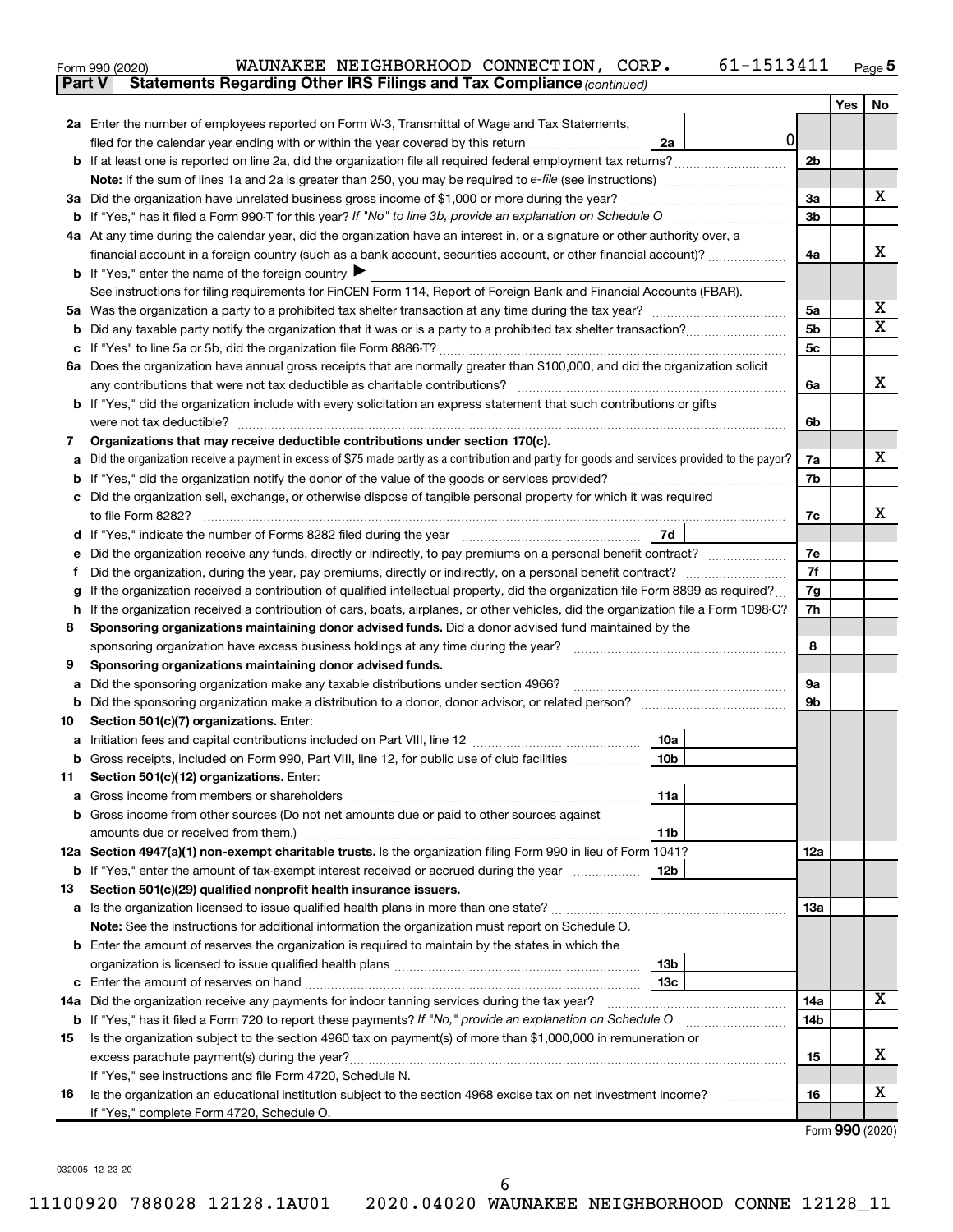| Form 990 (2020) |  |
|-----------------|--|
|-----------------|--|

### Form 990 (2020) Page WAUNAKEE NEIGHBORHOOD CONNECTION, CORP. 61-1513411

**6**

**Part VI** Governance, Management, and Disclosure For each "Yes" response to lines 2 through 7b below, and for a "No" response *to line 8a, 8b, or 10b below, describe the circumstances, processes, or changes on Schedule O. See instructions.*

|    |                                                                                                                                                                                                                                |    |                 |                 |                         | $\boxed{\text{X}}$      |
|----|--------------------------------------------------------------------------------------------------------------------------------------------------------------------------------------------------------------------------------|----|-----------------|-----------------|-------------------------|-------------------------|
|    | <b>Section A. Governing Body and Management</b>                                                                                                                                                                                |    |                 |                 |                         |                         |
|    |                                                                                                                                                                                                                                |    |                 |                 | Yes                     | No                      |
|    | 1a Enter the number of voting members of the governing body at the end of the tax year                                                                                                                                         | 1a | 10 <sub>l</sub> |                 |                         |                         |
|    | If there are material differences in voting rights among members of the governing body, or if the governing                                                                                                                    |    |                 |                 |                         |                         |
|    | body delegated broad authority to an executive committee or similar committee, explain on Schedule O.                                                                                                                          |    |                 |                 |                         |                         |
| b  | Enter the number of voting members included on line 1a, above, who are independent                                                                                                                                             | 1b | 10              |                 |                         |                         |
| 2  | Did any officer, director, trustee, or key employee have a family relationship or a business relationship with any other                                                                                                       |    |                 |                 |                         |                         |
|    | officer, director, trustee, or key employee?                                                                                                                                                                                   |    |                 | 2               |                         | х                       |
| 3  | Did the organization delegate control over management duties customarily performed by or under the direct supervision                                                                                                          |    |                 |                 |                         |                         |
|    |                                                                                                                                                                                                                                |    |                 | 3               |                         | х                       |
| 4  | Did the organization make any significant changes to its governing documents since the prior Form 990 was filed?                                                                                                               |    |                 | 4               |                         | $\overline{\mathbf{x}}$ |
| 5  |                                                                                                                                                                                                                                |    |                 | 5               |                         | $\overline{\mathbf{x}}$ |
| 6  |                                                                                                                                                                                                                                |    |                 | 6               |                         | $\overline{\mathbf{x}}$ |
| 7a | Did the organization have members, stockholders, or other persons who had the power to elect or appoint one or                                                                                                                 |    |                 |                 |                         |                         |
|    |                                                                                                                                                                                                                                |    |                 | 7a              |                         | Х                       |
| b  | Are any governance decisions of the organization reserved to (or subject to approval by) members, stockholders, or                                                                                                             |    |                 |                 |                         |                         |
|    |                                                                                                                                                                                                                                |    |                 | 7b              |                         | x                       |
| 8  | Did the organization contemporaneously document the meetings held or written actions undertaken during the year by the following:                                                                                              |    |                 |                 |                         |                         |
| a  |                                                                                                                                                                                                                                |    |                 | 8а              | х                       |                         |
|    |                                                                                                                                                                                                                                |    |                 | 8b              | $\overline{\mathbf{x}}$ |                         |
| 9  | Is there any officer, director, trustee, or key employee listed in Part VII, Section A, who cannot be reached at the                                                                                                           |    |                 |                 |                         |                         |
|    |                                                                                                                                                                                                                                |    |                 | 9               |                         | x                       |
|    | Section B. Policies (This Section B requests information about policies not required by the Internal Revenue Code.)                                                                                                            |    |                 |                 |                         |                         |
|    |                                                                                                                                                                                                                                |    |                 |                 | Yes                     | No                      |
|    |                                                                                                                                                                                                                                |    |                 | <b>10a</b>      |                         | х                       |
|    | <b>b</b> If "Yes," did the organization have written policies and procedures governing the activities of such chapters, affiliates,                                                                                            |    |                 |                 |                         |                         |
|    |                                                                                                                                                                                                                                |    |                 | 10b             |                         |                         |
|    | 11a Has the organization provided a complete copy of this Form 990 to all members of its governing body before filing the form?                                                                                                |    |                 | 11a             | X                       |                         |
|    | <b>b</b> Describe in Schedule O the process, if any, used by the organization to review this Form 990.                                                                                                                         |    |                 |                 |                         |                         |
|    |                                                                                                                                                                                                                                |    |                 | 12a             | х                       |                         |
|    | Were officers, directors, or trustees, and key employees required to disclose annually interests that could give rise to conflicts?                                                                                            |    |                 | 12 <sub>b</sub> | $\overline{\textbf{x}}$ |                         |
|    | Did the organization regularly and consistently monitor and enforce compliance with the policy? If "Yes," describe                                                                                                             |    |                 |                 |                         |                         |
| с  |                                                                                                                                                                                                                                |    |                 |                 | х                       |                         |
|    | in Schedule O how this was done manufactured and continuum and contact the was done manufactured and contact t                                                                                                                 |    |                 | 12c             | $\overline{\textbf{x}}$ |                         |
| 13 |                                                                                                                                                                                                                                |    |                 | 13              | $\overline{\textbf{x}}$ |                         |
| 14 |                                                                                                                                                                                                                                |    |                 | 14              |                         |                         |
| 15 | Did the process for determining compensation of the following persons include a review and approval by independent                                                                                                             |    |                 |                 |                         |                         |
|    | persons, comparability data, and contemporaneous substantiation of the deliberation and decision?                                                                                                                              |    |                 |                 |                         |                         |
| а  | The organization's CEO, Executive Director, or top management official [111] [12] manuscription and an intervention of the organization's CEO, Executive Director, or top management official [12] manuscription and an interv |    |                 | 15a             | х                       |                         |
|    |                                                                                                                                                                                                                                |    |                 | 15b             | х                       |                         |
|    | If "Yes" to line 15a or 15b, describe the process in Schedule O (see instructions).                                                                                                                                            |    |                 |                 |                         |                         |
|    | 16a Did the organization invest in, contribute assets to, or participate in a joint venture or similar arrangement with a                                                                                                      |    |                 |                 |                         |                         |
|    | taxable entity during the year?                                                                                                                                                                                                |    |                 | 16a             |                         | x                       |
|    | b If "Yes," did the organization follow a written policy or procedure requiring the organization to evaluate its participation                                                                                                 |    |                 |                 |                         |                         |
|    | in joint venture arrangements under applicable federal tax law, and take steps to safeguard the organization's                                                                                                                 |    |                 |                 |                         |                         |
|    | exempt status with respect to such arrangements?                                                                                                                                                                               |    |                 | 16b             |                         |                         |
|    | <b>Section C. Disclosure</b>                                                                                                                                                                                                   |    |                 |                 |                         |                         |
| 17 | List the states with which a copy of this Form 990 is required to be filed $\blacktriangleright\texttt{WI}$                                                                                                                    |    |                 |                 |                         |                         |
| 18 | Section 6104 requires an organization to make its Forms 1023 (1024 or 1024-A, if applicable), 990, and 990-T (Section 501(c)(3)s only) available                                                                               |    |                 |                 |                         |                         |
|    | for public inspection. Indicate how you made these available. Check all that apply.                                                                                                                                            |    |                 |                 |                         |                         |
|    | $\lfloor x \rfloor$ Upon request<br>Another's website<br>Other (explain on Schedule O)<br>Own website                                                                                                                          |    |                 |                 |                         |                         |
| 19 | Describe on Schedule O whether (and if so, how) the organization made its governing documents, conflict of interest policy, and financial                                                                                      |    |                 |                 |                         |                         |
|    | statements available to the public during the tax year.                                                                                                                                                                        |    |                 |                 |                         |                         |
| 20 | State the name, address, and telephone number of the person who possesses the organization's books and records                                                                                                                 |    |                 |                 |                         |                         |
|    | LISA HUMENIK - 608-849-5740                                                                                                                                                                                                    |    |                 |                 |                         |                         |
|    | 53597<br>208 S CENTURY AVE, WAUNAKEE,<br>WI                                                                                                                                                                                    |    |                 |                 |                         |                         |
|    | 032006 12-23-20                                                                                                                                                                                                                |    |                 |                 | Form 990 (2020)         |                         |
|    | 7                                                                                                                                                                                                                              |    |                 |                 |                         |                         |
|    | 11100920 788028 12128.1AU01<br>2020.04020 WAUNAKEE NEIGHBORHOOD CONNE 12128_11                                                                                                                                                 |    |                 |                 |                         |                         |
|    |                                                                                                                                                                                                                                |    |                 |                 |                         |                         |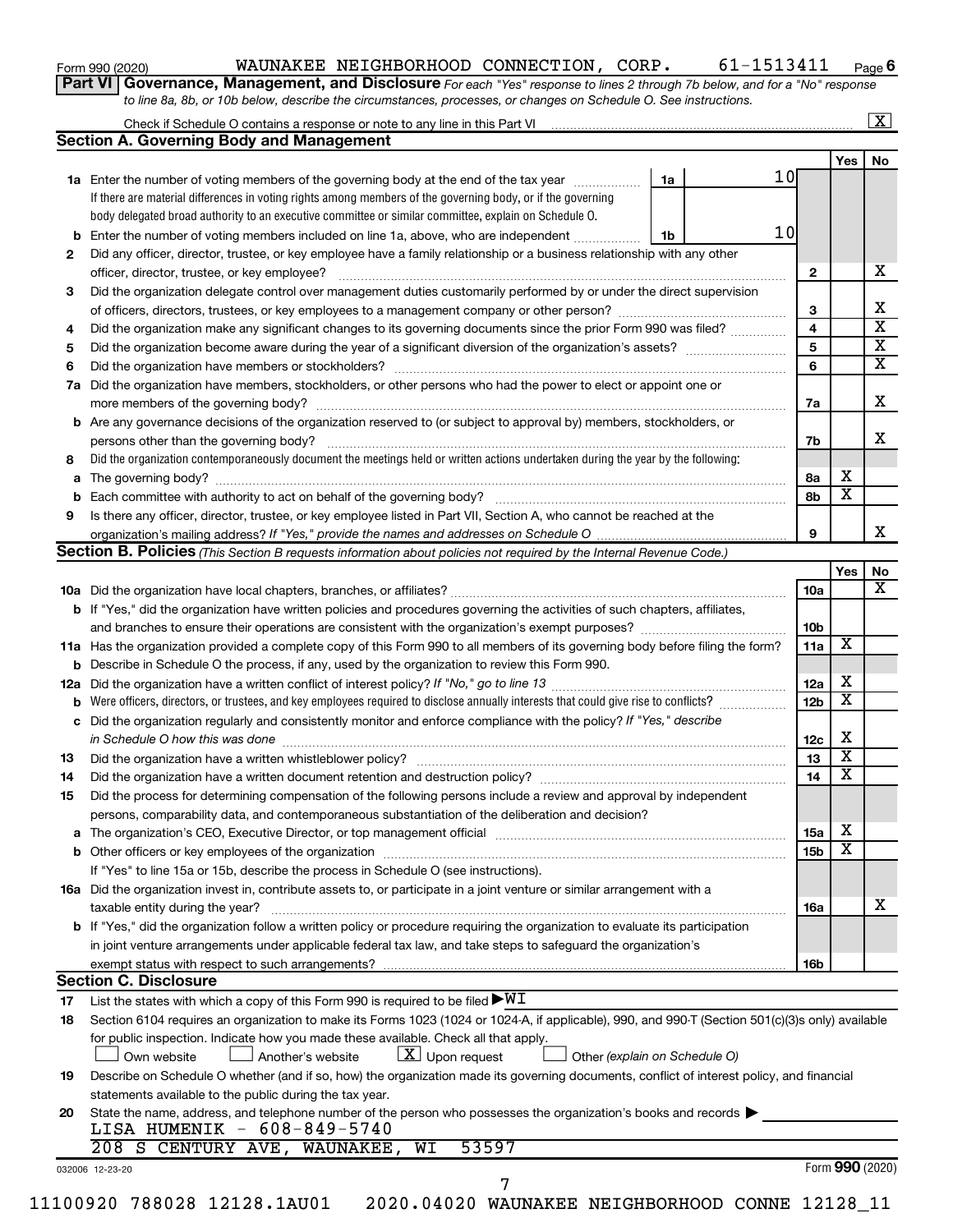| Form 990 (2020)                                                                                   |  | WAUNAKEE NEIGHBORHOOD CONNECTION, CORP. |  |  | 61-1513411 | Page 7 |  |  |  |  |  |  |
|---------------------------------------------------------------------------------------------------|--|-----------------------------------------|--|--|------------|--------|--|--|--|--|--|--|
| <b>Part VII</b> Compensation of Officers, Directors, Trustees, Key Employees, Highest Compensated |  |                                         |  |  |            |        |  |  |  |  |  |  |
| <b>Employees, and Independent Contractors</b>                                                     |  |                                         |  |  |            |        |  |  |  |  |  |  |
| Check if Schedule O contains a response or note to any line in this Part VII                      |  |                                         |  |  |            |        |  |  |  |  |  |  |

**Section A. Officers, Directors, Trustees, Key Employees, and Highest Compensated Employees**

**1a**  Complete this table for all persons required to be listed. Report compensation for the calendar year ending with or within the organization's tax year.  $\bullet$  List all of the organization's current officers, directors, trustees (whether individuals or organizations), regardless of amount of compensation.

Enter -0- in columns (D), (E), and (F) if no compensation was paid.

**•** List all of the organization's current key employees, if any. See instructions for definition of "key employee."

• List the organization's five *current* highest compensated employees (other than an officer, director, trustee, or key employee) who received reportable compensation (Box 5 of Form W-2 and/or Box 7 of Form 1099-MISC) of more than \$100,000 from the organization and any related organizations.

 $\bullet$  List all of the organization's former officers, key employees, and highest compensated employees who received more than \$100,000 of reportable compensation from the organization and any related organizations.

**•** List all of the organization's former directors or trustees that received, in the capacity as a former director or trustee of the organization, more than \$10,000 of reportable compensation from the organization and any related organizations.

See instructions for the order in which to list the persons above.

Check this box if neither the organization nor any related organization compensated any current officer, director, or trustee.  $\Box$ 

| (A)                        | (B)                    | (C)                           |                                                                  |             |              |                                 |        | (D)             | (E)                              | (F)                      |
|----------------------------|------------------------|-------------------------------|------------------------------------------------------------------|-------------|--------------|---------------------------------|--------|-----------------|----------------------------------|--------------------------|
| Name and title             | Average                |                               | (do not check more than one                                      | Position    |              |                                 |        | Reportable      | Reportable                       | Estimated                |
|                            | hours per              |                               | box, unless person is both an<br>officer and a director/trustee) |             |              |                                 |        | compensation    | compensation                     | amount of                |
|                            | week                   |                               |                                                                  |             |              |                                 |        | from<br>the     | from related                     | other                    |
|                            | (list any<br>hours for |                               |                                                                  |             |              |                                 |        | organization    | organizations<br>(W-2/1099-MISC) | compensation<br>from the |
|                            | related                |                               |                                                                  |             |              |                                 |        | (W-2/1099-MISC) |                                  | organization             |
|                            | organizations          |                               |                                                                  |             |              |                                 |        |                 |                                  | and related              |
|                            | below                  | ndividual trustee or director | Institutional trustee                                            |             | Key employee | Highest compensated<br>employee |        |                 |                                  | organizations            |
|                            | line)                  |                               |                                                                  | Officer     |              |                                 | Former |                 |                                  |                          |
| LISA HUMENIK<br>(1)        | 40.00                  |                               |                                                                  |             |              |                                 |        |                 |                                  |                          |
| EXECUTIVE DIRECTOR         |                        |                               |                                                                  | $\mathbf X$ |              |                                 |        | 58,191.         | 0.                               | 4,084.                   |
| (2)<br>CATHY SHEFFIELD     | 3.00                   |                               |                                                                  |             |              |                                 |        |                 |                                  |                          |
| CHAIR                      |                        | X                             |                                                                  | $\mathbf X$ |              |                                 |        | $\mathbf 0$     | $\mathbf 0$ .                    | $\mathbf 0$ .            |
| ANNA LEZOTTE<br>(3)        | 3.00                   |                               |                                                                  |             |              |                                 |        |                 |                                  |                          |
| VICE CHAIR                 |                        | $\mathbf X$                   |                                                                  | $\mathbf X$ |              |                                 |        | $\mathbf 0$     | 0.                               | $\mathbf 0$ .            |
| AMY SAMPSON<br>(4)         | 3.00                   |                               |                                                                  |             |              |                                 |        |                 |                                  |                          |
| <b>SECRETARY</b>           |                        | $\mathbf X$                   |                                                                  | $\mathbf X$ |              |                                 |        | 0.              | $\mathbf 0$ .                    | $\mathbf 0$ .            |
| <b>BRIAN HOEFER</b><br>(5) | 3.00                   |                               |                                                                  |             |              |                                 |        |                 |                                  |                          |
| TREASURER (THRU AUGUST)    |                        | X                             |                                                                  | $\mathbf X$ |              |                                 |        | $\mathbf 0$     | $\mathbf 0$ .                    | $\mathbf 0$ .            |
| CINDY MOSIMAN<br>(6)       | 2.00                   |                               |                                                                  |             |              |                                 |        |                 |                                  |                          |
| VILLAGE LIAISON            |                        | $\mathbf X$                   |                                                                  |             |              |                                 |        | $\mathbf 0$     | $\mathbf 0$ .                    | $\mathbf 0$ .            |
| MICHELLE NELL<br>(7)       | 2.00                   |                               |                                                                  |             |              |                                 |        |                 |                                  |                          |
| <b>DIRECTOR</b>            |                        | $\mathbf X$                   |                                                                  |             |              |                                 |        | 0.              | 0.                               | $\mathbf 0$ .            |
| (8)<br><b>MIKE ADLER</b>   | 2.00                   |                               |                                                                  |             |              |                                 |        |                 |                                  |                          |
| <b>DIRECTOR</b>            |                        | $\mathbf X$                   |                                                                  |             |              |                                 |        | 0.              | $\mathbf 0$ .                    | $\mathbf 0$ .            |
| (9)<br><b>JEFF STATZ</b>   | 2.00                   |                               |                                                                  |             |              |                                 |        |                 |                                  |                          |
| <b>DIRECTOR</b>            |                        | X                             |                                                                  |             |              |                                 |        | $\mathbf 0$ .   | 0.                               | $\mathbf 0$ .            |
| (10) ANGELICA RAMOS        | 2.00                   |                               |                                                                  |             |              |                                 |        |                 |                                  |                          |
| <b>DIRECTOR</b>            |                        | $\mathbf X$                   |                                                                  |             |              |                                 |        | $\mathbf 0$ .   | 0.                               | $\mathbf 0$ .            |
| (11) SCOTT WALTERS         | 2.00                   |                               |                                                                  |             |              |                                 |        |                 |                                  |                          |
| <b>DIRECTOR</b>            |                        | X                             |                                                                  |             |              |                                 |        | 0.              | 0.                               | $0$ .                    |
|                            |                        |                               |                                                                  |             |              |                                 |        |                 |                                  |                          |
|                            |                        |                               |                                                                  |             |              |                                 |        |                 |                                  |                          |
|                            |                        |                               |                                                                  |             |              |                                 |        |                 |                                  |                          |
|                            |                        |                               |                                                                  |             |              |                                 |        |                 |                                  |                          |
|                            |                        |                               |                                                                  |             |              |                                 |        |                 |                                  |                          |
|                            |                        |                               |                                                                  |             |              |                                 |        |                 |                                  |                          |
|                            |                        |                               |                                                                  |             |              |                                 |        |                 |                                  |                          |
|                            |                        |                               |                                                                  |             |              |                                 |        |                 |                                  |                          |
|                            |                        |                               |                                                                  |             |              |                                 |        |                 |                                  |                          |
|                            |                        |                               |                                                                  |             |              |                                 |        |                 |                                  |                          |
|                            |                        |                               |                                                                  |             |              |                                 |        |                 |                                  |                          |
|                            |                        |                               |                                                                  |             |              |                                 |        |                 |                                  |                          |
|                            |                        |                               |                                                                  |             |              |                                 |        |                 |                                  | $\overline{\phantom{a}}$ |

032007 12-23-20

8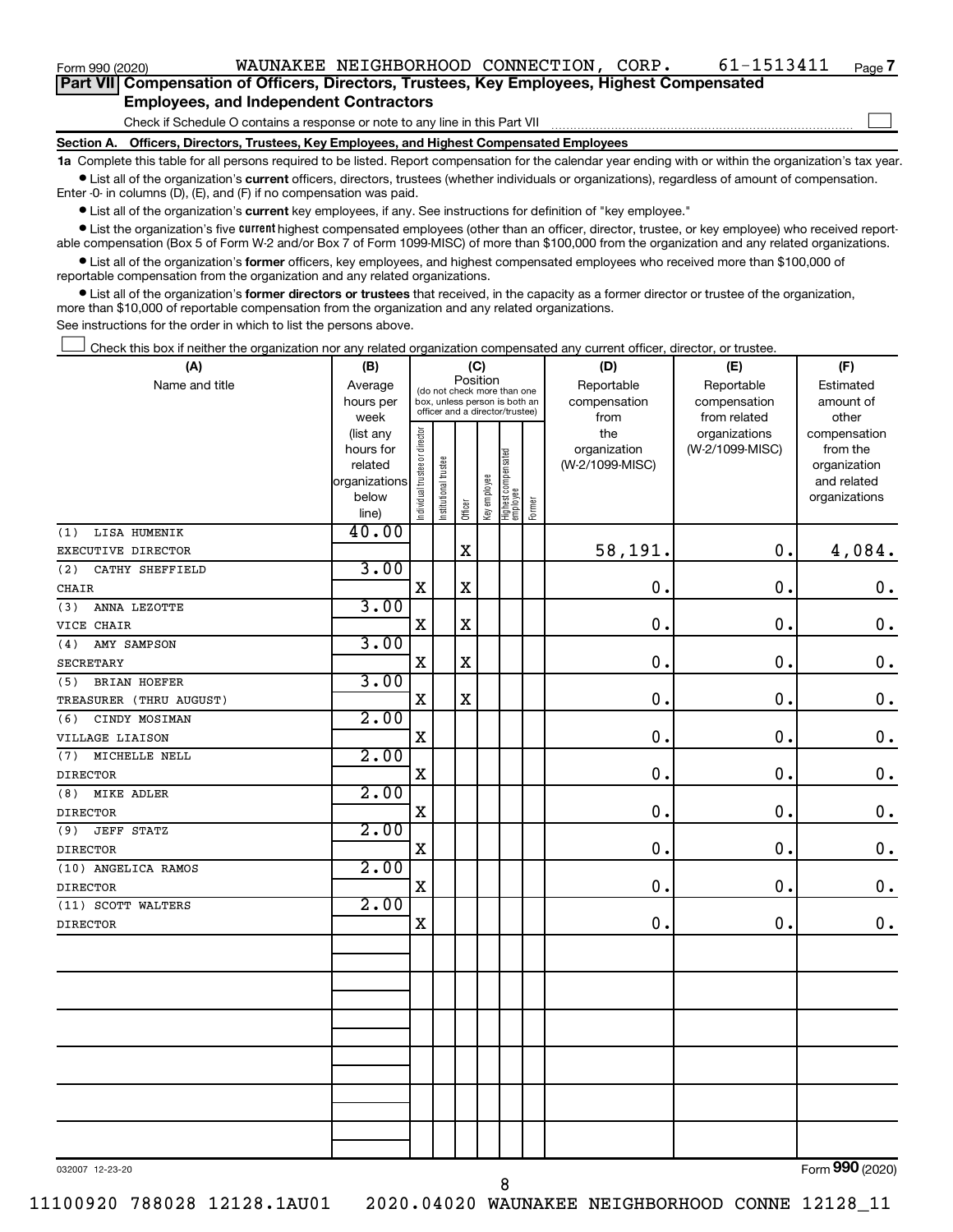|    | Form 990 (2020)                                                                                                                                                                                                                                                                                                                                               |                                                                      |                                                                                                             |                       |         |              |                                   |        | WAUNAKEE NEIGHBORHOOD CONNECTION, CORP.   | 61-1513411                                        |                                      |     |                                                                          | Page 8           |
|----|---------------------------------------------------------------------------------------------------------------------------------------------------------------------------------------------------------------------------------------------------------------------------------------------------------------------------------------------------------------|----------------------------------------------------------------------|-------------------------------------------------------------------------------------------------------------|-----------------------|---------|--------------|-----------------------------------|--------|-------------------------------------------|---------------------------------------------------|--------------------------------------|-----|--------------------------------------------------------------------------|------------------|
|    | <b>Part VII</b><br>Section A. Officers, Directors, Trustees, Key Employees, and Highest Compensated Employees (continued)                                                                                                                                                                                                                                     |                                                                      |                                                                                                             |                       |         |              |                                   |        |                                           |                                                   |                                      |     |                                                                          |                  |
|    | (A)<br>Name and title                                                                                                                                                                                                                                                                                                                                         | (B)<br>Average<br>hours per<br>week                                  | Position<br>(do not check more than one<br>box, unless person is both an<br>officer and a director/trustee) |                       |         | (C)          |                                   |        | (D)<br>Reportable<br>compensation<br>from | (E)<br>Reportable<br>compensation<br>from related |                                      |     | (F)<br>Estimated<br>amount of<br>other                                   |                  |
|    |                                                                                                                                                                                                                                                                                                                                                               | (list any<br>hours for<br>related<br>organizations<br>below<br>line) | Individual trustee or director                                                                              | Institutional trustee | Officer | Key employee | Highest compensated<br>  employee | Former | the<br>organization<br>(W-2/1099-MISC)    | organizations<br>(W-2/1099-MISC)                  |                                      |     | compensation<br>from the<br>organization<br>and related<br>organizations |                  |
|    |                                                                                                                                                                                                                                                                                                                                                               |                                                                      |                                                                                                             |                       |         |              |                                   |        |                                           |                                                   |                                      |     |                                                                          |                  |
|    |                                                                                                                                                                                                                                                                                                                                                               |                                                                      |                                                                                                             |                       |         |              |                                   |        |                                           |                                                   |                                      |     |                                                                          |                  |
|    |                                                                                                                                                                                                                                                                                                                                                               |                                                                      |                                                                                                             |                       |         |              |                                   |        |                                           |                                                   |                                      |     |                                                                          |                  |
|    |                                                                                                                                                                                                                                                                                                                                                               |                                                                      |                                                                                                             |                       |         |              |                                   |        |                                           |                                                   |                                      |     |                                                                          |                  |
|    |                                                                                                                                                                                                                                                                                                                                                               |                                                                      |                                                                                                             |                       |         |              |                                   |        |                                           |                                                   |                                      |     |                                                                          |                  |
|    |                                                                                                                                                                                                                                                                                                                                                               |                                                                      |                                                                                                             |                       |         |              |                                   |        |                                           |                                                   |                                      |     |                                                                          |                  |
|    |                                                                                                                                                                                                                                                                                                                                                               |                                                                      |                                                                                                             |                       |         |              |                                   |        | 58,191.                                   |                                                   | $\overline{0}$ .                     |     | 4,084.                                                                   |                  |
|    |                                                                                                                                                                                                                                                                                                                                                               |                                                                      |                                                                                                             |                       |         |              |                                   |        | σ.<br>58,191.                             |                                                   | $\overline{0}$ .<br>$\overline{0}$ . |     | 4,084.                                                                   | $\overline{0}$ . |
| 2  | Total number of individuals (including but not limited to those listed above) who received more than \$100,000 of reportable<br>compensation from the organization $\blacktriangleright$                                                                                                                                                                      |                                                                      |                                                                                                             |                       |         |              |                                   |        |                                           |                                                   |                                      |     | Yes                                                                      | 0<br>No          |
| 3  | Did the organization list any former officer, director, trustee, key employee, or highest compensated employee on<br>line 1a? If "Yes," complete Schedule J for such individual [11] manufacture manufacture in the set of the set o                                                                                                                          |                                                                      |                                                                                                             |                       |         |              |                                   |        |                                           |                                                   |                                      | 3   |                                                                          | х                |
| 5  | For any individual listed on line 1a, is the sum of reportable compensation and other compensation from the organization<br>and related organizations greater than \$150,000? If "Yes," complete Schedule J for such individual<br>Did any person listed on line 1a receive or accrue compensation from any unrelated organization or individual for services |                                                                      |                                                                                                             |                       |         |              |                                   |        |                                           |                                                   |                                      | 4   |                                                                          | x                |
|    | rendered to the organization? If "Yes," complete Schedule J for such person manufacture content content content<br><b>Section B. Independent Contractors</b>                                                                                                                                                                                                  |                                                                      |                                                                                                             |                       |         |              |                                   |        |                                           |                                                   |                                      | 5   |                                                                          | x                |
| 1. | Complete this table for your five highest compensated independent contractors that received more than \$100,000 of compensation from                                                                                                                                                                                                                          |                                                                      |                                                                                                             |                       |         |              |                                   |        |                                           |                                                   |                                      |     |                                                                          |                  |
|    | the organization. Report compensation for the calendar year ending with or within the organization's tax year.<br>(A)                                                                                                                                                                                                                                         |                                                                      |                                                                                                             |                       |         |              |                                   |        | (B)                                       |                                                   |                                      | (C) |                                                                          |                  |
|    | Name and business address                                                                                                                                                                                                                                                                                                                                     |                                                                      |                                                                                                             | <b>NONE</b>           |         |              |                                   |        | Description of services                   |                                                   |                                      |     | Compensation                                                             |                  |
|    |                                                                                                                                                                                                                                                                                                                                                               |                                                                      |                                                                                                             |                       |         |              |                                   |        |                                           |                                                   |                                      |     |                                                                          |                  |
|    |                                                                                                                                                                                                                                                                                                                                                               |                                                                      |                                                                                                             |                       |         |              |                                   |        |                                           |                                                   |                                      |     |                                                                          |                  |
|    |                                                                                                                                                                                                                                                                                                                                                               |                                                                      |                                                                                                             |                       |         |              |                                   |        |                                           |                                                   |                                      |     |                                                                          |                  |
| 2  | Total number of independent contractors (including but not limited to those listed above) who received more than<br>\$100,000 of compensation from the organization                                                                                                                                                                                           |                                                                      |                                                                                                             |                       |         |              | 0                                 |        |                                           |                                                   |                                      |     |                                                                          |                  |
|    |                                                                                                                                                                                                                                                                                                                                                               |                                                                      |                                                                                                             |                       |         |              |                                   |        |                                           |                                                   |                                      |     | Form 990 (2020)                                                          |                  |

032008 12-23-20

9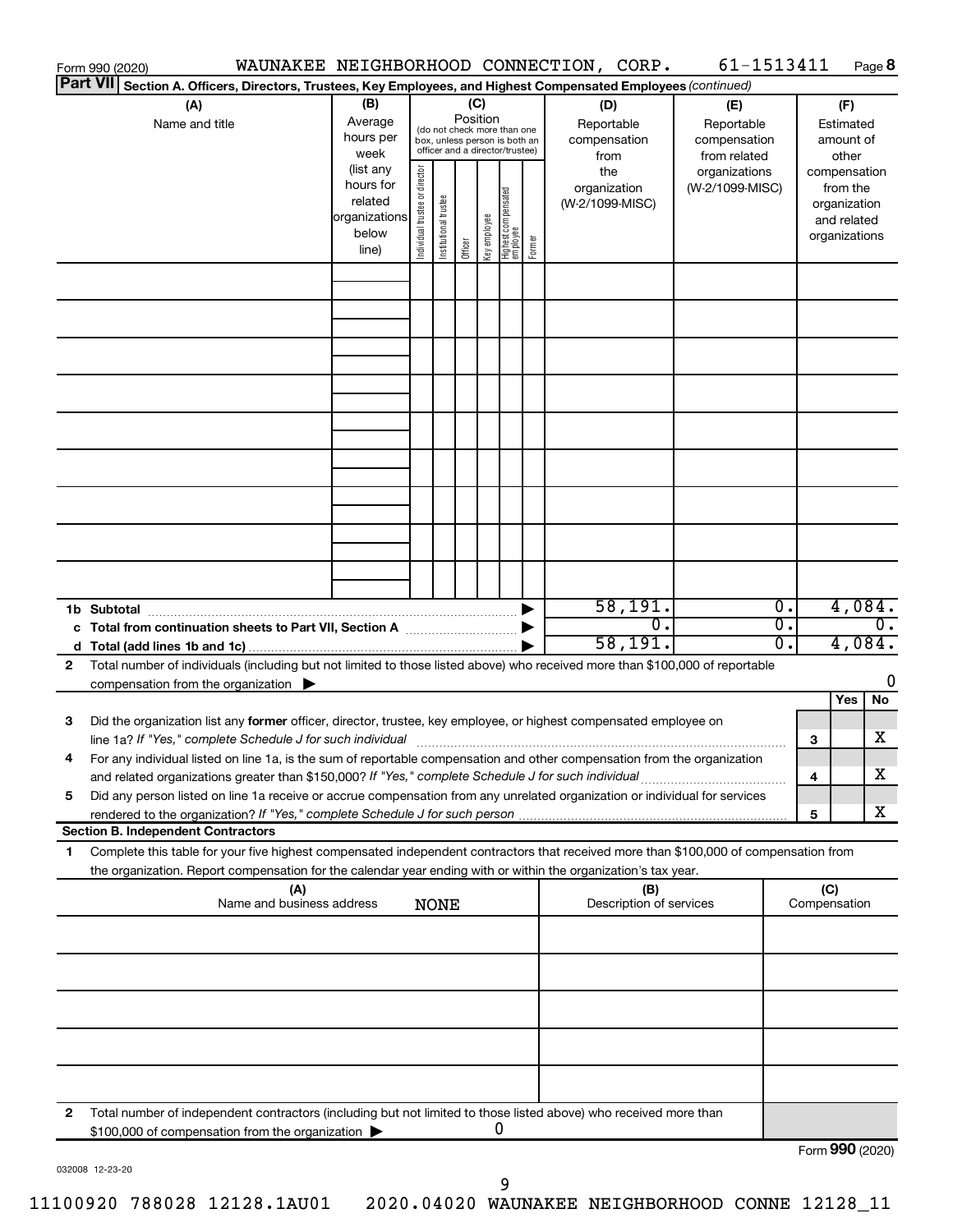|                                                           |                                                 |   | WAUNAKEE NEIGHBORHOOD CONNECTION, CORP.<br>Form 990 (2020)                            |                             |               |                   | 61-1513411       | Page 9                               |
|-----------------------------------------------------------|-------------------------------------------------|---|---------------------------------------------------------------------------------------|-----------------------------|---------------|-------------------|------------------|--------------------------------------|
|                                                           | <b>Part VIII</b><br><b>Statement of Revenue</b> |   |                                                                                       |                             |               |                   |                  |                                      |
|                                                           |                                                 |   |                                                                                       |                             |               |                   |                  |                                      |
|                                                           |                                                 |   |                                                                                       |                             | Total revenue | Related or exempt | Unrelated        | (D)<br>Revenue excluded              |
|                                                           |                                                 |   |                                                                                       |                             |               | function revenue  | business revenue | from tax under<br>sections 512 - 514 |
|                                                           |                                                 |   | 1a                                                                                    |                             |               |                   |                  |                                      |
| Contributions, Gifts, Grants<br>and Other Similar Amounts |                                                 |   | 1 a Federated campaigns<br>1b<br><b>b</b> Membership dues                             |                             |               |                   |                  |                                      |
|                                                           |                                                 |   | 1 <sub>c</sub><br>c Fundraising events                                                | 13,449.                     |               |                   |                  |                                      |
|                                                           |                                                 |   | 1 <sub>d</sub><br>d Related organizations                                             |                             |               |                   |                  |                                      |
|                                                           |                                                 |   | e Government grants (contributions)<br>1e                                             | 24,953.                     |               |                   |                  |                                      |
|                                                           |                                                 |   | f All other contributions, gifts, grants, and                                         |                             |               |                   |                  |                                      |
|                                                           |                                                 |   | similar amounts not included above<br>1f                                              |                             |               |                   |                  |                                      |
|                                                           |                                                 |   | 1g <br>g Noncash contributions included in lines 1a-1f                                | $\frac{355,054.}{203,264.}$ |               |                   |                  |                                      |
|                                                           |                                                 |   |                                                                                       |                             | 393,456.      |                   |                  |                                      |
|                                                           |                                                 |   |                                                                                       | <b>Business Code</b>        |               |                   |                  |                                      |
|                                                           | 2a                                              |   |                                                                                       |                             |               |                   |                  |                                      |
|                                                           |                                                 | b | <u> 1989 - Johann Barn, fransk politik (d. 1989)</u>                                  |                             |               |                   |                  |                                      |
|                                                           |                                                 | c | <u> 1989 - Johann Barn, mars et al. (b. 1989)</u>                                     |                             |               |                   |                  |                                      |
|                                                           |                                                 | d | the control of the control of the control of the control of the control of            |                             |               |                   |                  |                                      |
| Program Service<br>Revenue                                |                                                 | е |                                                                                       |                             |               |                   |                  |                                      |
|                                                           |                                                 | f | All other program service revenue  [                                                  |                             |               |                   |                  |                                      |
|                                                           |                                                 |   |                                                                                       |                             |               |                   |                  |                                      |
|                                                           | 3                                               |   | Investment income (including dividends, interest, and                                 |                             |               |                   |                  |                                      |
|                                                           |                                                 |   |                                                                                       | ▶                           | 22.           |                   |                  | 22.                                  |
|                                                           | 4                                               |   | Income from investment of tax-exempt bond proceeds                                    |                             |               |                   |                  |                                      |
|                                                           | 5                                               |   |                                                                                       |                             |               |                   |                  |                                      |
|                                                           |                                                 |   | (i) Real                                                                              | (ii) Personal               |               |                   |                  |                                      |
|                                                           |                                                 |   | 6 a Gross rents<br> 6a                                                                |                             |               |                   |                  |                                      |
|                                                           |                                                 |   | <b>b</b> Less: rental expenses<br>6b                                                  |                             |               |                   |                  |                                      |
|                                                           |                                                 |   | c Rental income or (loss)<br>6с                                                       |                             |               |                   |                  |                                      |
|                                                           |                                                 |   | d Net rental income or (loss)<br>(i) Securities                                       |                             |               |                   |                  |                                      |
|                                                           |                                                 |   | 7 a Gross amount from sales of<br>34, 264.                                            | (ii) Other                  |               |                   |                  |                                      |
|                                                           |                                                 |   | assets other than inventory<br>7a                                                     |                             |               |                   |                  |                                      |
|                                                           |                                                 |   | <b>b</b> Less: cost or other basis<br>32,704.<br>7 <sub>b</sub><br>and sales expenses |                             |               |                   |                  |                                      |
| evenue                                                    |                                                 |   | 1,560.<br>$\overline{7c}$<br>c Gain or (loss)                                         |                             |               |                   |                  |                                      |
|                                                           |                                                 |   |                                                                                       |                             | 1,560.        |                   |                  | I, JOU.                              |
| Other <sub>R</sub>                                        |                                                 |   | 8 a Gross income from fundraising events (not                                         |                             |               |                   |                  |                                      |
|                                                           |                                                 |   | $13$ , $449$ . of<br>including \$                                                     |                             |               |                   |                  |                                      |
|                                                           |                                                 |   | contributions reported on line 1c). See                                               |                             |               |                   |                  |                                      |
|                                                           |                                                 |   | 8a                                                                                    | 2,790.                      |               |                   |                  |                                      |
|                                                           |                                                 |   | 8b                                                                                    | 538.                        |               |                   |                  |                                      |
|                                                           |                                                 |   | c Net income or (loss) from fundraising events                                        | ▶                           | 2,252.        |                   |                  | 2, 252.                              |
|                                                           |                                                 |   | 9 a Gross income from gaming activities. See                                          |                             |               |                   |                  |                                      |
|                                                           |                                                 |   | 9a                                                                                    |                             |               |                   |                  |                                      |
|                                                           |                                                 |   | 9b                                                                                    |                             |               |                   |                  |                                      |
|                                                           |                                                 |   | c Net income or (loss) from gaming activities                                         | ▶                           |               |                   |                  |                                      |
|                                                           |                                                 |   | 10 a Gross sales of inventory, less returns                                           |                             |               |                   |                  |                                      |
|                                                           |                                                 |   |                                                                                       |                             |               |                   |                  |                                      |
|                                                           |                                                 |   | 10 <sub>b</sub><br><b>b</b> Less: cost of goods sold                                  |                             |               |                   |                  |                                      |
|                                                           |                                                 |   | c Net income or (loss) from sales of inventory                                        |                             |               |                   |                  |                                      |
|                                                           |                                                 |   |                                                                                       | <b>Business Code</b>        |               |                   |                  |                                      |
| Miscellaneous<br>Revenue                                  | 11 a                                            |   |                                                                                       |                             |               |                   |                  |                                      |
|                                                           |                                                 | b |                                                                                       |                             |               |                   |                  |                                      |
|                                                           |                                                 | c |                                                                                       | 900099                      |               |                   |                  |                                      |
|                                                           |                                                 |   |                                                                                       |                             |               |                   |                  |                                      |
|                                                           |                                                 |   |                                                                                       |                             | 397, 290.     | $\overline{0}$ .  | $\overline{0}$ . | 3,834.                               |
|                                                           | 12                                              |   |                                                                                       |                             |               |                   |                  | Form 990 (2020)                      |
| 032009 12-23-20                                           |                                                 |   |                                                                                       |                             |               |                   |                  |                                      |

10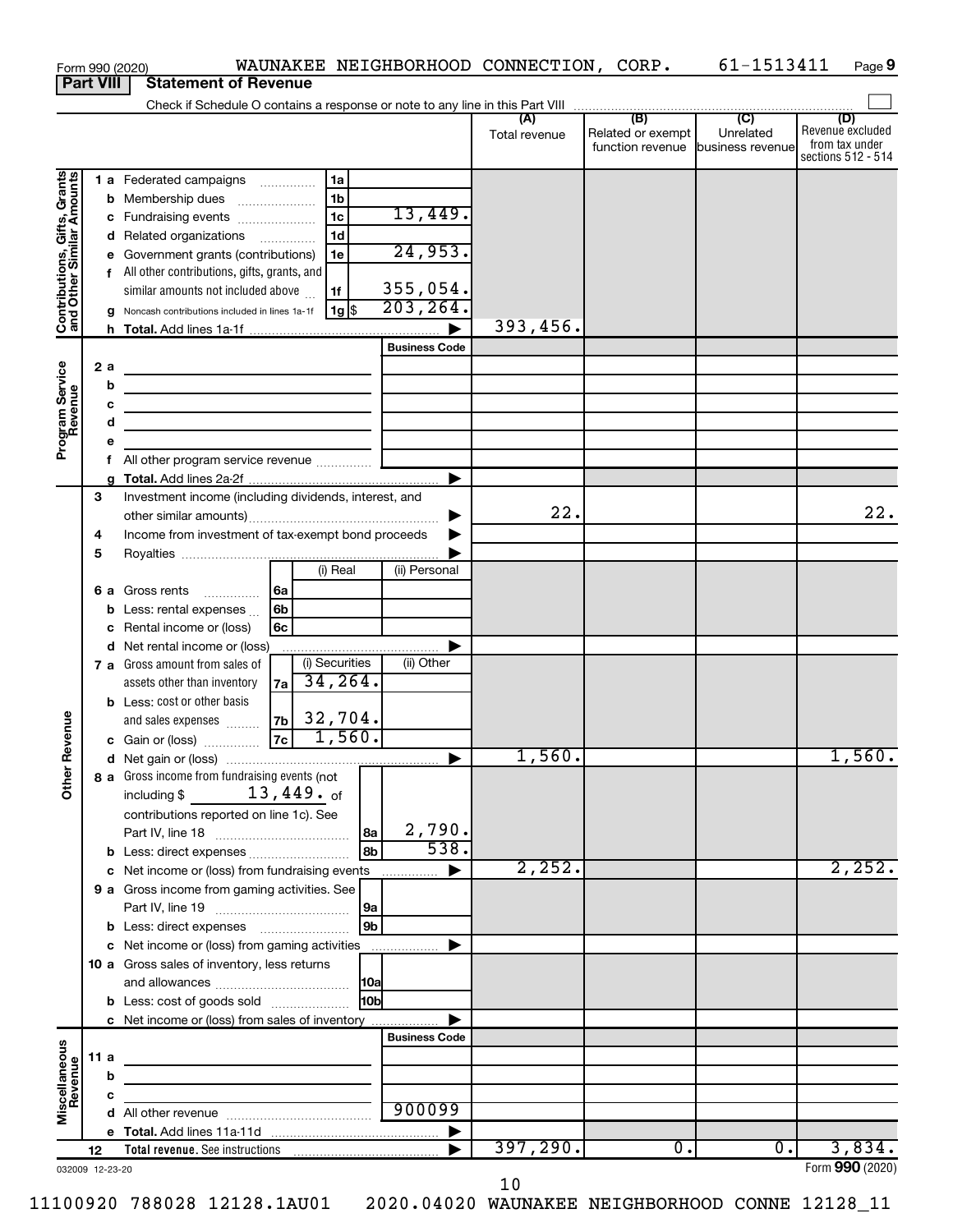### Form 990 (2020) Page WAUNAKEE NEIGHBORHOOD CONNECTION, CORP. 61-1513411 61-1513411 Page 10 **Part IX Statement of Functional Expenses**

*Section 501(c)(3) and 501(c)(4) organizations must complete all columns. All other organizations must complete column (A).*

|              | Do not include amounts reported on lines 6b,<br>7b, 8b, 9b, and 10b of Part VIII.                                                                                                                          | (A)<br>Total expenses | (B)<br>Program service<br>expenses | Management and<br>general expenses | (D)<br>Fundraising<br>expenses |  |  |  |  |  |  |
|--------------|------------------------------------------------------------------------------------------------------------------------------------------------------------------------------------------------------------|-----------------------|------------------------------------|------------------------------------|--------------------------------|--|--|--|--|--|--|
| 1.           | Grants and other assistance to domestic organizations                                                                                                                                                      |                       |                                    |                                    |                                |  |  |  |  |  |  |
|              | and domestic governments. See Part IV, line 21                                                                                                                                                             |                       |                                    |                                    |                                |  |  |  |  |  |  |
| $\mathbf{2}$ | Grants and other assistance to domestic                                                                                                                                                                    |                       |                                    |                                    |                                |  |  |  |  |  |  |
|              | individuals. See Part IV, line 22                                                                                                                                                                          | 218,745.              | 218,745.                           |                                    |                                |  |  |  |  |  |  |
| 3            | Grants and other assistance to foreign                                                                                                                                                                     |                       |                                    |                                    |                                |  |  |  |  |  |  |
|              | organizations, foreign governments, and foreign                                                                                                                                                            |                       |                                    |                                    |                                |  |  |  |  |  |  |
|              | individuals. See Part IV, lines 15 and 16                                                                                                                                                                  |                       |                                    |                                    |                                |  |  |  |  |  |  |
| 4            | Benefits paid to or for members                                                                                                                                                                            |                       |                                    |                                    |                                |  |  |  |  |  |  |
| 5            | Compensation of current officers, directors,                                                                                                                                                               |                       |                                    |                                    |                                |  |  |  |  |  |  |
|              | trustees, and key employees                                                                                                                                                                                | 64,684.               | 32,342.                            | 12,937.                            | 19,405.                        |  |  |  |  |  |  |
|              | Compensation not included above to disqualified                                                                                                                                                            |                       |                                    |                                    |                                |  |  |  |  |  |  |
| 6            |                                                                                                                                                                                                            |                       |                                    |                                    |                                |  |  |  |  |  |  |
|              | persons (as defined under section 4958(f)(1)) and                                                                                                                                                          |                       |                                    |                                    |                                |  |  |  |  |  |  |
|              | persons described in section 4958(c)(3)(B)                                                                                                                                                                 | 45,046.               | 40,541.                            | 4,505.                             |                                |  |  |  |  |  |  |
| 7            | Other salaries and wages                                                                                                                                                                                   |                       |                                    |                                    |                                |  |  |  |  |  |  |
| 8            | Pension plan accruals and contributions (include                                                                                                                                                           |                       |                                    |                                    |                                |  |  |  |  |  |  |
|              | section 401(k) and 403(b) employer contributions)                                                                                                                                                          | 4,232.                |                                    | 440.                               | 51.                            |  |  |  |  |  |  |
| 9            |                                                                                                                                                                                                            | 8,840.                | 3,741.<br>5,944.                   | 1,387.                             | 1,509.                         |  |  |  |  |  |  |
| 10           |                                                                                                                                                                                                            |                       |                                    |                                    |                                |  |  |  |  |  |  |
| 11           | Fees for services (nonemployees):                                                                                                                                                                          |                       |                                    |                                    |                                |  |  |  |  |  |  |
| a            |                                                                                                                                                                                                            |                       |                                    |                                    |                                |  |  |  |  |  |  |
| b            |                                                                                                                                                                                                            |                       |                                    |                                    |                                |  |  |  |  |  |  |
| c            |                                                                                                                                                                                                            |                       |                                    |                                    |                                |  |  |  |  |  |  |
| d            |                                                                                                                                                                                                            |                       |                                    |                                    |                                |  |  |  |  |  |  |
| e            | Professional fundraising services. See Part IV, line 17                                                                                                                                                    |                       |                                    |                                    |                                |  |  |  |  |  |  |
| f            | Investment management fees                                                                                                                                                                                 |                       |                                    |                                    |                                |  |  |  |  |  |  |
| q            | Other. (If line 11g amount exceeds 10% of line 25,                                                                                                                                                         |                       |                                    |                                    |                                |  |  |  |  |  |  |
|              | column (A) amount, list line 11g expenses on Sch O.)                                                                                                                                                       | $\frac{2,280}{155}$   | 1,533.                             | 358.                               | 389.                           |  |  |  |  |  |  |
| 12           |                                                                                                                                                                                                            |                       |                                    |                                    | 155.                           |  |  |  |  |  |  |
| 13           |                                                                                                                                                                                                            | 10,302.               | 8,186.                             | 1,014.                             | 1,102.                         |  |  |  |  |  |  |
| 14           |                                                                                                                                                                                                            | 5,819.                | 3,712.                             | 1,164.                             | 943.                           |  |  |  |  |  |  |
| 15           |                                                                                                                                                                                                            |                       |                                    |                                    |                                |  |  |  |  |  |  |
| 16           |                                                                                                                                                                                                            | 10, 185.              | 6,848.                             | 1,598.                             | 1,739.                         |  |  |  |  |  |  |
| 17           |                                                                                                                                                                                                            |                       |                                    |                                    |                                |  |  |  |  |  |  |
| 18           | Payments of travel or entertainment expenses                                                                                                                                                               |                       |                                    |                                    |                                |  |  |  |  |  |  |
|              | for any federal, state, or local public officials                                                                                                                                                          |                       |                                    |                                    |                                |  |  |  |  |  |  |
| 19           | Conferences, conventions, and meetings                                                                                                                                                                     | 3,571.                | 2,452.                             | 1,119.                             |                                |  |  |  |  |  |  |
| 20           | Interest                                                                                                                                                                                                   | 437.                  |                                    | 437.                               |                                |  |  |  |  |  |  |
| 21           |                                                                                                                                                                                                            |                       |                                    |                                    |                                |  |  |  |  |  |  |
| 22           | Depreciation, depletion, and amortization                                                                                                                                                                  | 17,414.               | 11,709.                            | 2,732.                             | 2,973.                         |  |  |  |  |  |  |
| 23           | Insurance                                                                                                                                                                                                  | 5,646.                | 3,796.                             | 886.                               | 964.                           |  |  |  |  |  |  |
| 24           | Other expenses. Itemize expenses not covered<br>above (List miscellaneous expenses on line 24e. If<br>line 24e amount exceeds 10% of line 25, column (A)<br>amount, list line 24e expenses on Schedule O.) |                       |                                    |                                    |                                |  |  |  |  |  |  |
| a            | DUES AND SUBSCRIPTIONS                                                                                                                                                                                     | 867.                  | 867.                               |                                    |                                |  |  |  |  |  |  |
| b            |                                                                                                                                                                                                            |                       |                                    |                                    |                                |  |  |  |  |  |  |
| c            |                                                                                                                                                                                                            |                       |                                    |                                    |                                |  |  |  |  |  |  |
| d            |                                                                                                                                                                                                            |                       |                                    |                                    |                                |  |  |  |  |  |  |
| е            | All other expenses                                                                                                                                                                                         |                       |                                    |                                    |                                |  |  |  |  |  |  |
| 25           | Total functional expenses. Add lines 1 through 24e                                                                                                                                                         | 398, 223.             | 340, 416.                          | 28,577.                            | 29, 230.                       |  |  |  |  |  |  |
| 26           | <b>Joint costs.</b> Complete this line only if the organization                                                                                                                                            |                       |                                    |                                    |                                |  |  |  |  |  |  |
|              | reported in column (B) joint costs from a combined                                                                                                                                                         |                       |                                    |                                    |                                |  |  |  |  |  |  |
|              | educational campaign and fundraising solicitation.                                                                                                                                                         |                       |                                    |                                    |                                |  |  |  |  |  |  |
|              | Check here<br>if following SOP 98-2 (ASC 958-720)                                                                                                                                                          |                       |                                    |                                    |                                |  |  |  |  |  |  |

032010 12-23-20

Form (2020) **990**

11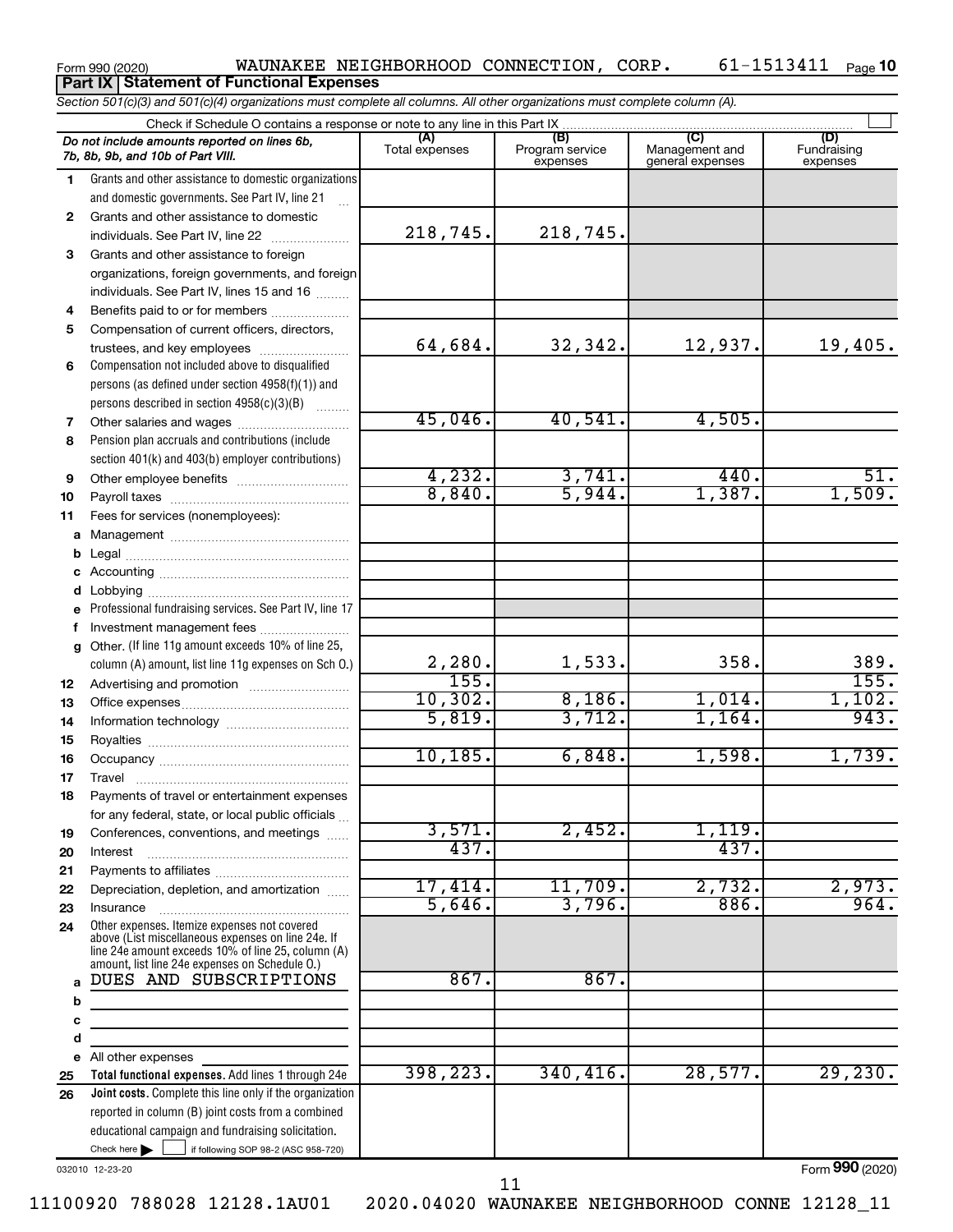11100920 788028 12128.1AU01 2020.04020 WAUNAKEE NEIGHBORHOOD CONNE 12128\_11

### Form 990 (2020) Page WAUNAKEE NEIGHBORHOOD CONNECTION, CORP. 61-1513411

**Part X Balance Sheet**

|                             |    |                                                                                                        |                 |              | (A)<br>Beginning of year |                 | (B)<br>End of year |
|-----------------------------|----|--------------------------------------------------------------------------------------------------------|-----------------|--------------|--------------------------|-----------------|--------------------|
|                             | 1  |                                                                                                        |                 |              | 3,939.                   | $\blacksquare$  | 7,754.             |
|                             | 2  |                                                                                                        | 25,825.         | $\mathbf{2}$ | 26,750.                  |                 |                    |
|                             | з  |                                                                                                        |                 | 3            |                          |                 |                    |
|                             | 4  |                                                                                                        |                 | 331.         | $\overline{\mathbf{4}}$  |                 |                    |
|                             | 5  | Loans and other receivables from any current or former officer, director,                              |                 |              |                          |                 |                    |
|                             |    | trustee, key employee, creator or founder, substantial contributor, or 35%                             |                 |              |                          |                 |                    |
|                             |    | controlled entity or family member of any of these persons                                             |                 |              |                          | 5               |                    |
|                             | 6  | Loans and other receivables from other disqualified persons (as defined                                |                 |              |                          |                 |                    |
|                             |    | under section $4958(f)(1)$ , and persons described in section $4958(c)(3)(B)$                          |                 |              |                          | 6               |                    |
|                             | 7  |                                                                                                        |                 |              |                          | $\overline{7}$  |                    |
| Assets                      | 8  |                                                                                                        |                 |              | 74,218.                  | 8               | 80, 124.           |
|                             | 9  | Prepaid expenses and deferred charges                                                                  |                 |              | 3,962.                   | $\mathbf{9}$    | 3,824.             |
|                             |    | 10a Land, buildings, and equipment: cost or other                                                      |                 |              |                          |                 |                    |
|                             |    | basis. Complete Part VI of Schedule D  10a                                                             |                 | 554,741.     |                          |                 |                    |
|                             |    | <b>b</b> Less: accumulated depreciation<br>. 1                                                         | 10 <sub>b</sub> | 176, 357.    | 393,265.                 | 10 <sub>c</sub> | 378,384.           |
|                             | 11 |                                                                                                        | 88,794.         | 11           | 61,904.                  |                 |                    |
|                             | 12 |                                                                                                        |                 |              |                          | 12              |                    |
|                             | 13 |                                                                                                        |                 | 13           |                          |                 |                    |
|                             | 14 |                                                                                                        |                 | 14           |                          |                 |                    |
|                             | 15 |                                                                                                        |                 | 15           |                          |                 |                    |
|                             | 16 |                                                                                                        |                 |              | 590, 334.                | 16              | 558,740.           |
|                             | 17 |                                                                                                        |                 |              | 1,884.                   | 17              |                    |
|                             | 18 |                                                                                                        |                 | 18           |                          |                 |                    |
|                             | 19 |                                                                                                        |                 | 19           |                          |                 |                    |
|                             | 20 |                                                                                                        |                 |              |                          | 20              |                    |
|                             | 21 | Escrow or custodial account liability. Complete Part IV of Schedule D                                  |                 |              |                          | 21              |                    |
|                             | 22 | Loans and other payables to any current or former officer, director,                                   |                 |              |                          |                 |                    |
| Liabilities                 |    | trustee, key employee, creator or founder, substantial contributor, or 35%                             |                 |              |                          |                 |                    |
|                             |    | controlled entity or family member of any of these persons                                             |                 |              |                          | 22              |                    |
|                             | 23 | Secured mortgages and notes payable to unrelated third parties                                         |                 |              | 33,400.                  | 23              |                    |
|                             | 24 |                                                                                                        |                 |              |                          | 24              |                    |
|                             | 25 | Other liabilities (including federal income tax, payables to related third                             |                 |              |                          |                 |                    |
|                             |    | parties, and other liabilities not included on lines 17-24). Complete Part X                           |                 |              |                          |                 |                    |
|                             |    | of Schedule D                                                                                          |                 |              |                          | 25              |                    |
|                             | 26 | Total liabilities. Add lines 17 through 25                                                             |                 |              | $35,284$ .               | 26              | $0 \cdot$          |
|                             |    | Organizations that follow FASB ASC 958, check here $\blacktriangleright \lfloor \underline{X} \rfloor$ |                 |              |                          |                 |                    |
|                             |    | and complete lines 27, 28, 32, and 33.                                                                 |                 |              |                          |                 |                    |
|                             | 27 |                                                                                                        |                 |              | 555,050.                 | 27              | 558,740.           |
|                             | 28 |                                                                                                        |                 |              |                          | 28              |                    |
|                             |    | Organizations that do not follow FASB ASC 958, check here $\blacktriangleright$                        |                 |              |                          |                 |                    |
|                             |    | and complete lines 29 through 33.                                                                      |                 |              |                          |                 |                    |
|                             | 29 |                                                                                                        |                 |              |                          | 29              |                    |
|                             | 30 | Paid-in or capital surplus, or land, building, or equipment fund                                       |                 |              |                          | 30              |                    |
| Net Assets or Fund Balances | 31 | Retained earnings, endowment, accumulated income, or other funds                                       |                 |              |                          | 31              |                    |
|                             | 32 |                                                                                                        |                 |              | 555,050.                 | 32              | 558,740.           |
|                             | 33 |                                                                                                        |                 |              | 590, 334.                | 33              | 558,740.           |

Form (2020) **990**

12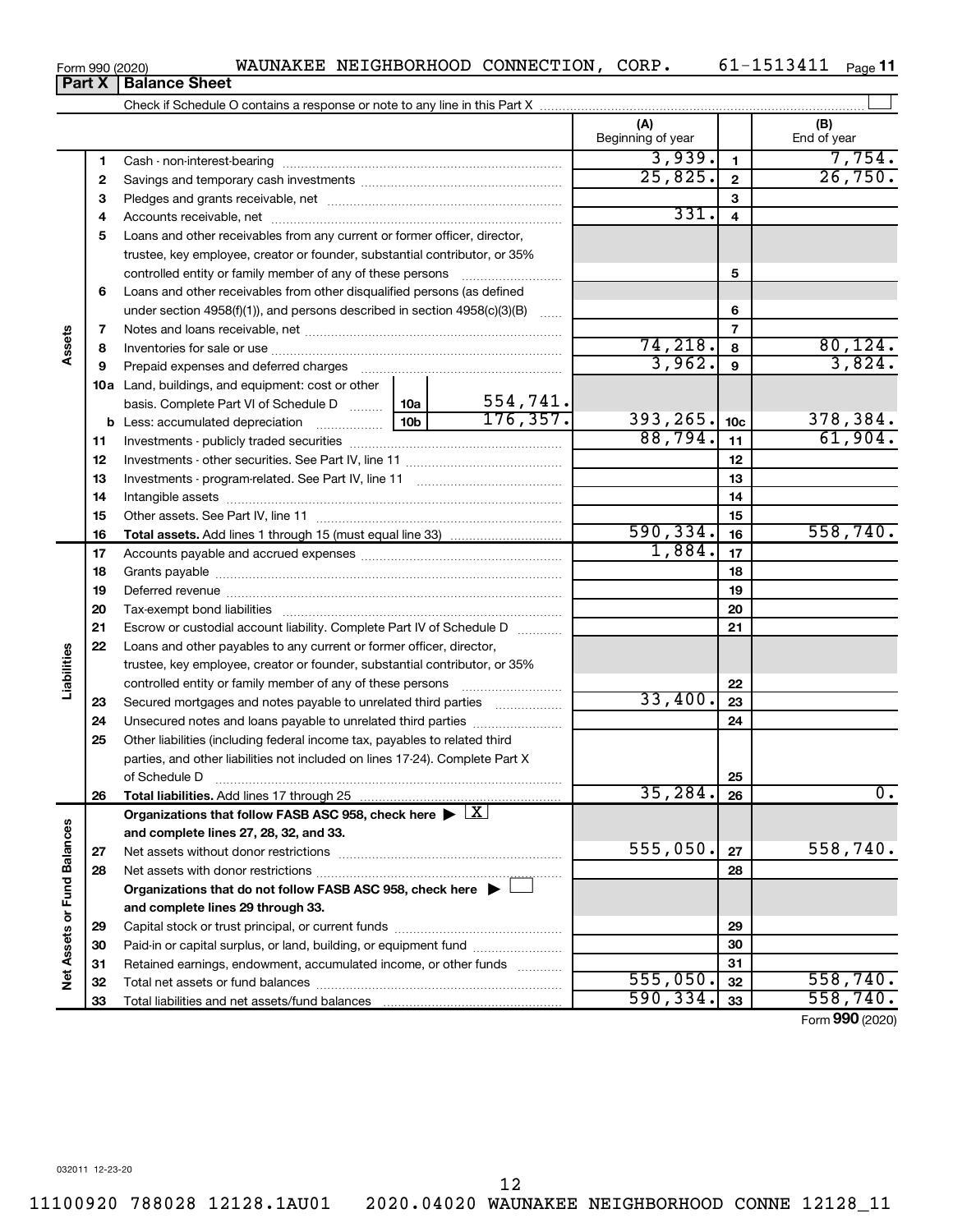|    | WAUNAKEE NEIGHBORHOOD CONNECTION, CORP.<br>Form 990 (2020)                                                                      | 61-1513411     |                |            | Page 12          |  |  |
|----|---------------------------------------------------------------------------------------------------------------------------------|----------------|----------------|------------|------------------|--|--|
|    | Part XI   Reconciliation of Net Assets                                                                                          |                |                |            |                  |  |  |
|    |                                                                                                                                 |                |                |            |                  |  |  |
|    |                                                                                                                                 |                |                |            |                  |  |  |
| 1  |                                                                                                                                 | $\blacksquare$ | 397, 290.      |            |                  |  |  |
| 2  |                                                                                                                                 | $\overline{2}$ | 398, 223.      |            |                  |  |  |
| З  | Revenue less expenses. Subtract line 2 from line 1                                                                              | $\mathbf{3}$   | 555,050.       | $-933.$    |                  |  |  |
| 4  | $\overline{\mathbf{4}}$                                                                                                         |                |                |            |                  |  |  |
| 5  |                                                                                                                                 | 5              |                | 4,514.     |                  |  |  |
| 6  |                                                                                                                                 | 6              |                |            | 140.             |  |  |
| 7  | Investment expenses www.communication.com/www.communication.com/www.communication.com/www.com                                   | $\overline{7}$ |                |            |                  |  |  |
| 8  | Prior period adjustments www.communication.communication.com/news/communication.com/news/communication.com/new                  | 8              |                |            | $-31.$           |  |  |
| 9  |                                                                                                                                 | 9              |                |            | $\overline{0}$ . |  |  |
| 10 | Net assets or fund balances at end of year. Combine lines 3 through 9 (must equal Part X, line 32,                              |                |                |            |                  |  |  |
|    |                                                                                                                                 | 10             |                | 558,740.   |                  |  |  |
|    | <b>Part XII</b> Financial Statements and Reporting                                                                              |                |                |            |                  |  |  |
|    |                                                                                                                                 |                |                |            |                  |  |  |
|    |                                                                                                                                 |                |                | <b>Yes</b> | <b>No</b>        |  |  |
| 1  | Accounting method used to prepare the Form 990: $\Box$ Cash $\Box$ Accrual $\Box$ Other                                         |                |                |            |                  |  |  |
|    | If the organization changed its method of accounting from a prior year or checked "Other," explain in Schedule O.               |                |                |            |                  |  |  |
|    | 2a Were the organization's financial statements compiled or reviewed by an independent accountant?                              |                | 2a             |            | x                |  |  |
|    | If "Yes," check a box below to indicate whether the financial statements for the year were compiled or reviewed on a            |                |                |            |                  |  |  |
|    | separate basis, consolidated basis, or both:                                                                                    |                |                |            |                  |  |  |
|    | Both consolidated and separate basis<br>Separate basis<br>Consolidated basis                                                    |                |                |            |                  |  |  |
|    |                                                                                                                                 |                | 2 <sub>b</sub> |            | х                |  |  |
|    | If "Yes," check a box below to indicate whether the financial statements for the year were audited on a separate basis,         |                |                |            |                  |  |  |
|    | consolidated basis, or both:                                                                                                    |                |                |            |                  |  |  |
|    | Separate basis<br>Consolidated basis<br>Both consolidated and separate basis                                                    |                |                |            |                  |  |  |
|    | c If "Yes" to line 2a or 2b, does the organization have a committee that assumes responsibility for oversight of the audit,     |                |                |            |                  |  |  |
|    | review, or compilation of its financial statements and selection of an independent accountant?                                  |                | 2c             |            |                  |  |  |
|    | If the organization changed either its oversight process or selection process during the tax year, explain on Schedule O.       |                |                |            |                  |  |  |
|    | 3a As a result of a federal award, was the organization required to undergo an audit or audits as set forth in the Single Audit |                |                |            |                  |  |  |
|    |                                                                                                                                 |                | За             |            | X                |  |  |
|    | b If "Yes," did the organization undergo the required audit or audits? If the organization did not undergo the required audit   |                |                |            |                  |  |  |
|    |                                                                                                                                 |                | 3 <sub>b</sub> |            |                  |  |  |

Form (2020) **990**

032012 12-23-20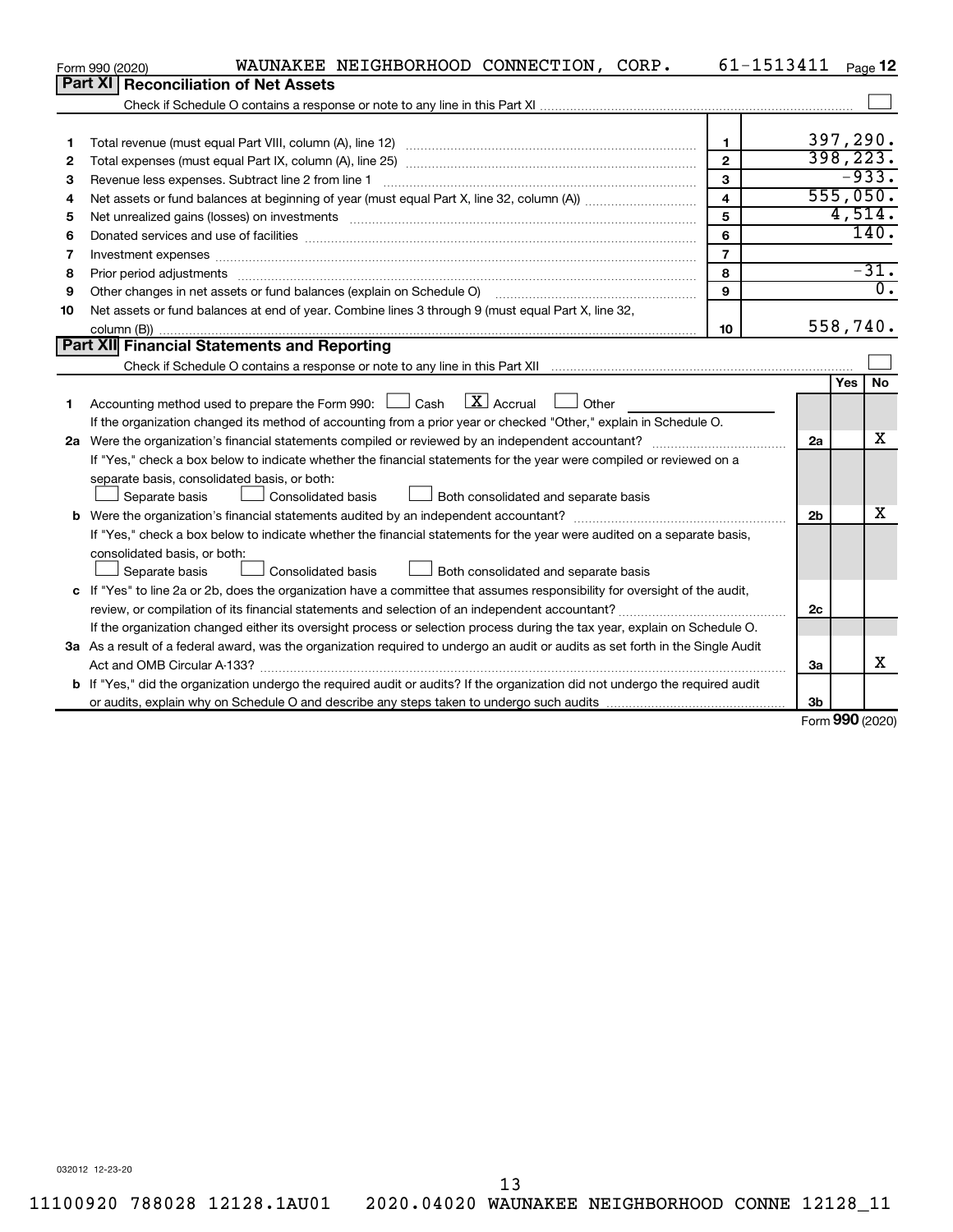| <b>SCHEDULE A</b> |  |
|-------------------|--|
|-------------------|--|

Department of the Treasury Internal Revenue Service

Form 990 or 990-EZ) **Public Charity Status and Public Support**<br>
Complete if the organization is a section 501(c)(3) organization or a section<br> **2020 4947(a)(1) nonexempt charitable trust.**

**| Attach to Form 990 or Form 990-EZ.** 

**| Go to www.irs.gov/Form990 for instructions and the latest information.**

| OMB No 1545-0047                    |
|-------------------------------------|
| 2020                                |
| <b>Open to Public</b><br>Inspection |

|               |                  |                                                                                                                                              |          | $\sim$ GO to www.ii s.gov/r ormsso for msu actions and the latest imormation. |     |                                                                |                            |  |                                       |  |
|---------------|------------------|----------------------------------------------------------------------------------------------------------------------------------------------|----------|-------------------------------------------------------------------------------|-----|----------------------------------------------------------------|----------------------------|--|---------------------------------------|--|
|               |                  | Name of the organization                                                                                                                     |          |                                                                               |     |                                                                |                            |  | <b>Employer identification number</b> |  |
| <b>Part I</b> |                  | Reason for Public Charity Status. (All organizations must complete this part.) See instructions.                                             |          | WAUNAKEE NEIGHBORHOOD CONNECTION, CORP.                                       |     |                                                                |                            |  | 61-1513411                            |  |
|               |                  |                                                                                                                                              |          |                                                                               |     |                                                                |                            |  |                                       |  |
|               |                  | The organization is not a private foundation because it is: (For lines 1 through 12, check only one box.)                                    |          |                                                                               |     |                                                                |                            |  |                                       |  |
| 1             |                  | A church, convention of churches, or association of churches described in section 170(b)(1)(A)(i).                                           |          |                                                                               |     |                                                                |                            |  |                                       |  |
| 2             |                  | A school described in section 170(b)(1)(A)(ii). (Attach Schedule E (Form 990 or 990-EZ).)                                                    |          |                                                                               |     |                                                                |                            |  |                                       |  |
| 3             |                  | A hospital or a cooperative hospital service organization described in section 170(b)(1)(A)(iii).                                            |          |                                                                               |     |                                                                |                            |  |                                       |  |
| 4             |                  | A medical research organization operated in conjunction with a hospital described in section 170(b)(1)(A)(iii). Enter the hospital's name,   |          |                                                                               |     |                                                                |                            |  |                                       |  |
|               | city, and state: |                                                                                                                                              |          |                                                                               |     |                                                                |                            |  |                                       |  |
| 5             |                  | An organization operated for the benefit of a college or university owned or operated by a governmental unit described in                    |          |                                                                               |     |                                                                |                            |  |                                       |  |
|               |                  | section 170(b)(1)(A)(iv). (Complete Part II.)                                                                                                |          |                                                                               |     |                                                                |                            |  |                                       |  |
| 6             |                  | A federal, state, or local government or governmental unit described in section 170(b)(1)(A)(v).                                             |          |                                                                               |     |                                                                |                            |  |                                       |  |
|               | $\mathbf{X}$     | An organization that normally receives a substantial part of its support from a governmental unit or from the general public described in    |          |                                                                               |     |                                                                |                            |  |                                       |  |
|               |                  | section 170(b)(1)(A)(vi). (Complete Part II.)                                                                                                |          |                                                                               |     |                                                                |                            |  |                                       |  |
| 8             |                  | A community trust described in section 170(b)(1)(A)(vi). (Complete Part II.)                                                                 |          |                                                                               |     |                                                                |                            |  |                                       |  |
| 9             |                  | An agricultural research organization described in section 170(b)(1)(A)(ix) operated in conjunction with a land-grant college                |          |                                                                               |     |                                                                |                            |  |                                       |  |
|               |                  | or university or a non-land-grant college of agriculture (see instructions). Enter the name, city, and state of the college or               |          |                                                                               |     |                                                                |                            |  |                                       |  |
|               |                  | university:                                                                                                                                  |          |                                                                               |     |                                                                |                            |  |                                       |  |
| 10            |                  | An organization that normally receives (1) more than 33 1/3% of its support from contributions, membership fees, and gross receipts from     |          |                                                                               |     |                                                                |                            |  |                                       |  |
|               |                  | activities related to its exempt functions, subject to certain exceptions; and (2) no more than 33 1/3% of its support from gross investment |          |                                                                               |     |                                                                |                            |  |                                       |  |
|               |                  | income and unrelated business taxable income (less section 511 tax) from businesses acquired by the organization after June 30, 1975.        |          |                                                                               |     |                                                                |                            |  |                                       |  |
|               |                  | See section 509(a)(2). (Complete Part III.)                                                                                                  |          |                                                                               |     |                                                                |                            |  |                                       |  |
| 11            |                  | An organization organized and operated exclusively to test for public safety. See section 509(a)(4).                                         |          |                                                                               |     |                                                                |                            |  |                                       |  |
| 12            |                  | An organization organized and operated exclusively for the benefit of, to perform the functions of, or to carry out the purposes of one or   |          |                                                                               |     |                                                                |                            |  |                                       |  |
|               |                  | more publicly supported organizations described in section 509(a)(1) or section 509(a)(2). See section 509(a)(3). Check the box in           |          |                                                                               |     |                                                                |                            |  |                                       |  |
|               |                  | lines 12a through 12d that describes the type of supporting organization and complete lines 12e, 12f, and 12g.                               |          |                                                                               |     |                                                                |                            |  |                                       |  |
| а             |                  | Type I. A supporting organization operated, supervised, or controlled by its supported organization(s), typically by giving                  |          |                                                                               |     |                                                                |                            |  |                                       |  |
|               |                  | the supported organization(s) the power to regularly appoint or elect a majority of the directors or trustees of the supporting              |          |                                                                               |     |                                                                |                            |  |                                       |  |
|               |                  | organization. You must complete Part IV, Sections A and B.                                                                                   |          |                                                                               |     |                                                                |                            |  |                                       |  |
| b             |                  | Type II. A supporting organization supervised or controlled in connection with its supported organization(s), by having                      |          |                                                                               |     |                                                                |                            |  |                                       |  |
|               |                  | control or management of the supporting organization vested in the same persons that control or manage the supported                         |          |                                                                               |     |                                                                |                            |  |                                       |  |
|               |                  | organization(s). You must complete Part IV, Sections A and C.                                                                                |          |                                                                               |     |                                                                |                            |  |                                       |  |
| с             |                  | Type III functionally integrated. A supporting organization operated in connection with, and functionally integrated with,                   |          |                                                                               |     |                                                                |                            |  |                                       |  |
|               |                  | its supported organization(s) (see instructions). You must complete Part IV, Sections A, D, and E.                                           |          |                                                                               |     |                                                                |                            |  |                                       |  |
| d             |                  | Type III non-functionally integrated. A supporting organization operated in connection with its supported organization(s)                    |          |                                                                               |     |                                                                |                            |  |                                       |  |
|               |                  | that is not functionally integrated. The organization generally must satisfy a distribution requirement and an attentiveness                 |          |                                                                               |     |                                                                |                            |  |                                       |  |
|               |                  | requirement (see instructions). You must complete Part IV, Sections A and D, and Part V.                                                     |          |                                                                               |     |                                                                |                            |  |                                       |  |
| е             |                  | Check this box if the organization received a written determination from the IRS that it is a Type I, Type II, Type III                      |          |                                                                               |     |                                                                |                            |  |                                       |  |
|               |                  | functionally integrated, or Type III non-functionally integrated supporting organization.                                                    |          |                                                                               |     |                                                                |                            |  |                                       |  |
| f             |                  | Enter the number of supported organizations                                                                                                  |          |                                                                               |     |                                                                |                            |  |                                       |  |
|               |                  | Provide the following information about the supported organization(s).                                                                       |          |                                                                               |     |                                                                |                            |  |                                       |  |
|               |                  | (i) Name of supported                                                                                                                        | (ii) EIN | (iii) Type of organization<br>(described on lines 1-10                        |     | (iv) Is the organization listed<br>in your governing document? | (v) Amount of monetary     |  | (vi) Amount of other                  |  |
|               |                  | organization                                                                                                                                 |          | above (see instructions))                                                     | Yes | No                                                             | support (see instructions) |  | support (see instructions)            |  |
|               |                  |                                                                                                                                              |          |                                                                               |     |                                                                |                            |  |                                       |  |
|               |                  |                                                                                                                                              |          |                                                                               |     |                                                                |                            |  |                                       |  |
|               |                  |                                                                                                                                              |          |                                                                               |     |                                                                |                            |  |                                       |  |
|               |                  |                                                                                                                                              |          |                                                                               |     |                                                                |                            |  |                                       |  |
|               |                  |                                                                                                                                              |          |                                                                               |     |                                                                |                            |  |                                       |  |
|               |                  |                                                                                                                                              |          |                                                                               |     |                                                                |                            |  |                                       |  |
|               |                  |                                                                                                                                              |          |                                                                               |     |                                                                |                            |  |                                       |  |
|               |                  |                                                                                                                                              |          |                                                                               |     |                                                                |                            |  |                                       |  |
|               |                  |                                                                                                                                              |          |                                                                               |     |                                                                |                            |  |                                       |  |
|               |                  |                                                                                                                                              |          |                                                                               |     |                                                                |                            |  |                                       |  |
| Total         |                  |                                                                                                                                              |          |                                                                               |     |                                                                |                            |  |                                       |  |

LHA For Paperwork Reduction Act Notice, see the Instructions for Form 990 or 990-EZ. 032021 01-25-21 Schedule A (Form 990 or 990-EZ) 2020 14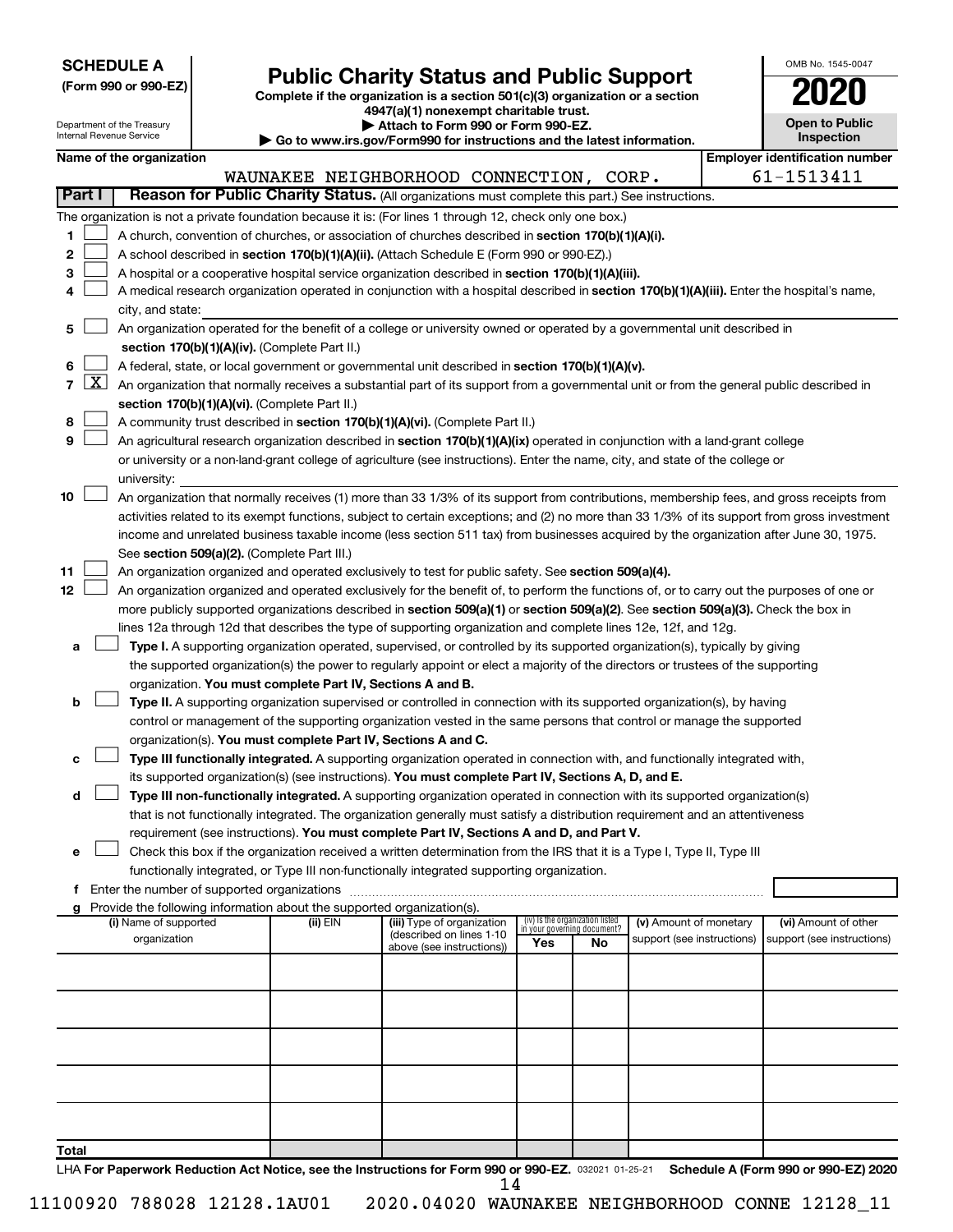### Schedule A (Form 990 or 990-EZ) 2020 WAUNAKEE NEIGHBORHOOD CONNECTION, CORP 。  $61$ -1513411 <sub>Page 2</sub>

**Part II Support Schedule for Organizations Described in Sections 170(b)(1)(A)(iv) and 170(b)(1)(A)(vi)**

(Complete only if you checked the box on line 5, 7, or 8 of Part I or if the organization failed to qualify under Part III. If the organization fails to qualify under the tests listed below, please complete Part III.)

|    | <b>Section A. Public Support</b>                                                                                                                                                                                               |                      |                                    |                         |                        |                                      |                                    |
|----|--------------------------------------------------------------------------------------------------------------------------------------------------------------------------------------------------------------------------------|----------------------|------------------------------------|-------------------------|------------------------|--------------------------------------|------------------------------------|
|    | Calendar year (or fiscal year beginning in)                                                                                                                                                                                    | (a) 2016             | (b) 2017                           | $(c)$ 2018              | $(d)$ 2019             | (e) 2020                             | (f) Total                          |
|    | 1 Gifts, grants, contributions, and                                                                                                                                                                                            |                      |                                    |                         |                        |                                      |                                    |
|    | membership fees received. (Do not                                                                                                                                                                                              |                      |                                    |                         |                        |                                      |                                    |
|    | include any "unusual grants.")                                                                                                                                                                                                 | 324, 929.            | 252,800.                           | 316, 112.               | 264,885.               | 393,456.                             | 1552182.                           |
|    | 2 Tax revenues levied for the organ-                                                                                                                                                                                           |                      |                                    |                         |                        |                                      |                                    |
|    | ization's benefit and either paid to                                                                                                                                                                                           |                      |                                    |                         |                        |                                      |                                    |
|    | or expended on its behalf                                                                                                                                                                                                      |                      |                                    |                         |                        |                                      |                                    |
|    | 3 The value of services or facilities                                                                                                                                                                                          |                      |                                    |                         |                        |                                      |                                    |
|    | furnished by a governmental unit to                                                                                                                                                                                            |                      |                                    |                         |                        |                                      |                                    |
|    | the organization without charge                                                                                                                                                                                                |                      |                                    |                         |                        |                                      |                                    |
|    | 4 Total. Add lines 1 through 3                                                                                                                                                                                                 | 324,929.             | 252,800.                           | 316, 112.               | 264,885.               | 393,456.                             | 1552182.                           |
|    | 5 The portion of total contributions                                                                                                                                                                                           |                      |                                    |                         |                        |                                      |                                    |
|    | by each person (other than a                                                                                                                                                                                                   |                      |                                    |                         |                        |                                      |                                    |
|    | governmental unit or publicly                                                                                                                                                                                                  |                      |                                    |                         |                        |                                      |                                    |
|    | supported organization) included                                                                                                                                                                                               |                      |                                    |                         |                        |                                      |                                    |
|    | on line 1 that exceeds 2% of the                                                                                                                                                                                               |                      |                                    |                         |                        |                                      |                                    |
|    | amount shown on line 11,                                                                                                                                                                                                       |                      |                                    |                         |                        |                                      |                                    |
|    | column (f)                                                                                                                                                                                                                     |                      |                                    |                         |                        |                                      | 38,373.<br>1513809.                |
|    | 6 Public support. Subtract line 5 from line 4.<br><b>Section B. Total Support</b>                                                                                                                                              |                      |                                    |                         |                        |                                      |                                    |
|    |                                                                                                                                                                                                                                |                      |                                    |                         |                        |                                      |                                    |
|    | Calendar year (or fiscal year beginning in)                                                                                                                                                                                    | (a) 2016<br>324,929. | (b) 2017<br>$\overline{252,800}$ . | $(c)$ 2018<br>316, 112. | $(d)$ 2019<br>264,885. | (e) 2020<br>393,456.                 | (f) Total<br><del>1552182.</del>   |
|    | 7 Amounts from line 4<br>8 Gross income from interest,                                                                                                                                                                         |                      |                                    |                         |                        |                                      |                                    |
|    |                                                                                                                                                                                                                                |                      |                                    |                         |                        |                                      |                                    |
|    | dividends, payments received on                                                                                                                                                                                                |                      |                                    |                         |                        |                                      |                                    |
|    | securities loans, rents, royalties,<br>and income from similar sources                                                                                                                                                         | 917.                 | 1,386.                             | 217.                    | 94.                    | 22.                                  | 2,636.                             |
|    | <b>9</b> Net income from unrelated business                                                                                                                                                                                    |                      |                                    |                         |                        |                                      |                                    |
|    | activities, whether or not the                                                                                                                                                                                                 |                      |                                    |                         |                        |                                      |                                    |
|    | business is regularly carried on                                                                                                                                                                                               |                      | 1,713.                             | 79.                     | 56.                    | 2, 252.                              | 4,100.                             |
|    | 10 Other income. Do not include gain                                                                                                                                                                                           |                      |                                    |                         |                        |                                      |                                    |
|    | or loss from the sale of capital                                                                                                                                                                                               |                      |                                    |                         |                        |                                      |                                    |
|    | assets (Explain in Part VI.)                                                                                                                                                                                                   |                      |                                    |                         |                        |                                      |                                    |
|    | 11 Total support. Add lines 7 through 10                                                                                                                                                                                       |                      |                                    |                         |                        |                                      | 1558918.                           |
|    | <b>12</b> Gross receipts from related activities, etc. (see instructions)                                                                                                                                                      |                      |                                    |                         |                        | 12                                   | 5,180.                             |
|    | 13 First 5 years. If the Form 990 is for the organization's first, second, third, fourth, or fifth tax year as a section 501(c)(3)                                                                                             |                      |                                    |                         |                        |                                      |                                    |
|    |                                                                                                                                                                                                                                |                      |                                    |                         |                        |                                      |                                    |
|    | <b>Section C. Computation of Public Support Percentage</b>                                                                                                                                                                     |                      |                                    |                         |                        |                                      |                                    |
|    |                                                                                                                                                                                                                                |                      |                                    |                         |                        | 14                                   | 97.11<br>%                         |
|    |                                                                                                                                                                                                                                |                      |                                    |                         |                        | 15                                   | 97.39<br>%                         |
|    | 16a 33 1/3% support test - 2020. If the organization did not check the box on line 13, and line 14 is 33 1/3% or more, check this box and                                                                                      |                      |                                    |                         |                        |                                      |                                    |
|    | stop here. The organization qualifies as a publicly supported organization manufaction manufacture or the organization manufacture or the organization manufacture or the organization manufacture or the state of the state o |                      |                                    |                         |                        |                                      | $\blacktriangleright$ $\mathbf{X}$ |
|    | b 33 1/3% support test - 2019. If the organization did not check a box on line 13 or 16a, and line 15 is 33 1/3% or more, check this box                                                                                       |                      |                                    |                         |                        |                                      |                                    |
|    |                                                                                                                                                                                                                                |                      |                                    |                         |                        |                                      |                                    |
|    | 17a 10% -facts-and-circumstances test - 2020. If the organization did not check a box on line 13, 16a, or 16b, and line 14 is 10% or more,                                                                                     |                      |                                    |                         |                        |                                      |                                    |
|    | and if the organization meets the facts-and-circumstances test, check this box and stop here. Explain in Part VI how the organization                                                                                          |                      |                                    |                         |                        |                                      |                                    |
|    | meets the facts-and-circumstances test. The organization qualifies as a publicly supported organization                                                                                                                        |                      |                                    |                         |                        |                                      |                                    |
|    | <b>b 10%</b> -facts-and-circumstances test - 2019. If the organization did not check a box on line 13, 16a, 16b, or 17a, and line 15 is 10% or                                                                                 |                      |                                    |                         |                        |                                      |                                    |
|    | more, and if the organization meets the facts-and-circumstances test, check this box and <b>stop here.</b> Explain in Part VI how the                                                                                          |                      |                                    |                         |                        |                                      |                                    |
|    | organization meets the facts-and-circumstances test. The organization qualifies as a publicly supported organization                                                                                                           |                      |                                    |                         |                        |                                      |                                    |
| 18 | Private foundation. If the organization did not check a box on line 13, 16a, 16b, 17a, or 17b, check this box and see instructions.                                                                                            |                      |                                    |                         |                        |                                      |                                    |
|    |                                                                                                                                                                                                                                |                      |                                    |                         |                        | Schedule A (Form 990 or 990-EZ) 2020 |                                    |

032022 01-25-21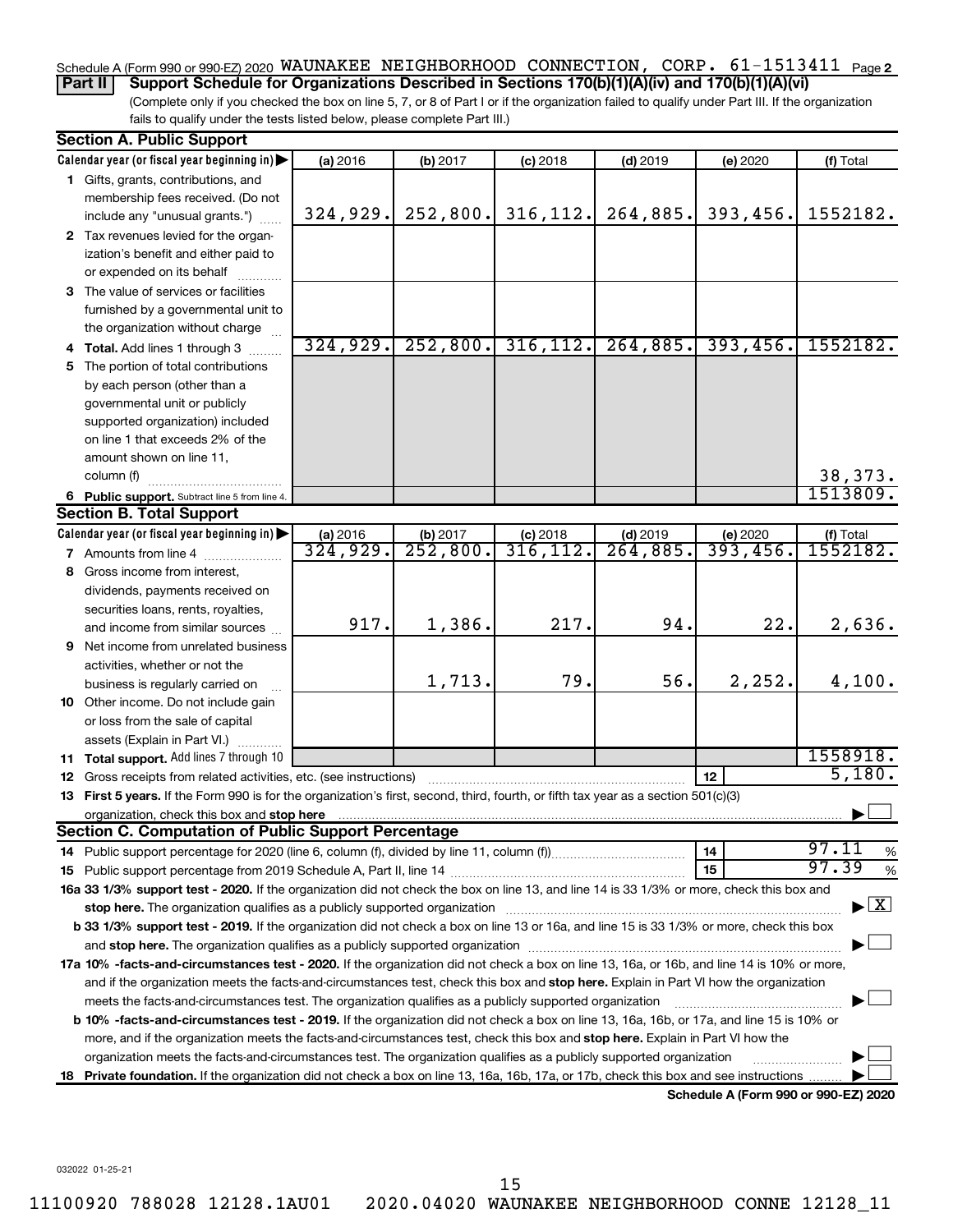### Schedule A (Form 990 or 990-EZ) 2020 <code>WAUNAKEE NEIGHBORHOOD CONNECTION</code> ,  $\,$  <code>CORP</code> .  $\,$  61-1513411 <code>Page 3</code> **Part III Support Schedule for Organizations Described in Section 509(a)(2)**

(Complete only if you checked the box on line 10 of Part I or if the organization failed to qualify under Part II. If the organization fails to qualify under the tests listed below, please complete Part II.)

| <b>Section A. Public Support</b>                                                                                                                                                 |          |          |            |            |          |                                      |
|----------------------------------------------------------------------------------------------------------------------------------------------------------------------------------|----------|----------|------------|------------|----------|--------------------------------------|
| Calendar year (or fiscal year beginning in)                                                                                                                                      | (a) 2016 | (b) 2017 | $(c)$ 2018 | $(d)$ 2019 | (e) 2020 | (f) Total                            |
| 1 Gifts, grants, contributions, and                                                                                                                                              |          |          |            |            |          |                                      |
| membership fees received. (Do not                                                                                                                                                |          |          |            |            |          |                                      |
| include any "unusual grants.")                                                                                                                                                   |          |          |            |            |          |                                      |
| 2 Gross receipts from admissions,<br>merchandise sold or services per-<br>formed, or facilities furnished in<br>any activity that is related to the                              |          |          |            |            |          |                                      |
| organization's tax-exempt purpose                                                                                                                                                |          |          |            |            |          |                                      |
| <b>3</b> Gross receipts from activities that                                                                                                                                     |          |          |            |            |          |                                      |
| are not an unrelated trade or bus-                                                                                                                                               |          |          |            |            |          |                                      |
| iness under section 513                                                                                                                                                          |          |          |            |            |          |                                      |
| 4 Tax revenues levied for the organ-<br>ization's benefit and either paid to                                                                                                     |          |          |            |            |          |                                      |
| or expended on its behalf                                                                                                                                                        |          |          |            |            |          |                                      |
| 5 The value of services or facilities                                                                                                                                            |          |          |            |            |          |                                      |
| furnished by a governmental unit to                                                                                                                                              |          |          |            |            |          |                                      |
| the organization without charge                                                                                                                                                  |          |          |            |            |          |                                      |
| <b>6 Total.</b> Add lines 1 through 5                                                                                                                                            |          |          |            |            |          |                                      |
| 7a Amounts included on lines 1, 2, and                                                                                                                                           |          |          |            |            |          |                                      |
| 3 received from disqualified persons                                                                                                                                             |          |          |            |            |          |                                      |
| <b>b</b> Amounts included on lines 2 and 3 received<br>from other than disqualified persons that<br>exceed the greater of \$5,000 or 1% of the<br>amount on line 13 for the year |          |          |            |            |          |                                      |
| c Add lines 7a and 7b                                                                                                                                                            |          |          |            |            |          |                                      |
| 8 Public support. (Subtract line 7c from line 6.)                                                                                                                                |          |          |            |            |          |                                      |
| <b>Section B. Total Support</b>                                                                                                                                                  |          |          |            |            |          |                                      |
| Calendar year (or fiscal year beginning in)                                                                                                                                      | (a) 2016 | (b) 2017 | $(c)$ 2018 | $(d)$ 2019 | (e) 2020 | (f) Total                            |
| <b>9</b> Amounts from line 6                                                                                                                                                     |          |          |            |            |          |                                      |
| <b>10a</b> Gross income from interest,<br>dividends, payments received on<br>securities loans, rents, royalties,<br>and income from similar sources                              |          |          |            |            |          |                                      |
| <b>b</b> Unrelated business taxable income                                                                                                                                       |          |          |            |            |          |                                      |
| (less section 511 taxes) from businesses<br>acquired after June 30, 1975                                                                                                         |          |          |            |            |          |                                      |
| c Add lines 10a and 10b                                                                                                                                                          |          |          |            |            |          |                                      |
| <b>11</b> Net income from unrelated business<br>activities not included in line 10b.<br>whether or not the business is<br>regularly carried on                                   |          |          |            |            |          |                                      |
| <b>12</b> Other income. Do not include gain<br>or loss from the sale of capital<br>assets (Explain in Part VI.)                                                                  |          |          |            |            |          |                                      |
| <b>13</b> Total support. (Add lines 9, 10c, 11, and 12.)                                                                                                                         |          |          |            |            |          |                                      |
| 14 First 5 years. If the Form 990 is for the organization's first, second, third, fourth, or fifth tax year as a section 501(c)(3) organization,                                 |          |          |            |            |          |                                      |
| check this box and stop here                                                                                                                                                     |          |          |            |            |          |                                      |
| <b>Section C. Computation of Public Support Percentage</b>                                                                                                                       |          |          |            |            |          |                                      |
| 15 Public support percentage for 2020 (line 8, column (f), divided by line 13, column (f) <i></i>                                                                                |          |          |            |            | 15       | ℅                                    |
| 16 Public support percentage from 2019 Schedule A, Part III, line 15                                                                                                             |          |          |            |            | 16       | %                                    |
| Section D. Computation of Investment Income Percentage                                                                                                                           |          |          |            |            |          |                                      |
|                                                                                                                                                                                  |          |          |            |            | 17       | %                                    |
| 18 Investment income percentage from 2019 Schedule A, Part III, line 17                                                                                                          |          |          |            |            | 18       | %                                    |
| 19a 33 1/3% support tests - 2020. If the organization did not check the box on line 14, and line 15 is more than 33 1/3%, and line 17 is not                                     |          |          |            |            |          |                                      |
| more than 33 1/3%, check this box and stop here. The organization qualifies as a publicly supported organization                                                                 |          |          |            |            |          |                                      |
| b 33 1/3% support tests - 2019. If the organization did not check a box on line 14 or line 19a, and line 16 is more than 33 1/3%, and                                            |          |          |            |            |          |                                      |
| line 18 is not more than 33 1/3%, check this box and stop here. The organization qualifies as a publicly supported organization                                                  |          |          |            |            |          |                                      |
|                                                                                                                                                                                  |          |          |            |            |          |                                      |
|                                                                                                                                                                                  |          |          |            |            |          | Schedule A (Form 990 or 990-EZ) 2020 |
| 032023 01-25-21                                                                                                                                                                  |          |          | 16         |            |          |                                      |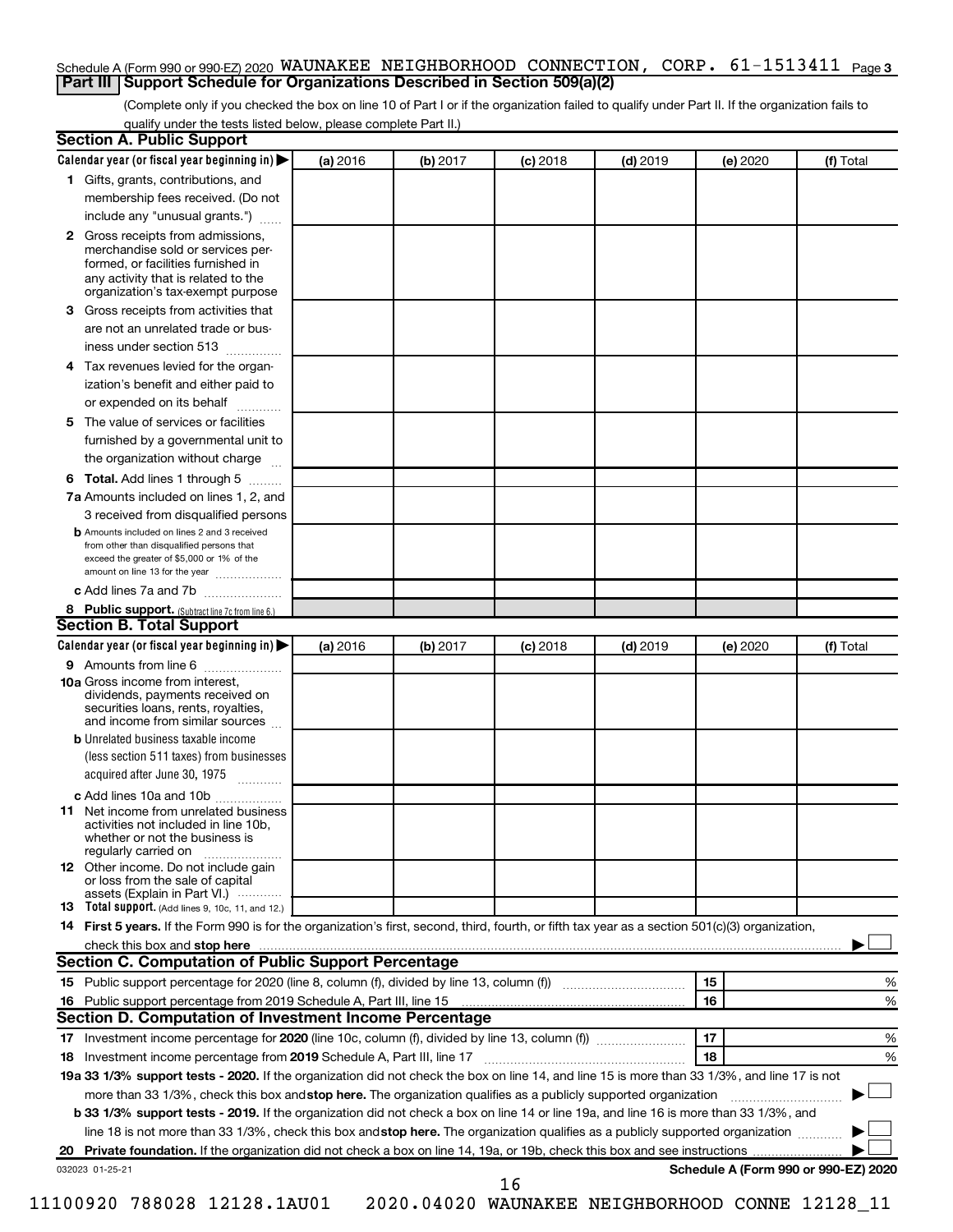### Schedule A (Form 990 or 990-EZ) 2020 WAUNAKEE NEIGHBORHOOD CONNECTION, CORP 。  $61$ -1513411 <sub>Page 4</sub>

### **Part IV Supporting Organizations**

(Complete only if you checked a box in line 12 on Part I. If you checked box 12a, Part I, complete Sections A and B. If you checked box 12b, Part I, complete Sections A and C. If you checked box 12c, Part I, complete Sections A, D, and E. If you checked box 12d, Part I, complete Sections A and D, and complete Part V.)

### **Section A. All Supporting Organizations**

- **1** Are all of the organization's supported organizations listed by name in the organization's governing documents? If "No," describe in Part VI how the supported organizations are designated. If designated by *class or purpose, describe the designation. If historic and continuing relationship, explain.*
- **2** Did the organization have any supported organization that does not have an IRS determination of status under section 509(a)(1) or (2)? If "Yes," explain in Part **VI** how the organization determined that the supported *organization was described in section 509(a)(1) or (2).*
- **3a** Did the organization have a supported organization described in section 501(c)(4), (5), or (6)? If "Yes," answer *lines 3b and 3c below.*
- **b** Did the organization confirm that each supported organization qualified under section 501(c)(4), (5), or (6) and satisfied the public support tests under section 509(a)(2)? If "Yes," describe in Part VI when and how the *organization made the determination.*
- **c** Did the organization ensure that all support to such organizations was used exclusively for section 170(c)(2)(B) purposes? If "Yes," explain in Part VI what controls the organization put in place to ensure such use.
- **4 a** *If* Was any supported organization not organized in the United States ("foreign supported organization")? *"Yes," and if you checked box 12a or 12b in Part I, answer lines 4b and 4c below.*
- **b** Did the organization have ultimate control and discretion in deciding whether to make grants to the foreign supported organization? If "Yes," describe in Part VI how the organization had such control and discretion *despite being controlled or supervised by or in connection with its supported organizations.*
- **c** Did the organization support any foreign supported organization that does not have an IRS determination under sections 501(c)(3) and 509(a)(1) or (2)? If "Yes," explain in Part VI what controls the organization used *to ensure that all support to the foreign supported organization was used exclusively for section 170(c)(2)(B) purposes.*
- **5a** Did the organization add, substitute, or remove any supported organizations during the tax year? If "Yes," answer lines 5b and 5c below (if applicable). Also, provide detail in **Part VI,** including (i) the names and EIN *numbers of the supported organizations added, substituted, or removed; (ii) the reasons for each such action; (iii) the authority under the organization's organizing document authorizing such action; and (iv) how the action was accomplished (such as by amendment to the organizing document).*
- **b Type I or Type II only.** Was any added or substituted supported organization part of a class already designated in the organization's organizing document?
- **c Substitutions only.**  Was the substitution the result of an event beyond the organization's control?
- **6** Did the organization provide support (whether in the form of grants or the provision of services or facilities) to **Part VI.** support or benefit one or more of the filing organization's supported organizations? If "Yes," provide detail in anyone other than (i) its supported organizations, (ii) individuals that are part of the charitable class benefited by one or more of its supported organizations, or (iii) other supporting organizations that also
- **7** Did the organization provide a grant, loan, compensation, or other similar payment to a substantial contributor regard to a substantial contributor? If "Yes," complete Part I of Schedule L (Form 990 or 990-EZ). (as defined in section 4958(c)(3)(C)), a family member of a substantial contributor, or a 35% controlled entity with
- **8** Did the organization make a loan to a disqualified person (as defined in section 4958) not described in line 7? *If "Yes," complete Part I of Schedule L (Form 990 or 990-EZ).*
- **9 a** Was the organization controlled directly or indirectly at any time during the tax year by one or more in section 509(a)(1) or (2))? If "Yes," provide detail in **Part VI.** disqualified persons, as defined in section 4946 (other than foundation managers and organizations described
- **b** Did one or more disqualified persons (as defined in line 9a) hold a controlling interest in any entity in which the supporting organization had an interest? If "Yes," provide detail in Part VI.
- **c** Did a disqualified person (as defined in line 9a) have an ownership interest in, or derive any personal benefit from, assets in which the supporting organization also had an interest? If "Yes," provide detail in Part VI.
- **10 a** Was the organization subject to the excess business holdings rules of section 4943 because of section supporting organizations)? If "Yes," answer line 10b below. 4943(f) (regarding certain Type II supporting organizations, and all Type III non-functionally integrated
	- **b** Did the organization have any excess business holdings in the tax year? (Use Schedule C, Form 4720, to *determine whether the organization had excess business holdings.)*

032024 01-25-21

**Schedule A (Form 990 or 990-EZ) 2020**

**Yes No**

**1**

**2**

**3a**

**3b**

**3c**

**4a**

**4b**

**4c**

**5a**

**5b 5c**

**6**

**7**

**8**

**9a**

**9b**

**9c**

**10a**

**10b**

17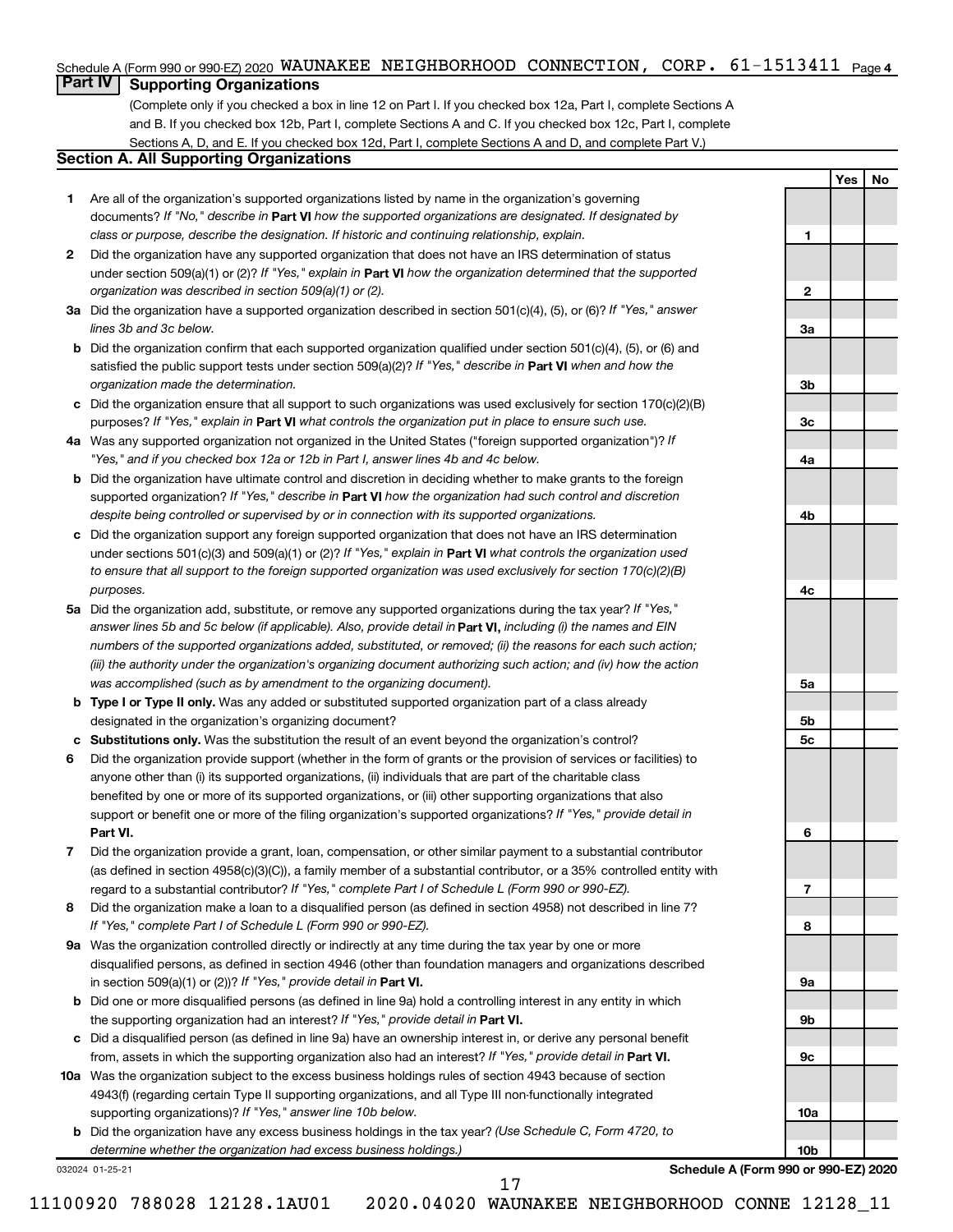# Schedule A (Form 990 or 990-EZ) 2020 <code>WAUNAKEE NEIGHBORHOOD CONNECTION</code> ,  $\,$  <code>CORP</code> .  $\,$  61-1513411 <code>Page 5</code>

|    | Part IV   Supporting Organizations (continued)                                                                                                                                                                                                                                                                                                                                                                                                                                                                                                                                                                                                                                                                                                                           |                 |     |    |
|----|--------------------------------------------------------------------------------------------------------------------------------------------------------------------------------------------------------------------------------------------------------------------------------------------------------------------------------------------------------------------------------------------------------------------------------------------------------------------------------------------------------------------------------------------------------------------------------------------------------------------------------------------------------------------------------------------------------------------------------------------------------------------------|-----------------|-----|----|
|    |                                                                                                                                                                                                                                                                                                                                                                                                                                                                                                                                                                                                                                                                                                                                                                          |                 | Yes | No |
| 11 | Has the organization accepted a gift or contribution from any of the following persons?                                                                                                                                                                                                                                                                                                                                                                                                                                                                                                                                                                                                                                                                                  |                 |     |    |
|    | a A person who directly or indirectly controls, either alone or together with persons described in lines 11b and                                                                                                                                                                                                                                                                                                                                                                                                                                                                                                                                                                                                                                                         |                 |     |    |
|    | 11c below, the governing body of a supported organization?                                                                                                                                                                                                                                                                                                                                                                                                                                                                                                                                                                                                                                                                                                               | 11a             |     |    |
|    | <b>b</b> A family member of a person described in line 11a above?                                                                                                                                                                                                                                                                                                                                                                                                                                                                                                                                                                                                                                                                                                        | 11 <sub>b</sub> |     |    |
|    | c A 35% controlled entity of a person described in line 11a or 11b above?If "Yes" to line 11a, 11b, or 11c, provide                                                                                                                                                                                                                                                                                                                                                                                                                                                                                                                                                                                                                                                      |                 |     |    |
|    | detail in Part VI.                                                                                                                                                                                                                                                                                                                                                                                                                                                                                                                                                                                                                                                                                                                                                       | 11c             |     |    |
|    | <b>Section B. Type I Supporting Organizations</b>                                                                                                                                                                                                                                                                                                                                                                                                                                                                                                                                                                                                                                                                                                                        |                 |     |    |
|    |                                                                                                                                                                                                                                                                                                                                                                                                                                                                                                                                                                                                                                                                                                                                                                          |                 | Yes | No |
| 1. | Did the governing body, members of the governing body, officers acting in their official capacity, or membership of one or<br>more supported organizations have the power to regularly appoint or elect at least a majority of the organization's officers,<br>directors, or trustees at all times during the tax year? If "No," describe in Part VI how the supported organization(s)<br>effectively operated, supervised, or controlled the organization's activities. If the organization had more than one supported<br>organization, describe how the powers to appoint and/or remove officers, directors, or trustees were allocated among the<br>supported organizations and what conditions or restrictions, if any, applied to such powers during the tax year. | 1               |     |    |
| 2  | Did the organization operate for the benefit of any supported organization other than the supported                                                                                                                                                                                                                                                                                                                                                                                                                                                                                                                                                                                                                                                                      |                 |     |    |
|    | organization(s) that operated, supervised, or controlled the supporting organization? If "Yes," explain in                                                                                                                                                                                                                                                                                                                                                                                                                                                                                                                                                                                                                                                               |                 |     |    |
|    | Part VI how providing such benefit carried out the purposes of the supported organization(s) that operated,                                                                                                                                                                                                                                                                                                                                                                                                                                                                                                                                                                                                                                                              |                 |     |    |
|    | supervised, or controlled the supporting organization.                                                                                                                                                                                                                                                                                                                                                                                                                                                                                                                                                                                                                                                                                                                   | 2               |     |    |
|    | <b>Section C. Type II Supporting Organizations</b>                                                                                                                                                                                                                                                                                                                                                                                                                                                                                                                                                                                                                                                                                                                       |                 |     |    |
|    |                                                                                                                                                                                                                                                                                                                                                                                                                                                                                                                                                                                                                                                                                                                                                                          |                 | Yes | No |
| 1. | Were a majority of the organization's directors or trustees during the tax year also a majority of the directors                                                                                                                                                                                                                                                                                                                                                                                                                                                                                                                                                                                                                                                         |                 |     |    |
|    | or trustees of each of the organization's supported organization(s)? If "No," describe in Part VI how control                                                                                                                                                                                                                                                                                                                                                                                                                                                                                                                                                                                                                                                            |                 |     |    |
|    | or management of the supporting organization was vested in the same persons that controlled or managed                                                                                                                                                                                                                                                                                                                                                                                                                                                                                                                                                                                                                                                                   |                 |     |    |
|    | the supported organization(s).                                                                                                                                                                                                                                                                                                                                                                                                                                                                                                                                                                                                                                                                                                                                           | 1               |     |    |
|    | <b>Section D. All Type III Supporting Organizations</b>                                                                                                                                                                                                                                                                                                                                                                                                                                                                                                                                                                                                                                                                                                                  |                 |     |    |
|    |                                                                                                                                                                                                                                                                                                                                                                                                                                                                                                                                                                                                                                                                                                                                                                          |                 | Yes | No |
| 1. | Did the organization provide to each of its supported organizations, by the last day of the fifth month of the                                                                                                                                                                                                                                                                                                                                                                                                                                                                                                                                                                                                                                                           |                 |     |    |
|    | organization's tax year, (i) a written notice describing the type and amount of support provided during the prior tax                                                                                                                                                                                                                                                                                                                                                                                                                                                                                                                                                                                                                                                    |                 |     |    |
|    | year, (ii) a copy of the Form 990 that was most recently filed as of the date of notification, and (iii) copies of the                                                                                                                                                                                                                                                                                                                                                                                                                                                                                                                                                                                                                                                   |                 |     |    |
|    | organization's governing documents in effect on the date of notification, to the extent not previously provided?                                                                                                                                                                                                                                                                                                                                                                                                                                                                                                                                                                                                                                                         | 1               |     |    |
| 2  | Were any of the organization's officers, directors, or trustees either (i) appointed or elected by the supported                                                                                                                                                                                                                                                                                                                                                                                                                                                                                                                                                                                                                                                         |                 |     |    |
|    | organization(s) or (ii) serving on the governing body of a supported organization? If "No," explain in Part VI how                                                                                                                                                                                                                                                                                                                                                                                                                                                                                                                                                                                                                                                       |                 |     |    |
|    | the organization maintained a close and continuous working relationship with the supported organization(s).                                                                                                                                                                                                                                                                                                                                                                                                                                                                                                                                                                                                                                                              | $\mathbf{2}$    |     |    |
| 3  | By reason of the relationship described in line 2, above, did the organization's supported organizations have a                                                                                                                                                                                                                                                                                                                                                                                                                                                                                                                                                                                                                                                          |                 |     |    |
|    | significant voice in the organization's investment policies and in directing the use of the organization's                                                                                                                                                                                                                                                                                                                                                                                                                                                                                                                                                                                                                                                               |                 |     |    |
|    | income or assets at all times during the tax year? If "Yes," describe in Part VI the role the organization's                                                                                                                                                                                                                                                                                                                                                                                                                                                                                                                                                                                                                                                             |                 |     |    |
|    | supported organizations played in this regard.                                                                                                                                                                                                                                                                                                                                                                                                                                                                                                                                                                                                                                                                                                                           | 3               |     |    |
|    | Section E. Type III Functionally Integrated Supporting Organizations                                                                                                                                                                                                                                                                                                                                                                                                                                                                                                                                                                                                                                                                                                     |                 |     |    |
| 1. | Check the box next to the method that the organization used to satisfy the Integral Part Test during the yealsee instructions).                                                                                                                                                                                                                                                                                                                                                                                                                                                                                                                                                                                                                                          |                 |     |    |
| a  | The organization satisfied the Activities Test. Complete line 2 below.                                                                                                                                                                                                                                                                                                                                                                                                                                                                                                                                                                                                                                                                                                   |                 |     |    |
| b  | The organization is the parent of each of its supported organizations. Complete line 3 below.                                                                                                                                                                                                                                                                                                                                                                                                                                                                                                                                                                                                                                                                            |                 |     |    |
| c  | The organization supported a governmental entity. Describe in Part VI how you supported a governmental entity (see instructions).                                                                                                                                                                                                                                                                                                                                                                                                                                                                                                                                                                                                                                        |                 |     |    |
| 2  | Activities Test. Answer lines 2a and 2b below.                                                                                                                                                                                                                                                                                                                                                                                                                                                                                                                                                                                                                                                                                                                           |                 | Yes | No |
| а  | Did substantially all of the organization's activities during the tax year directly further the exempt purposes of                                                                                                                                                                                                                                                                                                                                                                                                                                                                                                                                                                                                                                                       |                 |     |    |
|    | the supported organization(s) to which the organization was responsive? If "Yes," then in Part VI identify                                                                                                                                                                                                                                                                                                                                                                                                                                                                                                                                                                                                                                                               |                 |     |    |
|    | those supported organizations and explain how these activities directly furthered their exempt purposes,                                                                                                                                                                                                                                                                                                                                                                                                                                                                                                                                                                                                                                                                 |                 |     |    |
|    | how the organization was responsive to those supported organizations, and how the organization determined                                                                                                                                                                                                                                                                                                                                                                                                                                                                                                                                                                                                                                                                |                 |     |    |
|    | that these activities constituted substantially all of its activities.                                                                                                                                                                                                                                                                                                                                                                                                                                                                                                                                                                                                                                                                                                   | 2a              |     |    |
|    | <b>h</b> Did the activities described in line 2a, above, constitute activities that but for the organization's involvement                                                                                                                                                                                                                                                                                                                                                                                                                                                                                                                                                                                                                                               |                 |     |    |

- **b Part VI**  *the reasons for the organization's position that its supported organization(s) would have engaged in* one or more of the organization's supported organization(s) would have been engaged in? If "Yes," explain in *these activities but for the organization's involvement.* ctivities described in line 2a, above, constitute activities that, but for the organization's involvement,
- 3 Parent of Supported Organizations. Answer lines 3a and 3b below.
- **a** Did the organization have the power to regularly appoint or elect a majority of the officers, directors, or trustees of each of the supported organizations? If "Yes" or "No" provide details in Part VI.
- 032025 01-25-21 **b** Did the organization exercise a substantial degree of direction over the policies, programs, and activities of each of its supported organizations? If "Yes," describe in Part VI the role played by the organization in this regard.

**Schedule A (Form 990 or 990-EZ) 2020**

**2b**

**3a**

**3b**

18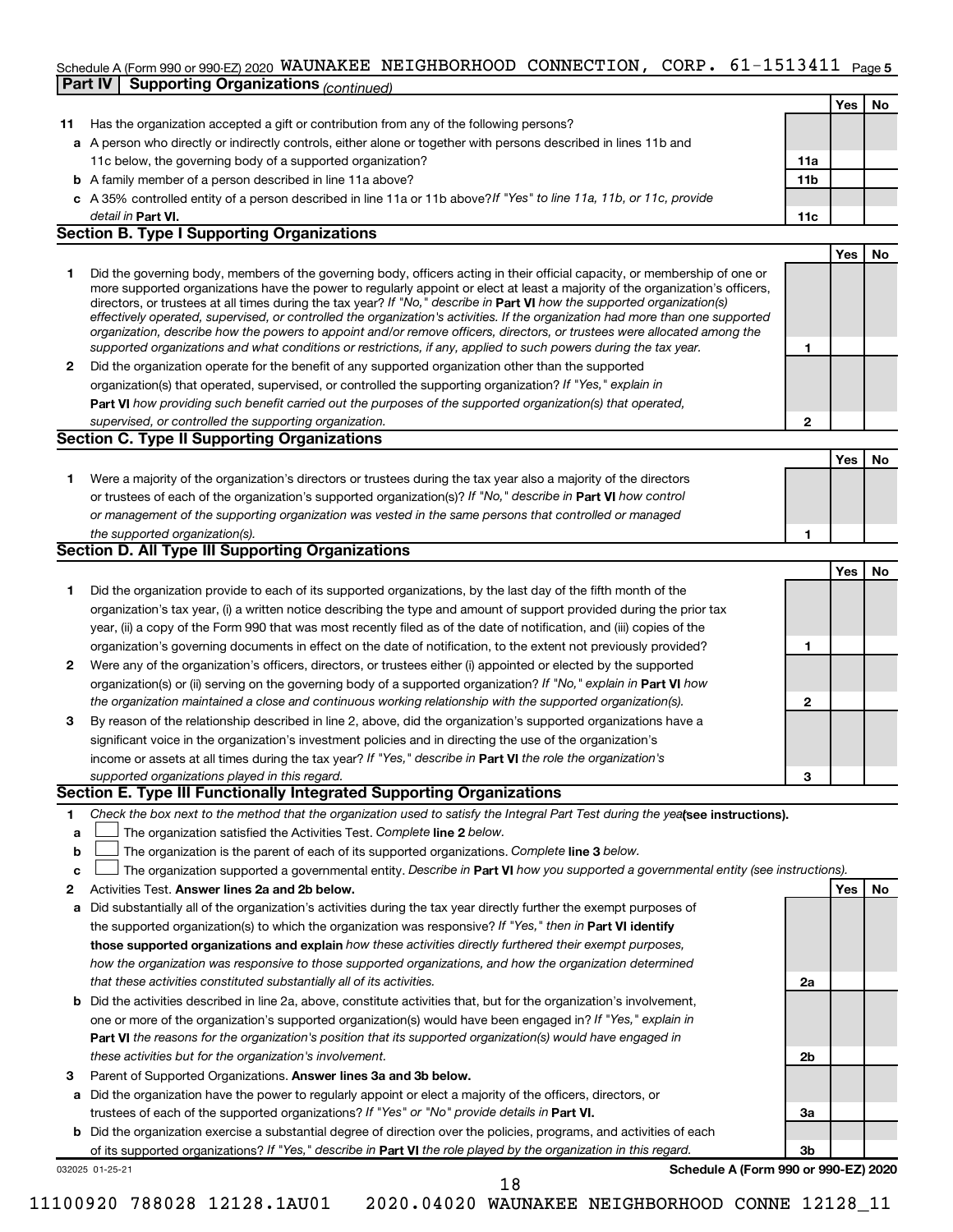|                | Type III Non-Functionally Integrated 509(a)(3) Supporting Organizations<br>Part V                                                              |                |                                |                                |
|----------------|------------------------------------------------------------------------------------------------------------------------------------------------|----------------|--------------------------------|--------------------------------|
| 1              | Check here if the organization satisfied the Integral Part Test as a qualifying trust on Nov. 20, 1970 (explain in Part VI). See instructions. |                |                                |                                |
|                | All other Type III non-functionally integrated supporting organizations must complete Sections A through E.                                    |                |                                |                                |
|                | Section A - Adjusted Net Income                                                                                                                |                | (A) Prior Year                 | (B) Current Year<br>(optional) |
| 1              | Net short-term capital gain                                                                                                                    | 1              |                                |                                |
| $\mathbf{2}$   | Recoveries of prior-year distributions                                                                                                         | $\mathbf{2}$   |                                |                                |
| 3              | Other gross income (see instructions)                                                                                                          | 3              |                                |                                |
| 4              | Add lines 1 through 3.                                                                                                                         | 4              |                                |                                |
| 5              | Depreciation and depletion                                                                                                                     | 5              |                                |                                |
| 6              | Portion of operating expenses paid or incurred for production or                                                                               |                |                                |                                |
|                | collection of gross income or for management, conservation, or                                                                                 |                |                                |                                |
|                | maintenance of property held for production of income (see instructions)                                                                       | 6              |                                |                                |
| 7              | Other expenses (see instructions)                                                                                                              | $\overline{7}$ |                                |                                |
| 8              | Adjusted Net Income (subtract lines 5, 6, and 7 from line 4)                                                                                   | 8              |                                |                                |
|                | <b>Section B - Minimum Asset Amount</b>                                                                                                        | (A) Prior Year | (B) Current Year<br>(optional) |                                |
| 1              | Aggregate fair market value of all non-exempt-use assets (see                                                                                  |                |                                |                                |
|                | instructions for short tax year or assets held for part of year):                                                                              |                |                                |                                |
|                | <b>a</b> Average monthly value of securities                                                                                                   | 1a             |                                |                                |
|                | <b>b</b> Average monthly cash balances                                                                                                         | 1b             |                                |                                |
|                | c Fair market value of other non-exempt-use assets                                                                                             | 1c             |                                |                                |
|                | <b>d</b> Total (add lines 1a, 1b, and 1c)                                                                                                      | 1d             |                                |                                |
|                | e Discount claimed for blockage or other factors                                                                                               |                |                                |                                |
|                | (explain in detail in <b>Part VI</b> ):                                                                                                        |                |                                |                                |
| $\mathbf{2}^-$ | Acquisition indebtedness applicable to non-exempt-use assets                                                                                   | $\mathbf{2}$   |                                |                                |
| 3              | Subtract line 2 from line 1d.                                                                                                                  | 3              |                                |                                |
| 4              | Cash deemed held for exempt use. Enter 0.015 of line 3 (for greater amount,                                                                    |                |                                |                                |
|                | see instructions).                                                                                                                             | 4              |                                |                                |
| 5              | Net value of non-exempt-use assets (subtract line 4 from line 3)                                                                               | 5              |                                |                                |
| 6              | Multiply line 5 by 0.035.                                                                                                                      | 6              |                                |                                |
| 7              | Recoveries of prior-year distributions                                                                                                         | $\overline{7}$ |                                |                                |
| 8              | Minimum Asset Amount (add line 7 to line 6)                                                                                                    | 8              |                                |                                |
|                | <b>Section C - Distributable Amount</b>                                                                                                        |                |                                | <b>Current Year</b>            |
| 1              | Adjusted net income for prior year (from Section A, line 8, column A)                                                                          | 1              |                                |                                |
| 2              | Enter 0.85 of line 1.                                                                                                                          | $\mathbf{2}$   |                                |                                |
| 3              | Minimum asset amount for prior year (from Section B, line 8, column A)                                                                         | 3              |                                |                                |
| 4              | Enter greater of line 2 or line 3.                                                                                                             | 4              |                                |                                |
| 5              | Income tax imposed in prior year                                                                                                               | 5              |                                |                                |

Schedule A (Form 990 or 990-EZ) 2020 <code>WAUNAKEE NEIGHBORHOOD CONNECTION</code> ,  $\,$  <code>CORP</code> .  $\,$  61-1513411  $\,$  Page 6

6 **Distributable Amount.** Subtract line 5 from line 4, unless subject to **6** emergency temporary reduction (see instructions).

**7** Check here if the current year is the organization's first as a non-functionally integrated Type III supporting organization (see † instructions).

**Schedule A (Form 990 or 990-EZ) 2020**

032026 01-25-21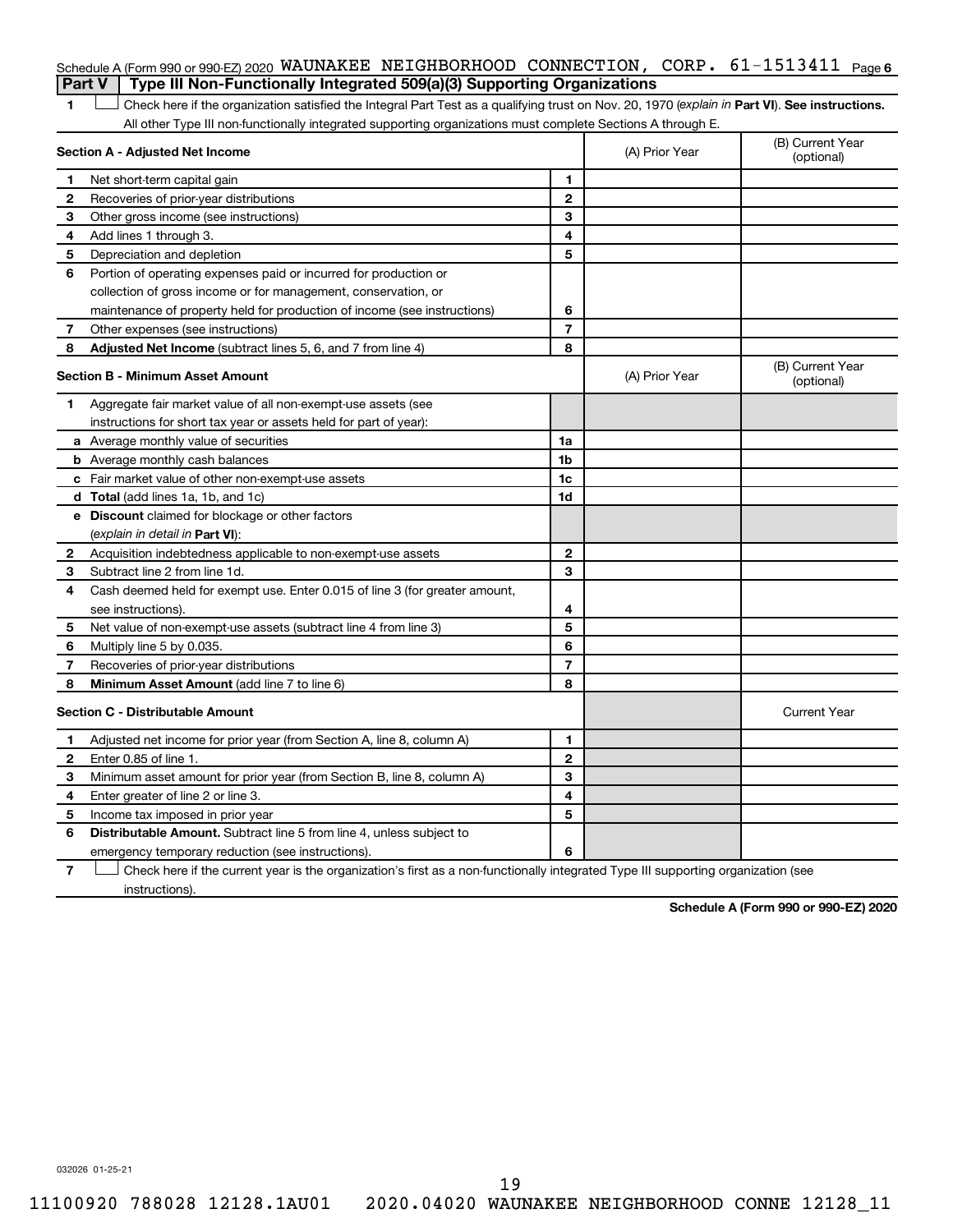### Schedule A (Form 990 or 990-EZ) 2020 <code>WAUNAKEE NEIGHBORHOOD CONNECTION</code> ,  $\,$  <code>CORP. 61–1513411  $\,$  Page 7</code>

|    | Type III Non-Functionally Integrated 509(a)(3) Supporting Organizations (continued)<br><b>Part V</b> |                             |                                       |    |                                         |  |  |  |
|----|------------------------------------------------------------------------------------------------------|-----------------------------|---------------------------------------|----|-----------------------------------------|--|--|--|
|    | <b>Section D - Distributions</b>                                                                     |                             |                                       |    | <b>Current Year</b>                     |  |  |  |
| 1  | Amounts paid to supported organizations to accomplish exempt purposes                                | 1                           |                                       |    |                                         |  |  |  |
| 2  | Amounts paid to perform activity that directly furthers exempt purposes of supported                 |                             |                                       |    |                                         |  |  |  |
|    | organizations, in excess of income from activity                                                     | 2                           |                                       |    |                                         |  |  |  |
| 3  | Administrative expenses paid to accomplish exempt purposes of supported organizations                |                             |                                       | 3  |                                         |  |  |  |
| 4  | Amounts paid to acquire exempt-use assets                                                            |                             |                                       | 4  |                                         |  |  |  |
| 5  | Qualified set-aside amounts (prior IRS approval required - provide details in Part VI)               |                             |                                       | 5  |                                         |  |  |  |
| 6  | Other distributions ( <i>describe in Part VI</i> ). See instructions.                                |                             |                                       | 6  |                                         |  |  |  |
| 7  | Total annual distributions. Add lines 1 through 6.                                                   |                             |                                       | 7  |                                         |  |  |  |
| 8  | Distributions to attentive supported organizations to which the organization is responsive           |                             |                                       |    |                                         |  |  |  |
|    | (provide details in Part VI). See instructions.                                                      |                             |                                       | 8  |                                         |  |  |  |
| 9  | Distributable amount for 2020 from Section C, line 6                                                 |                             |                                       | 9  |                                         |  |  |  |
| 10 | Line 8 amount divided by line 9 amount                                                               |                             |                                       | 10 |                                         |  |  |  |
|    |                                                                                                      | (i)                         | (ii)                                  |    | (iii)                                   |  |  |  |
|    | <b>Section E - Distribution Allocations (see instructions)</b>                                       | <b>Excess Distributions</b> | <b>Underdistributions</b><br>Pre-2020 |    | <b>Distributable</b><br>Amount for 2020 |  |  |  |
| 1  | Distributable amount for 2020 from Section C, line 6                                                 |                             |                                       |    |                                         |  |  |  |
| 2  | Underdistributions, if any, for years prior to 2020 (reason-                                         |                             |                                       |    |                                         |  |  |  |
|    | able cause required - explain in Part VI). See instructions.                                         |                             |                                       |    |                                         |  |  |  |
| 3  | Excess distributions carryover, if any, to 2020                                                      |                             |                                       |    |                                         |  |  |  |
|    | a From 2015                                                                                          |                             |                                       |    |                                         |  |  |  |
|    | $b$ From 2016                                                                                        |                             |                                       |    |                                         |  |  |  |
|    | c From 2017                                                                                          |                             |                                       |    |                                         |  |  |  |
|    | <b>d</b> From 2018                                                                                   |                             |                                       |    |                                         |  |  |  |
|    | e From 2019                                                                                          |                             |                                       |    |                                         |  |  |  |
|    | f Total of lines 3a through 3e                                                                       |                             |                                       |    |                                         |  |  |  |
|    | g Applied to underdistributions of prior years                                                       |                             |                                       |    |                                         |  |  |  |
|    | <b>h</b> Applied to 2020 distributable amount                                                        |                             |                                       |    |                                         |  |  |  |
| Ť. | Carryover from 2015 not applied (see instructions)                                                   |                             |                                       |    |                                         |  |  |  |
|    | Remainder. Subtract lines 3g, 3h, and 3i from line 3f.                                               |                             |                                       |    |                                         |  |  |  |
| 4  | Distributions for 2020 from Section D,                                                               |                             |                                       |    |                                         |  |  |  |
|    | line 7:                                                                                              |                             |                                       |    |                                         |  |  |  |
|    | a Applied to underdistributions of prior years                                                       |                             |                                       |    |                                         |  |  |  |
|    | <b>b</b> Applied to 2020 distributable amount                                                        |                             |                                       |    |                                         |  |  |  |
|    | c Remainder. Subtract lines 4a and 4b from line 4.                                                   |                             |                                       |    |                                         |  |  |  |
| 5  | Remaining underdistributions for years prior to 2020, if                                             |                             |                                       |    |                                         |  |  |  |
|    | any. Subtract lines 3g and 4a from line 2. For result greater                                        |                             |                                       |    |                                         |  |  |  |
|    | than zero, explain in Part VI. See instructions.                                                     |                             |                                       |    |                                         |  |  |  |
| 6  | Remaining underdistributions for 2020. Subtract lines 3h                                             |                             |                                       |    |                                         |  |  |  |
|    | and 4b from line 1. For result greater than zero, explain in                                         |                             |                                       |    |                                         |  |  |  |
|    | <b>Part VI.</b> See instructions.                                                                    |                             |                                       |    |                                         |  |  |  |
| 7  | Excess distributions carryover to 2021. Add lines 3j                                                 |                             |                                       |    |                                         |  |  |  |
|    | and 4c.                                                                                              |                             |                                       |    |                                         |  |  |  |
| 8  | Breakdown of line 7:                                                                                 |                             |                                       |    |                                         |  |  |  |
|    | a Excess from 2016                                                                                   |                             |                                       |    |                                         |  |  |  |
|    | <b>b</b> Excess from 2017                                                                            |                             |                                       |    |                                         |  |  |  |
|    | c Excess from 2018                                                                                   |                             |                                       |    |                                         |  |  |  |
|    |                                                                                                      |                             |                                       |    |                                         |  |  |  |
|    | d Excess from 2019<br>e Excess from 2020                                                             |                             |                                       |    |                                         |  |  |  |
|    |                                                                                                      |                             |                                       |    |                                         |  |  |  |

**Schedule A (Form 990 or 990-EZ) 2020**

032027 01-25-21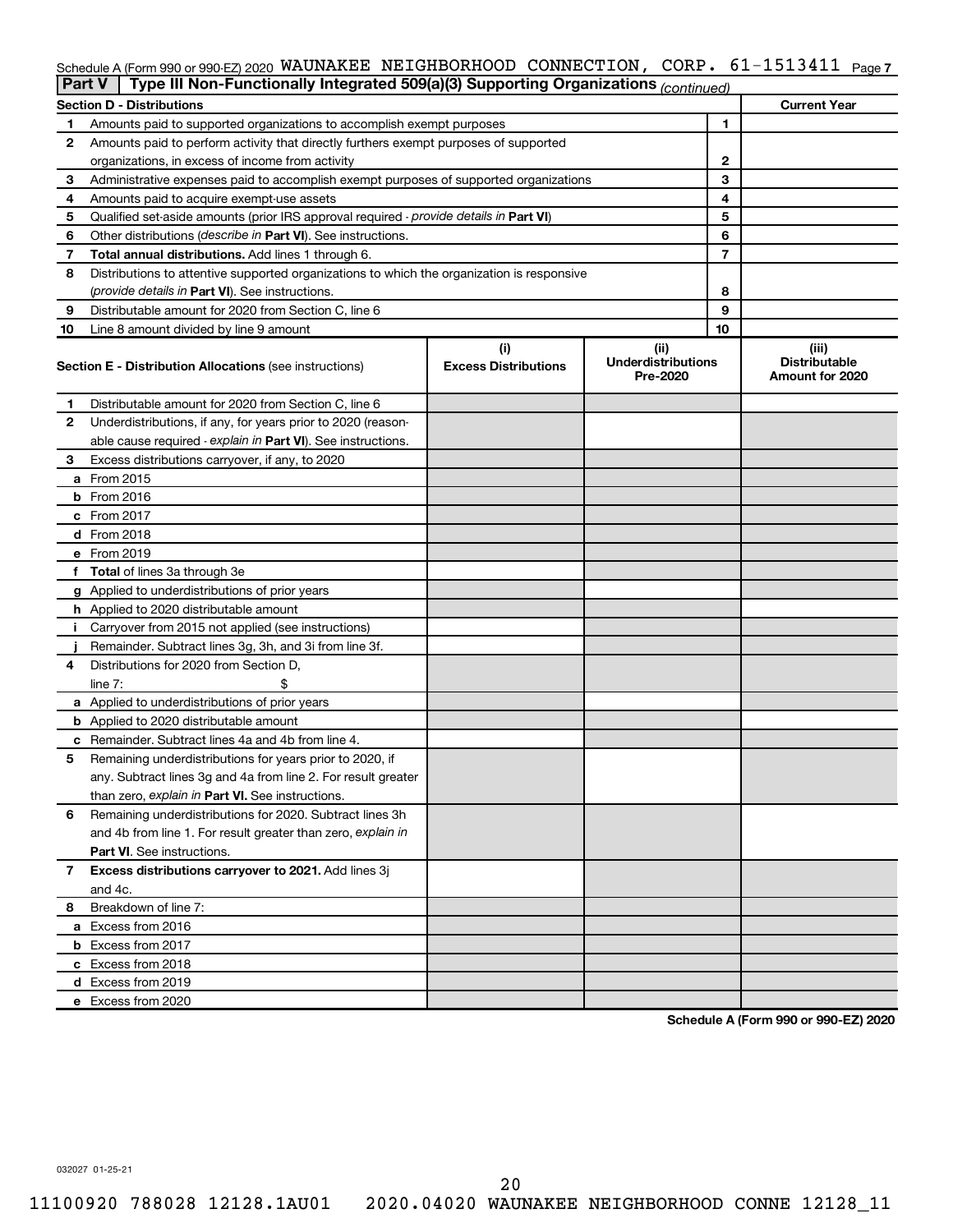| <b>Part VI</b>  | Schedule A (Form 990 or 990-EZ) 2020 WAUNAKEE NEIGHBORHOOD CONNECTION, CORP. 61-1513411 Page 8<br>Supplemental Information. Provide the explanations required by Part II, line 10; Part II, line 17a or 17b; Part III, line 12;<br>Part IV, Section A, lines 1, 2, 3b, 3c, 4b, 4c, 5a, 6, 9a, 9b, 9c, 11a, 11b, and 11c; Part IV, Section B, lines 1 and 2; Part IV, Section C,<br>line 1; Part IV, Section D, lines 2 and 3; Part IV, Section E, lines 1c, 2a, 2b,<br>Section D, lines 5, 6, and 8; and Part V, Section E, lines 2, 5, and 6. Also complete this part for any additional information.<br>(See instructions.) |                                                 |    |                                      |  |
|-----------------|-------------------------------------------------------------------------------------------------------------------------------------------------------------------------------------------------------------------------------------------------------------------------------------------------------------------------------------------------------------------------------------------------------------------------------------------------------------------------------------------------------------------------------------------------------------------------------------------------------------------------------|-------------------------------------------------|----|--------------------------------------|--|
|                 |                                                                                                                                                                                                                                                                                                                                                                                                                                                                                                                                                                                                                               |                                                 |    |                                      |  |
|                 |                                                                                                                                                                                                                                                                                                                                                                                                                                                                                                                                                                                                                               |                                                 |    |                                      |  |
|                 |                                                                                                                                                                                                                                                                                                                                                                                                                                                                                                                                                                                                                               |                                                 |    |                                      |  |
|                 |                                                                                                                                                                                                                                                                                                                                                                                                                                                                                                                                                                                                                               |                                                 |    |                                      |  |
|                 |                                                                                                                                                                                                                                                                                                                                                                                                                                                                                                                                                                                                                               |                                                 |    |                                      |  |
|                 |                                                                                                                                                                                                                                                                                                                                                                                                                                                                                                                                                                                                                               |                                                 |    |                                      |  |
|                 |                                                                                                                                                                                                                                                                                                                                                                                                                                                                                                                                                                                                                               |                                                 |    |                                      |  |
|                 |                                                                                                                                                                                                                                                                                                                                                                                                                                                                                                                                                                                                                               |                                                 |    |                                      |  |
|                 |                                                                                                                                                                                                                                                                                                                                                                                                                                                                                                                                                                                                                               |                                                 |    |                                      |  |
|                 |                                                                                                                                                                                                                                                                                                                                                                                                                                                                                                                                                                                                                               |                                                 |    |                                      |  |
|                 |                                                                                                                                                                                                                                                                                                                                                                                                                                                                                                                                                                                                                               |                                                 |    |                                      |  |
|                 |                                                                                                                                                                                                                                                                                                                                                                                                                                                                                                                                                                                                                               |                                                 |    |                                      |  |
|                 |                                                                                                                                                                                                                                                                                                                                                                                                                                                                                                                                                                                                                               |                                                 |    |                                      |  |
|                 |                                                                                                                                                                                                                                                                                                                                                                                                                                                                                                                                                                                                                               |                                                 |    |                                      |  |
|                 |                                                                                                                                                                                                                                                                                                                                                                                                                                                                                                                                                                                                                               |                                                 |    |                                      |  |
|                 |                                                                                                                                                                                                                                                                                                                                                                                                                                                                                                                                                                                                                               |                                                 |    |                                      |  |
|                 |                                                                                                                                                                                                                                                                                                                                                                                                                                                                                                                                                                                                                               |                                                 |    |                                      |  |
|                 |                                                                                                                                                                                                                                                                                                                                                                                                                                                                                                                                                                                                                               |                                                 |    |                                      |  |
|                 |                                                                                                                                                                                                                                                                                                                                                                                                                                                                                                                                                                                                                               |                                                 |    |                                      |  |
|                 |                                                                                                                                                                                                                                                                                                                                                                                                                                                                                                                                                                                                                               |                                                 |    |                                      |  |
|                 |                                                                                                                                                                                                                                                                                                                                                                                                                                                                                                                                                                                                                               |                                                 |    |                                      |  |
|                 |                                                                                                                                                                                                                                                                                                                                                                                                                                                                                                                                                                                                                               |                                                 |    |                                      |  |
|                 |                                                                                                                                                                                                                                                                                                                                                                                                                                                                                                                                                                                                                               |                                                 |    |                                      |  |
|                 |                                                                                                                                                                                                                                                                                                                                                                                                                                                                                                                                                                                                                               |                                                 |    |                                      |  |
|                 |                                                                                                                                                                                                                                                                                                                                                                                                                                                                                                                                                                                                                               |                                                 |    |                                      |  |
|                 |                                                                                                                                                                                                                                                                                                                                                                                                                                                                                                                                                                                                                               |                                                 |    |                                      |  |
| 032028 01-25-21 |                                                                                                                                                                                                                                                                                                                                                                                                                                                                                                                                                                                                                               |                                                 |    | Schedule A (Form 990 or 990-EZ) 2020 |  |
|                 | 11100920 788028 12128.1AU01                                                                                                                                                                                                                                                                                                                                                                                                                                                                                                                                                                                                   | 2020.04020 WAUNAKEE NEIGHBORHOOD CONNE 12128_11 | 21 |                                      |  |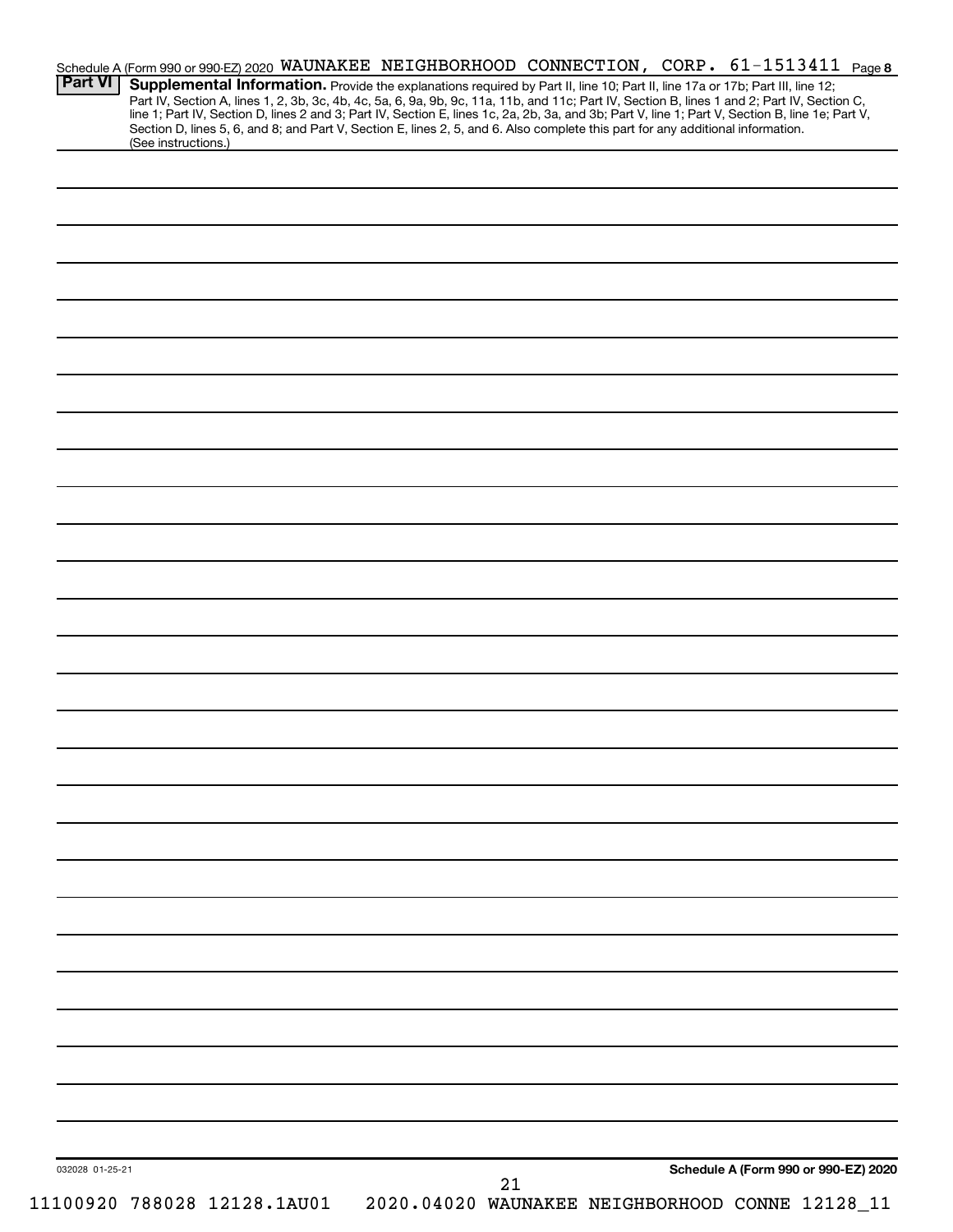# **(Form 990, 990-EZ,**

Department of the Treasury Internal Revenue Service

Name of the organization

### \*\* PUBLIC DISCLOSURE COPY \*\*

# **Schedule B Schedule of Contributors**

**or 990-PF) | Attach to Form 990, Form 990-EZ, or Form 990-PF. | Go to www.irs.gov/Form990 for the latest information.** OMB No. 1545-0047

**2020**

**Employer identification number**

|                                       | WAUNAKEE NEIGHBORHOOD CONNECTION, CORP.                                      | 61-1513411 |  |  |  |  |  |
|---------------------------------------|------------------------------------------------------------------------------|------------|--|--|--|--|--|
| <b>Organization type (check one):</b> |                                                                              |            |  |  |  |  |  |
| Filers of:                            | Section:                                                                     |            |  |  |  |  |  |
| Form 990 or 990-EZ                    | $\lfloor x \rfloor$ 501(c)( 3) (enter number) organization                   |            |  |  |  |  |  |
|                                       | $4947(a)(1)$ nonexempt charitable trust not treated as a private foundation  |            |  |  |  |  |  |
|                                       | 527 political organization                                                   |            |  |  |  |  |  |
| Form 990-PF                           | 501(c)(3) exempt private foundation                                          |            |  |  |  |  |  |
|                                       |                                                                              |            |  |  |  |  |  |
|                                       | 501(c)(3) taxable private foundation                                         |            |  |  |  |  |  |
|                                       |                                                                              |            |  |  |  |  |  |
|                                       | Check if your organization is covered by the General Rule or a Special Rule. |            |  |  |  |  |  |

**Note:**  Only a section 501(c)(7), (8), or (10) organization can check boxes for both the General Rule and a Special Rule. See instructions.

### **General Rule**

 $\Box$ 

 $\Box$ 

For an organization filing Form 990, 990-EZ, or 990-PF that received, during the year, contributions totaling \$5,000 or more (in money or property) from any one contributor. Complete Parts I and II. See instructions for determining a contributor's total contributions.

### **Special Rules**

any one contributor, during the year, total contributions of the greater of (1) \$5,000; or (2) 2% of the amount on (i) Form 990, Part VIII, line 1h;  $\boxed{\text{X}}$  For an organization described in section 501(c)(3) filing Form 990 or 990-EZ that met the 33 1/3% support test of the regulations under sections 509(a)(1) and 170(b)(1)(A)(vi), that checked Schedule A (Form 990 or 990-EZ), Part II, line 13, 16a, or 16b, and that received from or (ii) Form 990-EZ, line 1. Complete Parts I and II.

For an organization described in section 501(c)(7), (8), or (10) filing Form 990 or 990-EZ that received from any one contributor, during the year, total contributions of more than \$1,000 exclusively for religious, charitable, scientific, literary, or educational purposes, or for the prevention of cruelty to children or animals. Complete Parts I (entering "N/A" in column (b) instead of the contributor name and address), II, and III.  $\Box$ 

purpose. Don't complete any of the parts unless the General Rule applies to this organization because it received nonexclusively year, contributions exclusively for religious, charitable, etc., purposes, but no such contributions totaled more than \$1,000. If this box is checked, enter here the total contributions that were received during the year for an exclusively religious, charitable, etc., For an organization described in section 501(c)(7), (8), or (10) filing Form 990 or 990-EZ that received from any one contributor, during the religious, charitable, etc., contributions totaling \$5,000 or more during the year  $~\ldots\ldots\ldots\ldots\ldots\ldots\ldots\ldots\blacktriangleright~$ \$

**Caution:**  An organization that isn't covered by the General Rule and/or the Special Rules doesn't file Schedule B (Form 990, 990-EZ, or 990-PF),  **must** but it answer "No" on Part IV, line 2, of its Form 990; or check the box on line H of its Form 990-EZ or on its Form 990-PF, Part I, line 2, to certify that it doesn't meet the filing requirements of Schedule B (Form 990, 990-EZ, or 990-PF).

**For Paperwork Reduction Act Notice, see the instructions for Form 990, 990-EZ, or 990-PF. Schedule B (Form 990, 990-EZ, or 990-PF) (2020)** LHA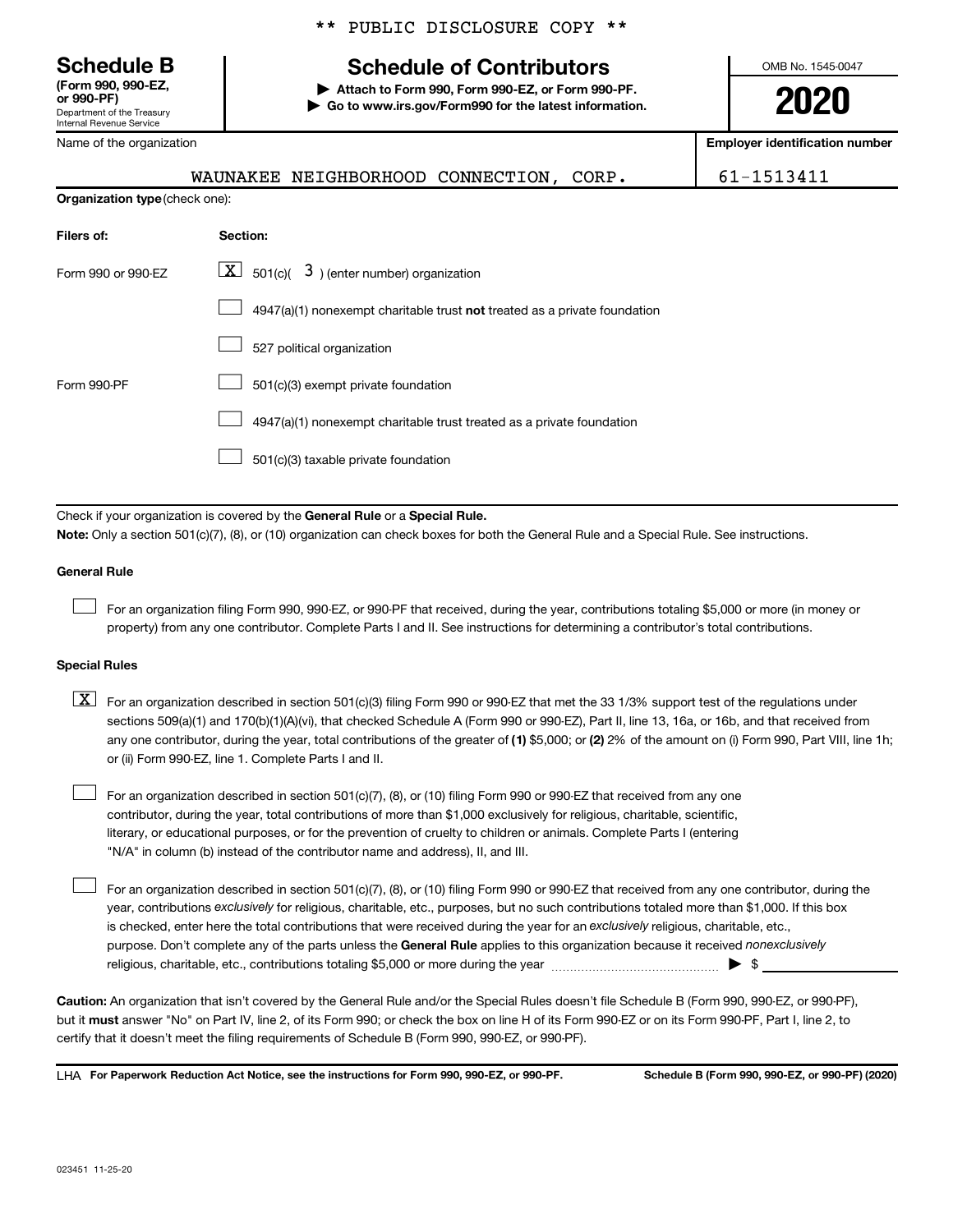| Schedule B (Form 990, 990-EZ, or 990-PF) (2020) | Page |
|-------------------------------------------------|------|
|-------------------------------------------------|------|

Name of organization

**Employer identification number**

### WAUNAKEE NEIGHBORHOOD CONNECTION, CORP. | 61-1513411

**Part I** Contributors (see instructions). Use duplicate copies of Part I if additional space is needed.

| (a) | (b)                          | (c)                        | (d)                                                                                                       |
|-----|------------------------------|----------------------------|-----------------------------------------------------------------------------------------------------------|
| No. | Name, address, and ZIP + 4   | <b>Total contributions</b> | Type of contribution                                                                                      |
| 1   |                              | 10,000.<br>\$              | $\overline{\text{X}}$<br>Person<br>Payroll<br>Noncash<br>(Complete Part II for<br>noncash contributions.) |
| (a) | (b)                          | (c)                        | (d)                                                                                                       |
| No. | Name, address, and ZIP + 4   | <b>Total contributions</b> | Type of contribution                                                                                      |
| 2   |                              | 24,953.<br>\$              | x<br>Person<br>Payroll<br>Noncash<br>(Complete Part II for<br>noncash contributions.)                     |
| (a) | (b)                          | (c)                        | (d)                                                                                                       |
| No. | Name, address, and ZIP + 4   | <b>Total contributions</b> | Type of contribution                                                                                      |
|     |                              | \$                         | Person<br>Payroll<br>Noncash<br>(Complete Part II for<br>noncash contributions.)                          |
| (a) | (b)                          | (c)                        | (d)                                                                                                       |
| No. | Name, address, and ZIP + 4   | <b>Total contributions</b> | Type of contribution                                                                                      |
|     |                              | \$                         | Person<br>Payroll<br>Noncash<br>(Complete Part II for<br>noncash contributions.)                          |
| (a) | (b)                          | (c)                        | (d)                                                                                                       |
| No. | Name, address, and $ZIP + 4$ | Total contributions        | Type of contribution                                                                                      |
|     |                              |                            | Person<br>Payroll                                                                                         |
|     |                              | \$                         | Noncash<br>(Complete Part II for<br>noncash contributions.)                                               |
| (a) | (b)                          | (c)                        | (d)                                                                                                       |
| No. | Name, address, and ZIP + 4   | <b>Total contributions</b> | Type of contribution                                                                                      |
|     |                              | \$                         | Person<br>Payroll<br>Noncash                                                                              |
|     |                              |                            | (Complete Part II for<br>noncash contributions.)                                                          |

23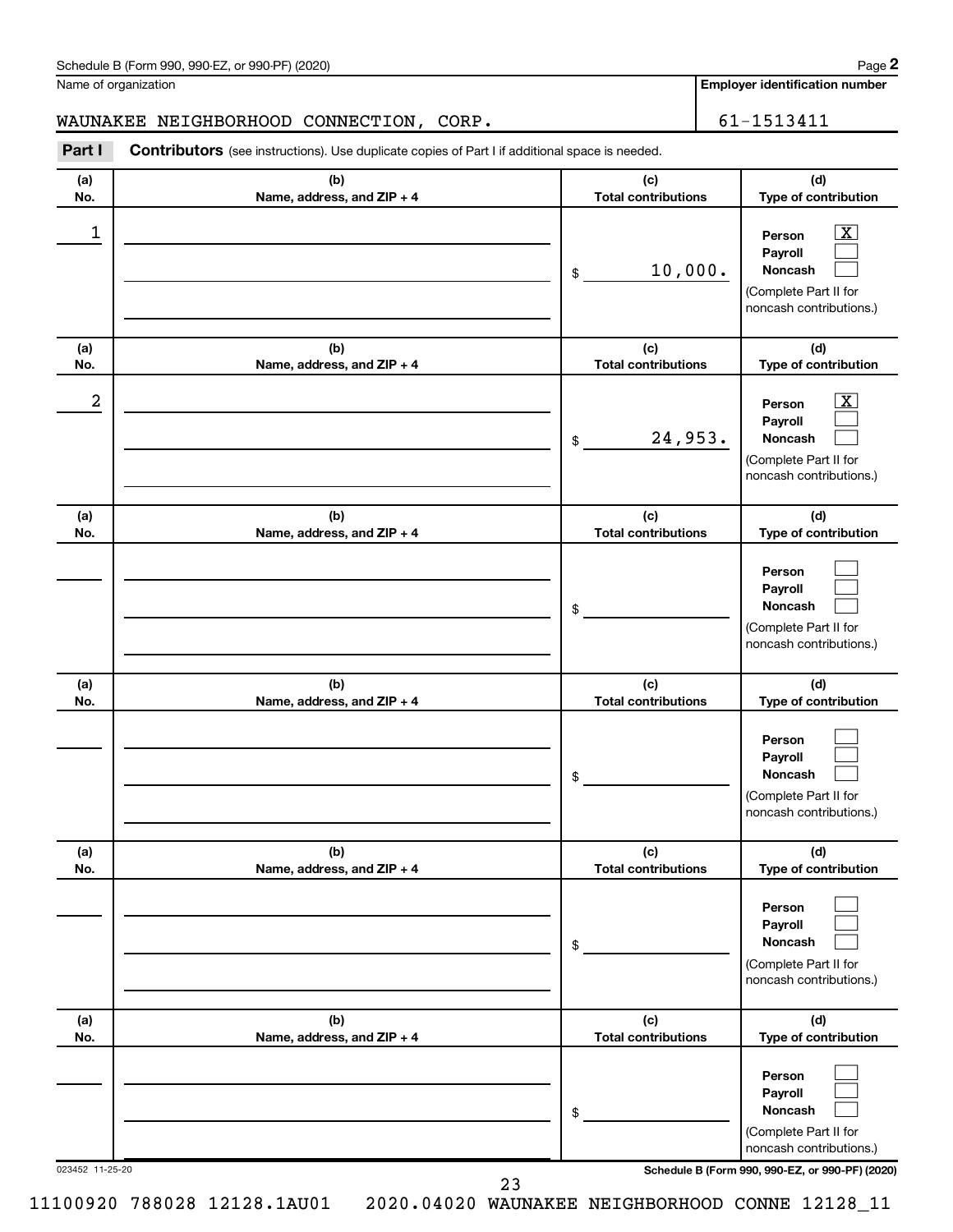| Schedule B (Form 990, 990-EZ, or 990-PF) (2020) | Page |
|-------------------------------------------------|------|
|-------------------------------------------------|------|

Name of organization

**Employer identification number**

WAUNAKEE NEIGHBORHOOD CONNECTION, CORP. 61-1513411

| Part II                      | Noncash Property (see instructions). Use duplicate copies of Part II if additional space is needed. |                                                 |                                                 |  |  |  |  |
|------------------------------|-----------------------------------------------------------------------------------------------------|-------------------------------------------------|-------------------------------------------------|--|--|--|--|
| (a)<br>No.<br>from<br>Part I | (b)<br>Description of noncash property given                                                        | (c)<br>FMV (or estimate)<br>(See instructions.) | (d)<br>Date received                            |  |  |  |  |
|                              |                                                                                                     | \$                                              |                                                 |  |  |  |  |
|                              |                                                                                                     |                                                 |                                                 |  |  |  |  |
| (a)<br>No.<br>from<br>Part I | (b)<br>Description of noncash property given                                                        | (c)<br>FMV (or estimate)<br>(See instructions.) | (d)<br>Date received                            |  |  |  |  |
|                              |                                                                                                     |                                                 |                                                 |  |  |  |  |
|                              |                                                                                                     | \$                                              |                                                 |  |  |  |  |
| (a)<br>No.<br>from<br>Part I | (b)<br>Description of noncash property given                                                        | (c)<br>FMV (or estimate)<br>(See instructions.) | (d)<br>Date received                            |  |  |  |  |
|                              |                                                                                                     |                                                 |                                                 |  |  |  |  |
|                              |                                                                                                     |                                                 |                                                 |  |  |  |  |
|                              |                                                                                                     | $$\circ$$                                       |                                                 |  |  |  |  |
| (a)<br>No.<br>from<br>Part I | (b)<br>Description of noncash property given                                                        | (c)<br>FMV (or estimate)<br>(See instructions.) | (d)<br>Date received                            |  |  |  |  |
|                              |                                                                                                     |                                                 |                                                 |  |  |  |  |
|                              |                                                                                                     | \$                                              |                                                 |  |  |  |  |
| (a)                          |                                                                                                     |                                                 |                                                 |  |  |  |  |
| No.<br>from<br>Part I        | (b)<br>Description of noncash property given                                                        | (c)<br>FMV (or estimate)<br>(See instructions.) | (d)<br>Date received                            |  |  |  |  |
|                              |                                                                                                     |                                                 |                                                 |  |  |  |  |
|                              |                                                                                                     | \$                                              |                                                 |  |  |  |  |
| (a)<br>No.<br>from<br>Part I | (b)<br>Description of noncash property given                                                        | (c)<br>FMV (or estimate)<br>(See instructions.) | (d)<br>Date received                            |  |  |  |  |
|                              |                                                                                                     |                                                 |                                                 |  |  |  |  |
|                              |                                                                                                     | \$                                              |                                                 |  |  |  |  |
| 023453 11-25-20              | 24                                                                                                  |                                                 | Schedule B (Form 990, 990-EZ, or 990-PF) (2020) |  |  |  |  |

11100920 788028 12128.1AU01 2020.04020 WAUNAKEE NEIGHBORHOOD CONNE 12128\_11

**3**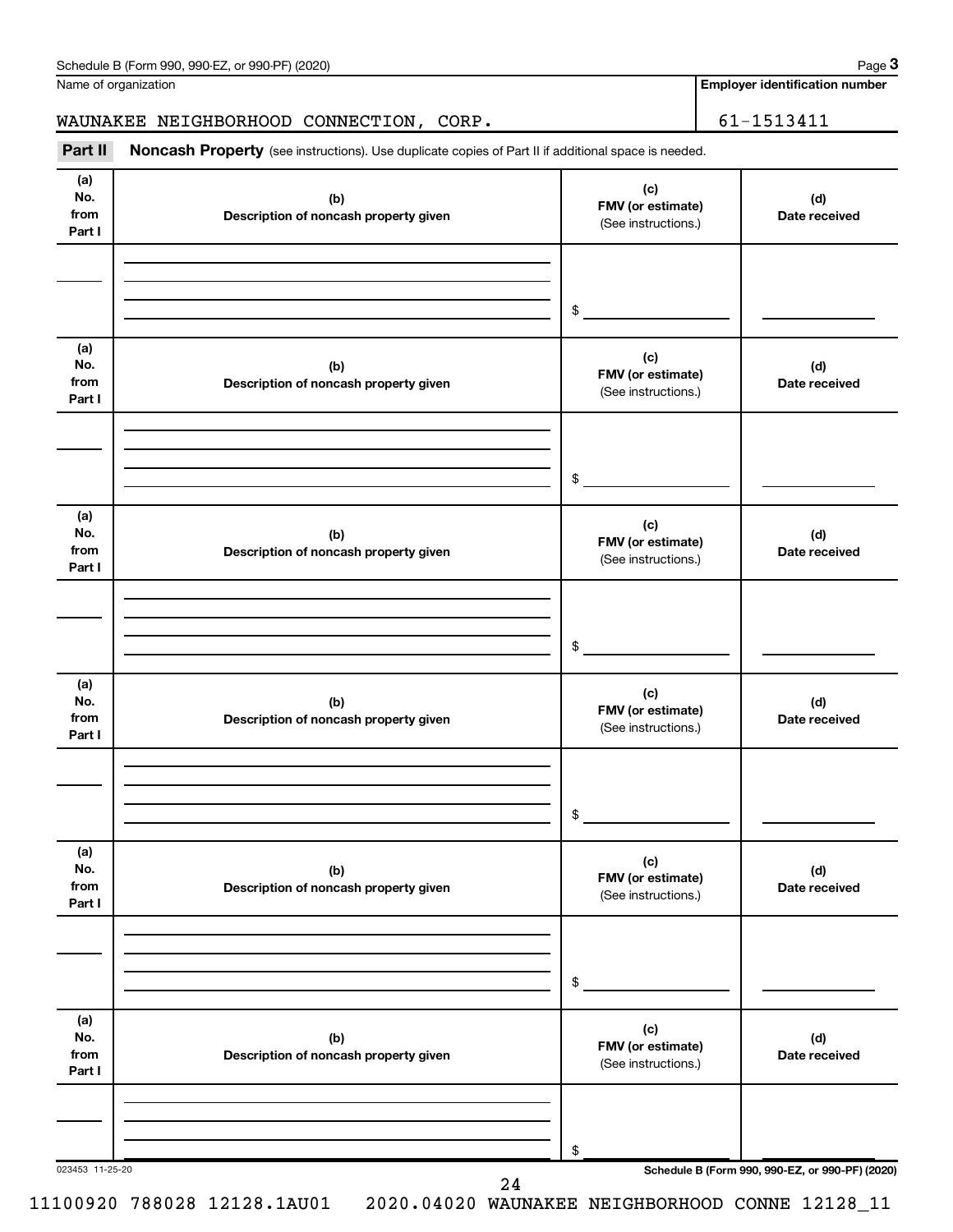|                 | Schedule B (Form 990, 990-EZ, or 990-PF) (2020)                                                                                                                                                                             |                      | Page 4                                                                                                                                                         |  |  |  |  |  |  |
|-----------------|-----------------------------------------------------------------------------------------------------------------------------------------------------------------------------------------------------------------------------|----------------------|----------------------------------------------------------------------------------------------------------------------------------------------------------------|--|--|--|--|--|--|
|                 | Name of organization                                                                                                                                                                                                        |                      | <b>Employer identification number</b>                                                                                                                          |  |  |  |  |  |  |
|                 | WAUNAKEE NEIGHBORHOOD CONNECTION, CORP.                                                                                                                                                                                     |                      | 61-1513411                                                                                                                                                     |  |  |  |  |  |  |
| Part III        | from any one contributor. Complete columns (a) through (e) and the following line entry. For organizations                                                                                                                  |                      | Exclusively religious, charitable, etc., contributions to organizations described in section 501(c)(7), (8), or (10) that total more than \$1,000 for the year |  |  |  |  |  |  |
|                 | completing Part III, enter the total of exclusively religious, charitable, etc., contributions of \$1,000 or less for the year. (Enter this info. once.)<br>Use duplicate copies of Part III if additional space is needed. |                      |                                                                                                                                                                |  |  |  |  |  |  |
| (a) No.         |                                                                                                                                                                                                                             |                      |                                                                                                                                                                |  |  |  |  |  |  |
| from<br>Part I  | (b) Purpose of gift                                                                                                                                                                                                         | (c) Use of gift      | (d) Description of how gift is held                                                                                                                            |  |  |  |  |  |  |
|                 |                                                                                                                                                                                                                             |                      |                                                                                                                                                                |  |  |  |  |  |  |
|                 |                                                                                                                                                                                                                             |                      |                                                                                                                                                                |  |  |  |  |  |  |
|                 |                                                                                                                                                                                                                             |                      |                                                                                                                                                                |  |  |  |  |  |  |
|                 |                                                                                                                                                                                                                             | (e) Transfer of gift |                                                                                                                                                                |  |  |  |  |  |  |
|                 | Transferee's name, address, and ZIP + 4                                                                                                                                                                                     |                      | Relationship of transferor to transferee                                                                                                                       |  |  |  |  |  |  |
|                 |                                                                                                                                                                                                                             |                      |                                                                                                                                                                |  |  |  |  |  |  |
|                 |                                                                                                                                                                                                                             |                      |                                                                                                                                                                |  |  |  |  |  |  |
| (a) No.         |                                                                                                                                                                                                                             |                      |                                                                                                                                                                |  |  |  |  |  |  |
| from<br>Part I  | (b) Purpose of gift                                                                                                                                                                                                         | (c) Use of gift      | (d) Description of how gift is held                                                                                                                            |  |  |  |  |  |  |
|                 |                                                                                                                                                                                                                             |                      |                                                                                                                                                                |  |  |  |  |  |  |
|                 |                                                                                                                                                                                                                             |                      |                                                                                                                                                                |  |  |  |  |  |  |
|                 |                                                                                                                                                                                                                             |                      |                                                                                                                                                                |  |  |  |  |  |  |
|                 | (e) Transfer of gift                                                                                                                                                                                                        |                      |                                                                                                                                                                |  |  |  |  |  |  |
|                 | Transferee's name, address, and ZIP + 4                                                                                                                                                                                     |                      | Relationship of transferor to transferee                                                                                                                       |  |  |  |  |  |  |
|                 |                                                                                                                                                                                                                             |                      |                                                                                                                                                                |  |  |  |  |  |  |
|                 |                                                                                                                                                                                                                             |                      |                                                                                                                                                                |  |  |  |  |  |  |
|                 |                                                                                                                                                                                                                             |                      |                                                                                                                                                                |  |  |  |  |  |  |
| (a) No.<br>from | (b) Purpose of gift                                                                                                                                                                                                         | (c) Use of gift      | (d) Description of how gift is held                                                                                                                            |  |  |  |  |  |  |
| Part I          |                                                                                                                                                                                                                             |                      |                                                                                                                                                                |  |  |  |  |  |  |
|                 |                                                                                                                                                                                                                             |                      |                                                                                                                                                                |  |  |  |  |  |  |
|                 |                                                                                                                                                                                                                             |                      |                                                                                                                                                                |  |  |  |  |  |  |
|                 | (e) Transfer of gift                                                                                                                                                                                                        |                      |                                                                                                                                                                |  |  |  |  |  |  |
|                 | Transferee's name, address, and ZIP + 4                                                                                                                                                                                     |                      | Relationship of transferor to transferee                                                                                                                       |  |  |  |  |  |  |
|                 |                                                                                                                                                                                                                             |                      |                                                                                                                                                                |  |  |  |  |  |  |
|                 |                                                                                                                                                                                                                             |                      |                                                                                                                                                                |  |  |  |  |  |  |
|                 |                                                                                                                                                                                                                             |                      |                                                                                                                                                                |  |  |  |  |  |  |
| (a) No.<br>from | (b) Purpose of gift                                                                                                                                                                                                         | (c) Use of gift      | (d) Description of how gift is held                                                                                                                            |  |  |  |  |  |  |
| Part I          |                                                                                                                                                                                                                             |                      |                                                                                                                                                                |  |  |  |  |  |  |
|                 |                                                                                                                                                                                                                             |                      |                                                                                                                                                                |  |  |  |  |  |  |
|                 |                                                                                                                                                                                                                             |                      |                                                                                                                                                                |  |  |  |  |  |  |
|                 | (e) Transfer of gift                                                                                                                                                                                                        |                      |                                                                                                                                                                |  |  |  |  |  |  |
|                 |                                                                                                                                                                                                                             |                      |                                                                                                                                                                |  |  |  |  |  |  |
|                 | Transferee's name, address, and ZIP + 4                                                                                                                                                                                     |                      | Relationship of transferor to transferee                                                                                                                       |  |  |  |  |  |  |
|                 |                                                                                                                                                                                                                             |                      |                                                                                                                                                                |  |  |  |  |  |  |
|                 |                                                                                                                                                                                                                             |                      |                                                                                                                                                                |  |  |  |  |  |  |
| 023454 11-25-20 |                                                                                                                                                                                                                             |                      | Schedule B (Form 990, 990-EZ, or 990-PF) (2020)                                                                                                                |  |  |  |  |  |  |
|                 |                                                                                                                                                                                                                             | 25                   |                                                                                                                                                                |  |  |  |  |  |  |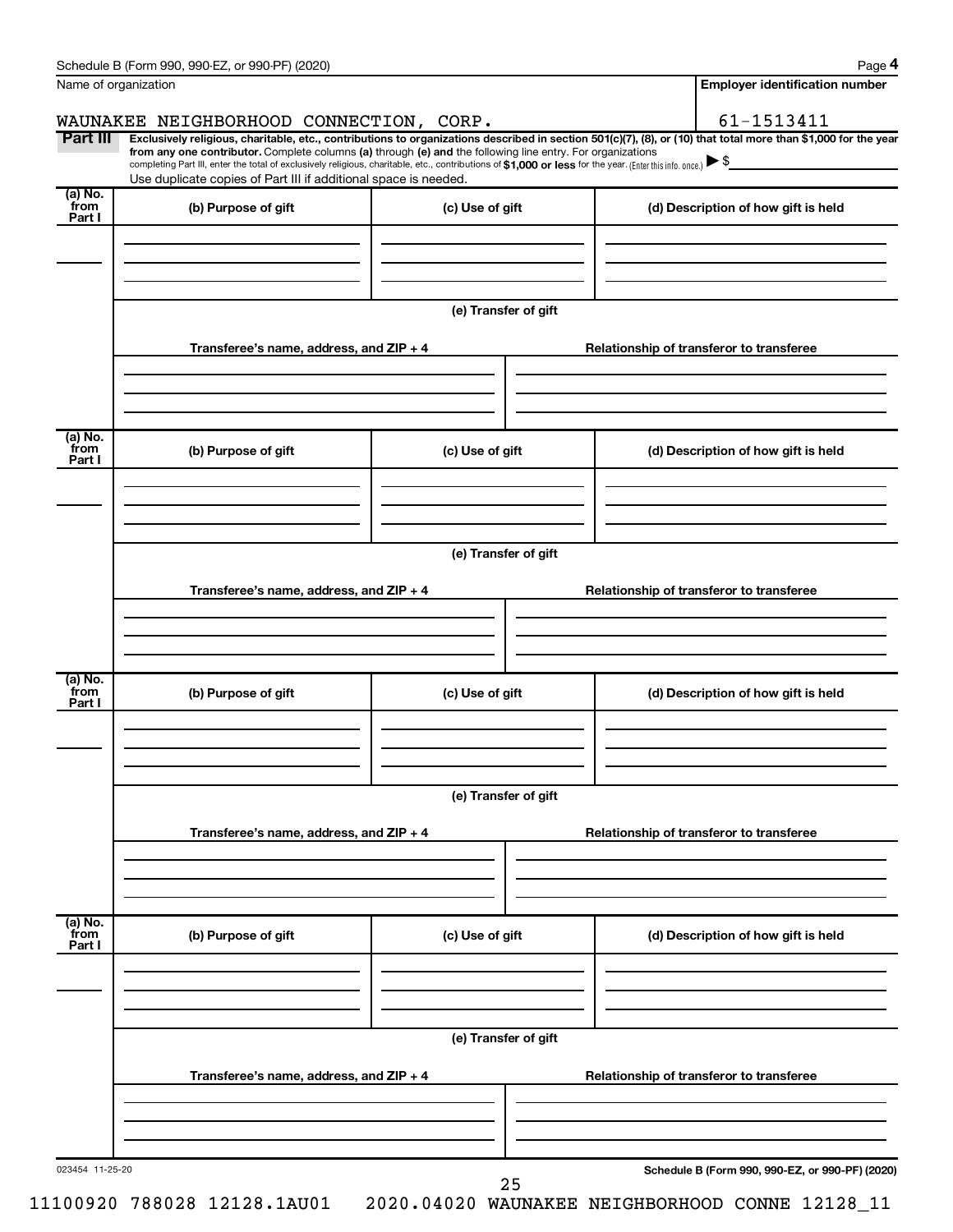| <b>SCHEDULE D</b> |  |
|-------------------|--|
|-------------------|--|

| (Form 990) |
|------------|
|            |

# **SCHEDULE D Supplemental Financial Statements**<br> **Form 990 2020**<br> **Part IV** line 6.7.8.9.10, 11a, 11b, 11d, 11d, 11d, 11d, 11d, 12a, 0r, 12b

**(Form 990) | Complete if the organization answered "Yes" on Form 990, Part IV, line 6, 7, 8, 9, 10, 11a, 11b, 11c, 11d, 11e, 11f, 12a, or 12b.**

**| Attach to Form 990. |Go to www.irs.gov/Form990 for instructions and the latest information.**



Department of the Treasury Internal Revenue Service

**Name of the organization Employer identification number**

|         | WAUNAKEE NEIGHBORHOOD CONNECTION, CORP.                                                                                                                           | 61-1513411                                         |
|---------|-------------------------------------------------------------------------------------------------------------------------------------------------------------------|----------------------------------------------------|
| Part I  | Organizations Maintaining Donor Advised Funds or Other Similar Funds or Accounts. Complete if the                                                                 |                                                    |
|         | organization answered "Yes" on Form 990, Part IV, line 6.                                                                                                         |                                                    |
|         | (a) Donor advised funds                                                                                                                                           | (b) Funds and other accounts                       |
| 1       |                                                                                                                                                                   |                                                    |
| 2       | Aggregate value of contributions to (during year)                                                                                                                 |                                                    |
| 3       | Aggregate value of grants from (during year)                                                                                                                      |                                                    |
| 4       |                                                                                                                                                                   |                                                    |
| 5       | Did the organization inform all donors and donor advisors in writing that the assets held in donor advised funds                                                  |                                                    |
|         |                                                                                                                                                                   | Yes<br><b>No</b>                                   |
| 6       | Did the organization inform all grantees, donors, and donor advisors in writing that grant funds can be used only                                                 |                                                    |
|         | for charitable purposes and not for the benefit of the donor or donor advisor, or for any other purpose conferring                                                |                                                    |
|         |                                                                                                                                                                   | Yes<br>No                                          |
| Part II | Conservation Easements. Complete if the organization answered "Yes" on Form 990, Part IV, line 7.                                                                 |                                                    |
| 1.      | Purpose(s) of conservation easements held by the organization (check all that apply).                                                                             |                                                    |
|         | Preservation of land for public use (for example, recreation or education)                                                                                        | Preservation of a historically important land area |
|         | Protection of natural habitat<br>Preservation of a certified historic structure                                                                                   |                                                    |
|         | Preservation of open space                                                                                                                                        |                                                    |
| 2       | Complete lines 2a through 2d if the organization held a qualified conservation contribution in the form of a conservation easement on the last                    |                                                    |
|         | day of the tax year.                                                                                                                                              | Held at the End of the Tax Year                    |
|         |                                                                                                                                                                   | 2a                                                 |
| b       |                                                                                                                                                                   | 2 <sub>b</sub>                                     |
| c       |                                                                                                                                                                   | 2c                                                 |
|         | d Number of conservation easements included in (c) acquired after 7/25/06, and not on a historic structure                                                        |                                                    |
|         |                                                                                                                                                                   | 2d                                                 |
| 3       | Number of conservation easements modified, transferred, released, extinguished, or terminated by the organization during the tax                                  |                                                    |
|         | $year \blacktriangleright$                                                                                                                                        |                                                    |
| 4       | Number of states where property subject to conservation easement is located $\blacktriangleright$                                                                 |                                                    |
| 5       | Does the organization have a written policy regarding the periodic monitoring, inspection, handling of                                                            |                                                    |
|         | violations, and enforcement of the conservation easements it holds?                                                                                               | Yes<br>No                                          |
| 6       | Staff and volunteer hours devoted to monitoring, inspecting, handling of violations, and enforcing conservation easements during the year                         |                                                    |
|         |                                                                                                                                                                   |                                                    |
| 7       | Amount of expenses incurred in monitoring, inspecting, handling of violations, and enforcing conservation easements during the year                               |                                                    |
|         | $\blacktriangleright$ \$                                                                                                                                          |                                                    |
| 8       | Does each conservation easement reported on line 2(d) above satisfy the requirements of section 170(h)(4)(B)(i)                                                   |                                                    |
|         |                                                                                                                                                                   | Yes<br>No                                          |
|         | In Part XIII, describe how the organization reports conservation easements in its revenue and expense statement and                                               |                                                    |
| 9       | balance sheet, and include, if applicable, the text of the footnote to the organization's financial statements that describes the                                 |                                                    |
|         |                                                                                                                                                                   |                                                    |
|         | organization's accounting for conservation easements.<br>Organizations Maintaining Collections of Art, Historical Treasures, or Other Similar Assets.<br>Part III |                                                    |
|         | Complete if the organization answered "Yes" on Form 990, Part IV, line 8.                                                                                         |                                                    |
|         | 1a If the organization elected, as permitted under FASB ASC 958, not to report in its revenue statement and balance sheet works                                   |                                                    |
|         | of art, historical treasures, or other similar assets held for public exhibition, education, or research in furtherance of public                                 |                                                    |
|         | service, provide in Part XIII the text of the footnote to its financial statements that describes these items.                                                    |                                                    |
|         | b If the organization elected, as permitted under FASB ASC 958, to report in its revenue statement and balance sheet works of                                     |                                                    |
|         |                                                                                                                                                                   |                                                    |
|         | art, historical treasures, or other similar assets held for public exhibition, education, or research in furtherance of public service,                           |                                                    |
|         | provide the following amounts relating to these items:                                                                                                            |                                                    |
|         | (i)                                                                                                                                                               | $\blacktriangleright$ \$                           |
|         | (ii) Assets included in Form 990, Part X                                                                                                                          |                                                    |
| 2       | If the organization received or held works of art, historical treasures, or other similar assets for financial gain, provide                                      |                                                    |
|         | the following amounts required to be reported under FASB ASC 958 relating to these items:                                                                         |                                                    |
|         |                                                                                                                                                                   | -\$<br>▶                                           |
|         |                                                                                                                                                                   | $\blacktriangleright$ s                            |
|         | LHA For Paperwork Reduction Act Notice, see the Instructions for Form 990.                                                                                        | Schedule D (Form 990) 2020                         |
|         | 032051 12-01-20<br>າເ                                                                                                                                             |                                                    |

26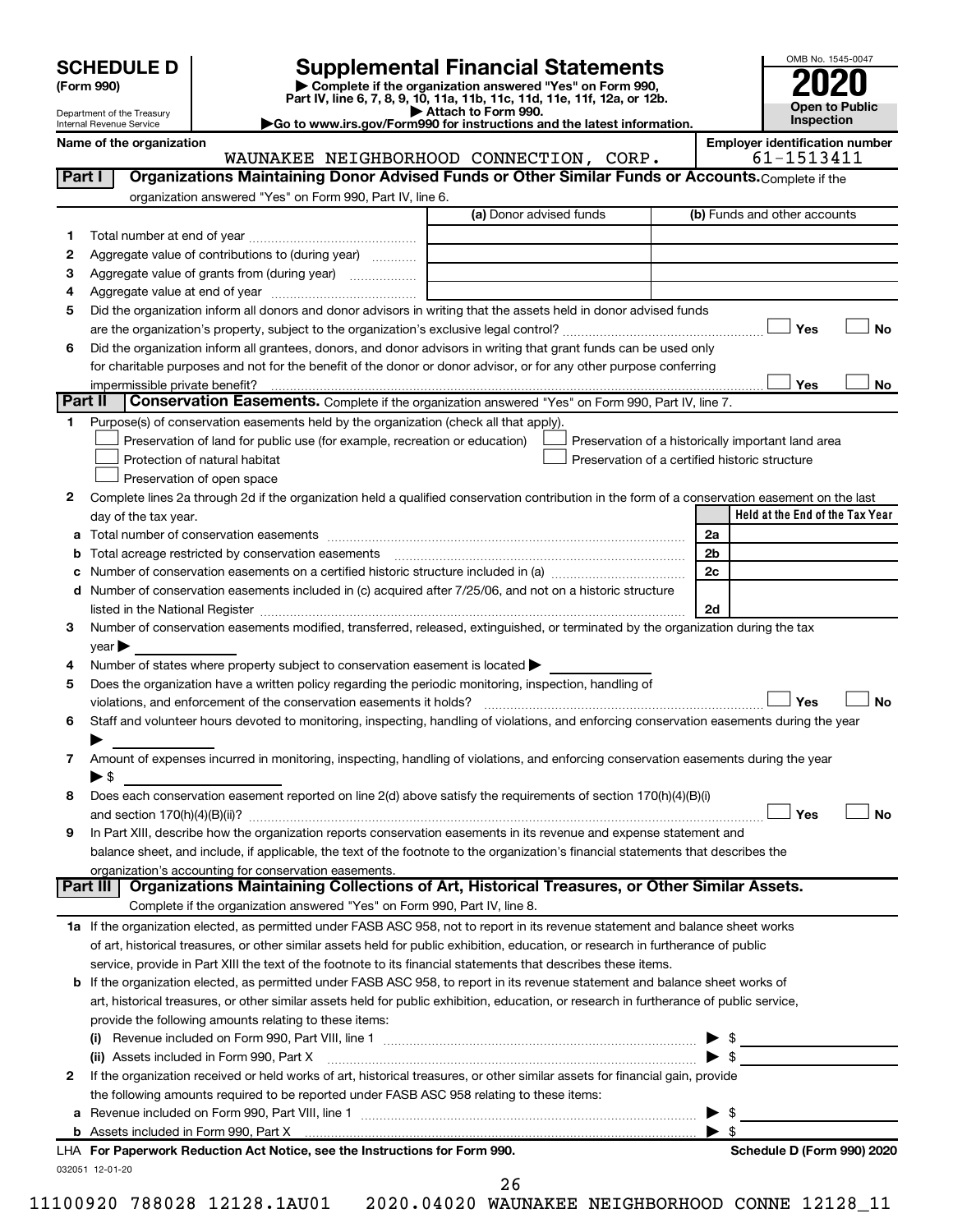| Part III<br>Organizations Maintaining Collections of Art, Historical Treasures, or Other Similar Assets (continued)<br>Using the organization's acquisition, accession, and other records, check any of the following that make significant use of its<br>З<br>collection items (check all that apply):<br>Public exhibition<br>Loan or exchange program<br>d<br>a<br>Other and the control of the control of the control of the control of the control of the control of the control of the control of the control of the control of the control of the control of the control of the control of th<br>Scholarly research<br>b<br>е<br>Preservation for future generations<br>c<br>Provide a description of the organization's collections and explain how they further the organization's exempt purpose in Part XIII.<br>4<br>During the year, did the organization solicit or receive donations of art, historical treasures, or other similar assets<br>5<br>Yes<br>No<br><b>Part IV</b><br>Escrow and Custodial Arrangements. Complete if the organization answered "Yes" on Form 990, Part IV, line 9, or<br>reported an amount on Form 990, Part X, line 21.<br>1a Is the organization an agent, trustee, custodian or other intermediary for contributions or other assets not included<br>Yes<br>No<br>b If "Yes," explain the arrangement in Part XIII and complete the following table:<br>Amount<br>1c<br>c Beginning balance measurements and the contract of Beginning balance measurements are all the contract of the contract of the contract of the contract of the contract of the contract of the contract of the contract of th<br>1d<br>Distributions during the year measurement contains and all the year measurement of the state of the state of the state of the state of the state of the state of the state of the state of the state of the state of the state<br>1e<br>е<br>1f<br>f.<br>2a Did the organization include an amount on Form 990, Part X, line 21, for escrow or custodial account liability?<br>Yes<br>No<br>b If "Yes," explain the arrangement in Part XIII. Check here if the explanation has been provided on Part XIII<br>Part V<br><b>Endowment Funds.</b> Complete if the organization answered "Yes" on Form 990, Part IV, line 10.<br>$(d)$ Three years back $\mid$ (e) Four years back<br>(c) Two years back<br>(a) Current year<br>(b) Prior year<br>Beginning of year balance<br>1a<br>b<br>Net investment earnings, gains, and losses<br>e Other expenditures for facilities<br>and programs<br>End of year balance<br>g<br>Provide the estimated percentage of the current year end balance (line 1g, column (a)) held as:<br>2<br>Board designated or quasi-endowment<br>℅<br>Permanent endowment<br>%<br>Term endowment $\blacktriangleright$<br>%<br>The percentages on lines 2a, 2b, and 2c should equal 100%.<br>3a Are there endowment funds not in the possession of the organization that are held and administered for the organization<br>Yes<br>No<br>by:<br>3a(i)<br>(i)<br>3a(ii)<br>3b<br>Describe in Part XIII the intended uses of the organization's endowment funds.<br>4<br>Land, Buildings, and Equipment.<br><b>Part VI</b><br>Complete if the organization answered "Yes" on Form 990, Part IV, line 11a. See Form 990, Part X, line 10.<br>(b) Cost or other<br>Description of property<br>(a) Cost or other<br>(c) Accumulated<br>(d) Book value<br>basis (investment)<br>basis (other)<br>depreciation<br>198,000.<br>198,000.<br>169,828.<br>294,635.<br>124,807.<br>10,556.<br>62, 106.<br>51,550.<br>378,384.<br>Total. Add lines 1a through 1e. (Column (d) must equal Form 990, Part X, column (B), line 10c.) | Schedule D (Form 990) 2020 | WAUNAKEE NEIGHBORHOOD CONNECTION, CORP. |  |  |  | $61 - 1513411$ Page 2 |  |
|----------------------------------------------------------------------------------------------------------------------------------------------------------------------------------------------------------------------------------------------------------------------------------------------------------------------------------------------------------------------------------------------------------------------------------------------------------------------------------------------------------------------------------------------------------------------------------------------------------------------------------------------------------------------------------------------------------------------------------------------------------------------------------------------------------------------------------------------------------------------------------------------------------------------------------------------------------------------------------------------------------------------------------------------------------------------------------------------------------------------------------------------------------------------------------------------------------------------------------------------------------------------------------------------------------------------------------------------------------------------------------------------------------------------------------------------------------------------------------------------------------------------------------------------------------------------------------------------------------------------------------------------------------------------------------------------------------------------------------------------------------------------------------------------------------------------------------------------------------------------------------------------------------------------------------------------------------------------------------------------------------------------------------------------------------------------------------------------------------------------------------------------------------------------------------------------------------------------------------------------------------------------------------------------------------------------------------------------------------------------------------------------------------------------------------------------------------------------------------------------------------------------------------------------------------------------------------------------------------------------------------------------------------------------------------------------------------------------------------------------------------------------------------------------------------------------------------------------------------------------------------------------------------------------------------------------------------------------------------------------------------------------------------------------------------------------------------------------------------------------------------------------------------------------------------------------------------------------------------------------------------------------------------------------------------------------------------------------------------------------------------------------------------------------------------------------------------------------------------------------------------------------------------------------------------------------------------------------------------------------------------------------------------------------------------------------------------|----------------------------|-----------------------------------------|--|--|--|-----------------------|--|
|                                                                                                                                                                                                                                                                                                                                                                                                                                                                                                                                                                                                                                                                                                                                                                                                                                                                                                                                                                                                                                                                                                                                                                                                                                                                                                                                                                                                                                                                                                                                                                                                                                                                                                                                                                                                                                                                                                                                                                                                                                                                                                                                                                                                                                                                                                                                                                                                                                                                                                                                                                                                                                                                                                                                                                                                                                                                                                                                                                                                                                                                                                                                                                                                                                                                                                                                                                                                                                                                                                                                                                                                                                                                                                          |                            |                                         |  |  |  |                       |  |
|                                                                                                                                                                                                                                                                                                                                                                                                                                                                                                                                                                                                                                                                                                                                                                                                                                                                                                                                                                                                                                                                                                                                                                                                                                                                                                                                                                                                                                                                                                                                                                                                                                                                                                                                                                                                                                                                                                                                                                                                                                                                                                                                                                                                                                                                                                                                                                                                                                                                                                                                                                                                                                                                                                                                                                                                                                                                                                                                                                                                                                                                                                                                                                                                                                                                                                                                                                                                                                                                                                                                                                                                                                                                                                          |                            |                                         |  |  |  |                       |  |
|                                                                                                                                                                                                                                                                                                                                                                                                                                                                                                                                                                                                                                                                                                                                                                                                                                                                                                                                                                                                                                                                                                                                                                                                                                                                                                                                                                                                                                                                                                                                                                                                                                                                                                                                                                                                                                                                                                                                                                                                                                                                                                                                                                                                                                                                                                                                                                                                                                                                                                                                                                                                                                                                                                                                                                                                                                                                                                                                                                                                                                                                                                                                                                                                                                                                                                                                                                                                                                                                                                                                                                                                                                                                                                          |                            |                                         |  |  |  |                       |  |
|                                                                                                                                                                                                                                                                                                                                                                                                                                                                                                                                                                                                                                                                                                                                                                                                                                                                                                                                                                                                                                                                                                                                                                                                                                                                                                                                                                                                                                                                                                                                                                                                                                                                                                                                                                                                                                                                                                                                                                                                                                                                                                                                                                                                                                                                                                                                                                                                                                                                                                                                                                                                                                                                                                                                                                                                                                                                                                                                                                                                                                                                                                                                                                                                                                                                                                                                                                                                                                                                                                                                                                                                                                                                                                          |                            |                                         |  |  |  |                       |  |
|                                                                                                                                                                                                                                                                                                                                                                                                                                                                                                                                                                                                                                                                                                                                                                                                                                                                                                                                                                                                                                                                                                                                                                                                                                                                                                                                                                                                                                                                                                                                                                                                                                                                                                                                                                                                                                                                                                                                                                                                                                                                                                                                                                                                                                                                                                                                                                                                                                                                                                                                                                                                                                                                                                                                                                                                                                                                                                                                                                                                                                                                                                                                                                                                                                                                                                                                                                                                                                                                                                                                                                                                                                                                                                          |                            |                                         |  |  |  |                       |  |
|                                                                                                                                                                                                                                                                                                                                                                                                                                                                                                                                                                                                                                                                                                                                                                                                                                                                                                                                                                                                                                                                                                                                                                                                                                                                                                                                                                                                                                                                                                                                                                                                                                                                                                                                                                                                                                                                                                                                                                                                                                                                                                                                                                                                                                                                                                                                                                                                                                                                                                                                                                                                                                                                                                                                                                                                                                                                                                                                                                                                                                                                                                                                                                                                                                                                                                                                                                                                                                                                                                                                                                                                                                                                                                          |                            |                                         |  |  |  |                       |  |
|                                                                                                                                                                                                                                                                                                                                                                                                                                                                                                                                                                                                                                                                                                                                                                                                                                                                                                                                                                                                                                                                                                                                                                                                                                                                                                                                                                                                                                                                                                                                                                                                                                                                                                                                                                                                                                                                                                                                                                                                                                                                                                                                                                                                                                                                                                                                                                                                                                                                                                                                                                                                                                                                                                                                                                                                                                                                                                                                                                                                                                                                                                                                                                                                                                                                                                                                                                                                                                                                                                                                                                                                                                                                                                          |                            |                                         |  |  |  |                       |  |
|                                                                                                                                                                                                                                                                                                                                                                                                                                                                                                                                                                                                                                                                                                                                                                                                                                                                                                                                                                                                                                                                                                                                                                                                                                                                                                                                                                                                                                                                                                                                                                                                                                                                                                                                                                                                                                                                                                                                                                                                                                                                                                                                                                                                                                                                                                                                                                                                                                                                                                                                                                                                                                                                                                                                                                                                                                                                                                                                                                                                                                                                                                                                                                                                                                                                                                                                                                                                                                                                                                                                                                                                                                                                                                          |                            |                                         |  |  |  |                       |  |
|                                                                                                                                                                                                                                                                                                                                                                                                                                                                                                                                                                                                                                                                                                                                                                                                                                                                                                                                                                                                                                                                                                                                                                                                                                                                                                                                                                                                                                                                                                                                                                                                                                                                                                                                                                                                                                                                                                                                                                                                                                                                                                                                                                                                                                                                                                                                                                                                                                                                                                                                                                                                                                                                                                                                                                                                                                                                                                                                                                                                                                                                                                                                                                                                                                                                                                                                                                                                                                                                                                                                                                                                                                                                                                          |                            |                                         |  |  |  |                       |  |
|                                                                                                                                                                                                                                                                                                                                                                                                                                                                                                                                                                                                                                                                                                                                                                                                                                                                                                                                                                                                                                                                                                                                                                                                                                                                                                                                                                                                                                                                                                                                                                                                                                                                                                                                                                                                                                                                                                                                                                                                                                                                                                                                                                                                                                                                                                                                                                                                                                                                                                                                                                                                                                                                                                                                                                                                                                                                                                                                                                                                                                                                                                                                                                                                                                                                                                                                                                                                                                                                                                                                                                                                                                                                                                          |                            |                                         |  |  |  |                       |  |
|                                                                                                                                                                                                                                                                                                                                                                                                                                                                                                                                                                                                                                                                                                                                                                                                                                                                                                                                                                                                                                                                                                                                                                                                                                                                                                                                                                                                                                                                                                                                                                                                                                                                                                                                                                                                                                                                                                                                                                                                                                                                                                                                                                                                                                                                                                                                                                                                                                                                                                                                                                                                                                                                                                                                                                                                                                                                                                                                                                                                                                                                                                                                                                                                                                                                                                                                                                                                                                                                                                                                                                                                                                                                                                          |                            |                                         |  |  |  |                       |  |
|                                                                                                                                                                                                                                                                                                                                                                                                                                                                                                                                                                                                                                                                                                                                                                                                                                                                                                                                                                                                                                                                                                                                                                                                                                                                                                                                                                                                                                                                                                                                                                                                                                                                                                                                                                                                                                                                                                                                                                                                                                                                                                                                                                                                                                                                                                                                                                                                                                                                                                                                                                                                                                                                                                                                                                                                                                                                                                                                                                                                                                                                                                                                                                                                                                                                                                                                                                                                                                                                                                                                                                                                                                                                                                          |                            |                                         |  |  |  |                       |  |
|                                                                                                                                                                                                                                                                                                                                                                                                                                                                                                                                                                                                                                                                                                                                                                                                                                                                                                                                                                                                                                                                                                                                                                                                                                                                                                                                                                                                                                                                                                                                                                                                                                                                                                                                                                                                                                                                                                                                                                                                                                                                                                                                                                                                                                                                                                                                                                                                                                                                                                                                                                                                                                                                                                                                                                                                                                                                                                                                                                                                                                                                                                                                                                                                                                                                                                                                                                                                                                                                                                                                                                                                                                                                                                          |                            |                                         |  |  |  |                       |  |
|                                                                                                                                                                                                                                                                                                                                                                                                                                                                                                                                                                                                                                                                                                                                                                                                                                                                                                                                                                                                                                                                                                                                                                                                                                                                                                                                                                                                                                                                                                                                                                                                                                                                                                                                                                                                                                                                                                                                                                                                                                                                                                                                                                                                                                                                                                                                                                                                                                                                                                                                                                                                                                                                                                                                                                                                                                                                                                                                                                                                                                                                                                                                                                                                                                                                                                                                                                                                                                                                                                                                                                                                                                                                                                          |                            |                                         |  |  |  |                       |  |
|                                                                                                                                                                                                                                                                                                                                                                                                                                                                                                                                                                                                                                                                                                                                                                                                                                                                                                                                                                                                                                                                                                                                                                                                                                                                                                                                                                                                                                                                                                                                                                                                                                                                                                                                                                                                                                                                                                                                                                                                                                                                                                                                                                                                                                                                                                                                                                                                                                                                                                                                                                                                                                                                                                                                                                                                                                                                                                                                                                                                                                                                                                                                                                                                                                                                                                                                                                                                                                                                                                                                                                                                                                                                                                          |                            |                                         |  |  |  |                       |  |
|                                                                                                                                                                                                                                                                                                                                                                                                                                                                                                                                                                                                                                                                                                                                                                                                                                                                                                                                                                                                                                                                                                                                                                                                                                                                                                                                                                                                                                                                                                                                                                                                                                                                                                                                                                                                                                                                                                                                                                                                                                                                                                                                                                                                                                                                                                                                                                                                                                                                                                                                                                                                                                                                                                                                                                                                                                                                                                                                                                                                                                                                                                                                                                                                                                                                                                                                                                                                                                                                                                                                                                                                                                                                                                          |                            |                                         |  |  |  |                       |  |
|                                                                                                                                                                                                                                                                                                                                                                                                                                                                                                                                                                                                                                                                                                                                                                                                                                                                                                                                                                                                                                                                                                                                                                                                                                                                                                                                                                                                                                                                                                                                                                                                                                                                                                                                                                                                                                                                                                                                                                                                                                                                                                                                                                                                                                                                                                                                                                                                                                                                                                                                                                                                                                                                                                                                                                                                                                                                                                                                                                                                                                                                                                                                                                                                                                                                                                                                                                                                                                                                                                                                                                                                                                                                                                          |                            |                                         |  |  |  |                       |  |
|                                                                                                                                                                                                                                                                                                                                                                                                                                                                                                                                                                                                                                                                                                                                                                                                                                                                                                                                                                                                                                                                                                                                                                                                                                                                                                                                                                                                                                                                                                                                                                                                                                                                                                                                                                                                                                                                                                                                                                                                                                                                                                                                                                                                                                                                                                                                                                                                                                                                                                                                                                                                                                                                                                                                                                                                                                                                                                                                                                                                                                                                                                                                                                                                                                                                                                                                                                                                                                                                                                                                                                                                                                                                                                          |                            |                                         |  |  |  |                       |  |
|                                                                                                                                                                                                                                                                                                                                                                                                                                                                                                                                                                                                                                                                                                                                                                                                                                                                                                                                                                                                                                                                                                                                                                                                                                                                                                                                                                                                                                                                                                                                                                                                                                                                                                                                                                                                                                                                                                                                                                                                                                                                                                                                                                                                                                                                                                                                                                                                                                                                                                                                                                                                                                                                                                                                                                                                                                                                                                                                                                                                                                                                                                                                                                                                                                                                                                                                                                                                                                                                                                                                                                                                                                                                                                          |                            |                                         |  |  |  |                       |  |
|                                                                                                                                                                                                                                                                                                                                                                                                                                                                                                                                                                                                                                                                                                                                                                                                                                                                                                                                                                                                                                                                                                                                                                                                                                                                                                                                                                                                                                                                                                                                                                                                                                                                                                                                                                                                                                                                                                                                                                                                                                                                                                                                                                                                                                                                                                                                                                                                                                                                                                                                                                                                                                                                                                                                                                                                                                                                                                                                                                                                                                                                                                                                                                                                                                                                                                                                                                                                                                                                                                                                                                                                                                                                                                          |                            |                                         |  |  |  |                       |  |
|                                                                                                                                                                                                                                                                                                                                                                                                                                                                                                                                                                                                                                                                                                                                                                                                                                                                                                                                                                                                                                                                                                                                                                                                                                                                                                                                                                                                                                                                                                                                                                                                                                                                                                                                                                                                                                                                                                                                                                                                                                                                                                                                                                                                                                                                                                                                                                                                                                                                                                                                                                                                                                                                                                                                                                                                                                                                                                                                                                                                                                                                                                                                                                                                                                                                                                                                                                                                                                                                                                                                                                                                                                                                                                          |                            |                                         |  |  |  |                       |  |
|                                                                                                                                                                                                                                                                                                                                                                                                                                                                                                                                                                                                                                                                                                                                                                                                                                                                                                                                                                                                                                                                                                                                                                                                                                                                                                                                                                                                                                                                                                                                                                                                                                                                                                                                                                                                                                                                                                                                                                                                                                                                                                                                                                                                                                                                                                                                                                                                                                                                                                                                                                                                                                                                                                                                                                                                                                                                                                                                                                                                                                                                                                                                                                                                                                                                                                                                                                                                                                                                                                                                                                                                                                                                                                          |                            |                                         |  |  |  |                       |  |
|                                                                                                                                                                                                                                                                                                                                                                                                                                                                                                                                                                                                                                                                                                                                                                                                                                                                                                                                                                                                                                                                                                                                                                                                                                                                                                                                                                                                                                                                                                                                                                                                                                                                                                                                                                                                                                                                                                                                                                                                                                                                                                                                                                                                                                                                                                                                                                                                                                                                                                                                                                                                                                                                                                                                                                                                                                                                                                                                                                                                                                                                                                                                                                                                                                                                                                                                                                                                                                                                                                                                                                                                                                                                                                          |                            |                                         |  |  |  |                       |  |
|                                                                                                                                                                                                                                                                                                                                                                                                                                                                                                                                                                                                                                                                                                                                                                                                                                                                                                                                                                                                                                                                                                                                                                                                                                                                                                                                                                                                                                                                                                                                                                                                                                                                                                                                                                                                                                                                                                                                                                                                                                                                                                                                                                                                                                                                                                                                                                                                                                                                                                                                                                                                                                                                                                                                                                                                                                                                                                                                                                                                                                                                                                                                                                                                                                                                                                                                                                                                                                                                                                                                                                                                                                                                                                          |                            |                                         |  |  |  |                       |  |
|                                                                                                                                                                                                                                                                                                                                                                                                                                                                                                                                                                                                                                                                                                                                                                                                                                                                                                                                                                                                                                                                                                                                                                                                                                                                                                                                                                                                                                                                                                                                                                                                                                                                                                                                                                                                                                                                                                                                                                                                                                                                                                                                                                                                                                                                                                                                                                                                                                                                                                                                                                                                                                                                                                                                                                                                                                                                                                                                                                                                                                                                                                                                                                                                                                                                                                                                                                                                                                                                                                                                                                                                                                                                                                          |                            |                                         |  |  |  |                       |  |
|                                                                                                                                                                                                                                                                                                                                                                                                                                                                                                                                                                                                                                                                                                                                                                                                                                                                                                                                                                                                                                                                                                                                                                                                                                                                                                                                                                                                                                                                                                                                                                                                                                                                                                                                                                                                                                                                                                                                                                                                                                                                                                                                                                                                                                                                                                                                                                                                                                                                                                                                                                                                                                                                                                                                                                                                                                                                                                                                                                                                                                                                                                                                                                                                                                                                                                                                                                                                                                                                                                                                                                                                                                                                                                          |                            |                                         |  |  |  |                       |  |
|                                                                                                                                                                                                                                                                                                                                                                                                                                                                                                                                                                                                                                                                                                                                                                                                                                                                                                                                                                                                                                                                                                                                                                                                                                                                                                                                                                                                                                                                                                                                                                                                                                                                                                                                                                                                                                                                                                                                                                                                                                                                                                                                                                                                                                                                                                                                                                                                                                                                                                                                                                                                                                                                                                                                                                                                                                                                                                                                                                                                                                                                                                                                                                                                                                                                                                                                                                                                                                                                                                                                                                                                                                                                                                          |                            |                                         |  |  |  |                       |  |
|                                                                                                                                                                                                                                                                                                                                                                                                                                                                                                                                                                                                                                                                                                                                                                                                                                                                                                                                                                                                                                                                                                                                                                                                                                                                                                                                                                                                                                                                                                                                                                                                                                                                                                                                                                                                                                                                                                                                                                                                                                                                                                                                                                                                                                                                                                                                                                                                                                                                                                                                                                                                                                                                                                                                                                                                                                                                                                                                                                                                                                                                                                                                                                                                                                                                                                                                                                                                                                                                                                                                                                                                                                                                                                          |                            |                                         |  |  |  |                       |  |
|                                                                                                                                                                                                                                                                                                                                                                                                                                                                                                                                                                                                                                                                                                                                                                                                                                                                                                                                                                                                                                                                                                                                                                                                                                                                                                                                                                                                                                                                                                                                                                                                                                                                                                                                                                                                                                                                                                                                                                                                                                                                                                                                                                                                                                                                                                                                                                                                                                                                                                                                                                                                                                                                                                                                                                                                                                                                                                                                                                                                                                                                                                                                                                                                                                                                                                                                                                                                                                                                                                                                                                                                                                                                                                          |                            |                                         |  |  |  |                       |  |
|                                                                                                                                                                                                                                                                                                                                                                                                                                                                                                                                                                                                                                                                                                                                                                                                                                                                                                                                                                                                                                                                                                                                                                                                                                                                                                                                                                                                                                                                                                                                                                                                                                                                                                                                                                                                                                                                                                                                                                                                                                                                                                                                                                                                                                                                                                                                                                                                                                                                                                                                                                                                                                                                                                                                                                                                                                                                                                                                                                                                                                                                                                                                                                                                                                                                                                                                                                                                                                                                                                                                                                                                                                                                                                          |                            |                                         |  |  |  |                       |  |
|                                                                                                                                                                                                                                                                                                                                                                                                                                                                                                                                                                                                                                                                                                                                                                                                                                                                                                                                                                                                                                                                                                                                                                                                                                                                                                                                                                                                                                                                                                                                                                                                                                                                                                                                                                                                                                                                                                                                                                                                                                                                                                                                                                                                                                                                                                                                                                                                                                                                                                                                                                                                                                                                                                                                                                                                                                                                                                                                                                                                                                                                                                                                                                                                                                                                                                                                                                                                                                                                                                                                                                                                                                                                                                          |                            |                                         |  |  |  |                       |  |
|                                                                                                                                                                                                                                                                                                                                                                                                                                                                                                                                                                                                                                                                                                                                                                                                                                                                                                                                                                                                                                                                                                                                                                                                                                                                                                                                                                                                                                                                                                                                                                                                                                                                                                                                                                                                                                                                                                                                                                                                                                                                                                                                                                                                                                                                                                                                                                                                                                                                                                                                                                                                                                                                                                                                                                                                                                                                                                                                                                                                                                                                                                                                                                                                                                                                                                                                                                                                                                                                                                                                                                                                                                                                                                          |                            |                                         |  |  |  |                       |  |
|                                                                                                                                                                                                                                                                                                                                                                                                                                                                                                                                                                                                                                                                                                                                                                                                                                                                                                                                                                                                                                                                                                                                                                                                                                                                                                                                                                                                                                                                                                                                                                                                                                                                                                                                                                                                                                                                                                                                                                                                                                                                                                                                                                                                                                                                                                                                                                                                                                                                                                                                                                                                                                                                                                                                                                                                                                                                                                                                                                                                                                                                                                                                                                                                                                                                                                                                                                                                                                                                                                                                                                                                                                                                                                          |                            |                                         |  |  |  |                       |  |
|                                                                                                                                                                                                                                                                                                                                                                                                                                                                                                                                                                                                                                                                                                                                                                                                                                                                                                                                                                                                                                                                                                                                                                                                                                                                                                                                                                                                                                                                                                                                                                                                                                                                                                                                                                                                                                                                                                                                                                                                                                                                                                                                                                                                                                                                                                                                                                                                                                                                                                                                                                                                                                                                                                                                                                                                                                                                                                                                                                                                                                                                                                                                                                                                                                                                                                                                                                                                                                                                                                                                                                                                                                                                                                          |                            |                                         |  |  |  |                       |  |
|                                                                                                                                                                                                                                                                                                                                                                                                                                                                                                                                                                                                                                                                                                                                                                                                                                                                                                                                                                                                                                                                                                                                                                                                                                                                                                                                                                                                                                                                                                                                                                                                                                                                                                                                                                                                                                                                                                                                                                                                                                                                                                                                                                                                                                                                                                                                                                                                                                                                                                                                                                                                                                                                                                                                                                                                                                                                                                                                                                                                                                                                                                                                                                                                                                                                                                                                                                                                                                                                                                                                                                                                                                                                                                          |                            |                                         |  |  |  |                       |  |
|                                                                                                                                                                                                                                                                                                                                                                                                                                                                                                                                                                                                                                                                                                                                                                                                                                                                                                                                                                                                                                                                                                                                                                                                                                                                                                                                                                                                                                                                                                                                                                                                                                                                                                                                                                                                                                                                                                                                                                                                                                                                                                                                                                                                                                                                                                                                                                                                                                                                                                                                                                                                                                                                                                                                                                                                                                                                                                                                                                                                                                                                                                                                                                                                                                                                                                                                                                                                                                                                                                                                                                                                                                                                                                          |                            |                                         |  |  |  |                       |  |
|                                                                                                                                                                                                                                                                                                                                                                                                                                                                                                                                                                                                                                                                                                                                                                                                                                                                                                                                                                                                                                                                                                                                                                                                                                                                                                                                                                                                                                                                                                                                                                                                                                                                                                                                                                                                                                                                                                                                                                                                                                                                                                                                                                                                                                                                                                                                                                                                                                                                                                                                                                                                                                                                                                                                                                                                                                                                                                                                                                                                                                                                                                                                                                                                                                                                                                                                                                                                                                                                                                                                                                                                                                                                                                          |                            |                                         |  |  |  |                       |  |
|                                                                                                                                                                                                                                                                                                                                                                                                                                                                                                                                                                                                                                                                                                                                                                                                                                                                                                                                                                                                                                                                                                                                                                                                                                                                                                                                                                                                                                                                                                                                                                                                                                                                                                                                                                                                                                                                                                                                                                                                                                                                                                                                                                                                                                                                                                                                                                                                                                                                                                                                                                                                                                                                                                                                                                                                                                                                                                                                                                                                                                                                                                                                                                                                                                                                                                                                                                                                                                                                                                                                                                                                                                                                                                          |                            |                                         |  |  |  |                       |  |
|                                                                                                                                                                                                                                                                                                                                                                                                                                                                                                                                                                                                                                                                                                                                                                                                                                                                                                                                                                                                                                                                                                                                                                                                                                                                                                                                                                                                                                                                                                                                                                                                                                                                                                                                                                                                                                                                                                                                                                                                                                                                                                                                                                                                                                                                                                                                                                                                                                                                                                                                                                                                                                                                                                                                                                                                                                                                                                                                                                                                                                                                                                                                                                                                                                                                                                                                                                                                                                                                                                                                                                                                                                                                                                          |                            |                                         |  |  |  |                       |  |
|                                                                                                                                                                                                                                                                                                                                                                                                                                                                                                                                                                                                                                                                                                                                                                                                                                                                                                                                                                                                                                                                                                                                                                                                                                                                                                                                                                                                                                                                                                                                                                                                                                                                                                                                                                                                                                                                                                                                                                                                                                                                                                                                                                                                                                                                                                                                                                                                                                                                                                                                                                                                                                                                                                                                                                                                                                                                                                                                                                                                                                                                                                                                                                                                                                                                                                                                                                                                                                                                                                                                                                                                                                                                                                          |                            |                                         |  |  |  |                       |  |
|                                                                                                                                                                                                                                                                                                                                                                                                                                                                                                                                                                                                                                                                                                                                                                                                                                                                                                                                                                                                                                                                                                                                                                                                                                                                                                                                                                                                                                                                                                                                                                                                                                                                                                                                                                                                                                                                                                                                                                                                                                                                                                                                                                                                                                                                                                                                                                                                                                                                                                                                                                                                                                                                                                                                                                                                                                                                                                                                                                                                                                                                                                                                                                                                                                                                                                                                                                                                                                                                                                                                                                                                                                                                                                          |                            |                                         |  |  |  |                       |  |
|                                                                                                                                                                                                                                                                                                                                                                                                                                                                                                                                                                                                                                                                                                                                                                                                                                                                                                                                                                                                                                                                                                                                                                                                                                                                                                                                                                                                                                                                                                                                                                                                                                                                                                                                                                                                                                                                                                                                                                                                                                                                                                                                                                                                                                                                                                                                                                                                                                                                                                                                                                                                                                                                                                                                                                                                                                                                                                                                                                                                                                                                                                                                                                                                                                                                                                                                                                                                                                                                                                                                                                                                                                                                                                          |                            |                                         |  |  |  |                       |  |
|                                                                                                                                                                                                                                                                                                                                                                                                                                                                                                                                                                                                                                                                                                                                                                                                                                                                                                                                                                                                                                                                                                                                                                                                                                                                                                                                                                                                                                                                                                                                                                                                                                                                                                                                                                                                                                                                                                                                                                                                                                                                                                                                                                                                                                                                                                                                                                                                                                                                                                                                                                                                                                                                                                                                                                                                                                                                                                                                                                                                                                                                                                                                                                                                                                                                                                                                                                                                                                                                                                                                                                                                                                                                                                          |                            |                                         |  |  |  |                       |  |
|                                                                                                                                                                                                                                                                                                                                                                                                                                                                                                                                                                                                                                                                                                                                                                                                                                                                                                                                                                                                                                                                                                                                                                                                                                                                                                                                                                                                                                                                                                                                                                                                                                                                                                                                                                                                                                                                                                                                                                                                                                                                                                                                                                                                                                                                                                                                                                                                                                                                                                                                                                                                                                                                                                                                                                                                                                                                                                                                                                                                                                                                                                                                                                                                                                                                                                                                                                                                                                                                                                                                                                                                                                                                                                          |                            |                                         |  |  |  |                       |  |
|                                                                                                                                                                                                                                                                                                                                                                                                                                                                                                                                                                                                                                                                                                                                                                                                                                                                                                                                                                                                                                                                                                                                                                                                                                                                                                                                                                                                                                                                                                                                                                                                                                                                                                                                                                                                                                                                                                                                                                                                                                                                                                                                                                                                                                                                                                                                                                                                                                                                                                                                                                                                                                                                                                                                                                                                                                                                                                                                                                                                                                                                                                                                                                                                                                                                                                                                                                                                                                                                                                                                                                                                                                                                                                          |                            |                                         |  |  |  |                       |  |
|                                                                                                                                                                                                                                                                                                                                                                                                                                                                                                                                                                                                                                                                                                                                                                                                                                                                                                                                                                                                                                                                                                                                                                                                                                                                                                                                                                                                                                                                                                                                                                                                                                                                                                                                                                                                                                                                                                                                                                                                                                                                                                                                                                                                                                                                                                                                                                                                                                                                                                                                                                                                                                                                                                                                                                                                                                                                                                                                                                                                                                                                                                                                                                                                                                                                                                                                                                                                                                                                                                                                                                                                                                                                                                          |                            |                                         |  |  |  |                       |  |
|                                                                                                                                                                                                                                                                                                                                                                                                                                                                                                                                                                                                                                                                                                                                                                                                                                                                                                                                                                                                                                                                                                                                                                                                                                                                                                                                                                                                                                                                                                                                                                                                                                                                                                                                                                                                                                                                                                                                                                                                                                                                                                                                                                                                                                                                                                                                                                                                                                                                                                                                                                                                                                                                                                                                                                                                                                                                                                                                                                                                                                                                                                                                                                                                                                                                                                                                                                                                                                                                                                                                                                                                                                                                                                          |                            |                                         |  |  |  |                       |  |
|                                                                                                                                                                                                                                                                                                                                                                                                                                                                                                                                                                                                                                                                                                                                                                                                                                                                                                                                                                                                                                                                                                                                                                                                                                                                                                                                                                                                                                                                                                                                                                                                                                                                                                                                                                                                                                                                                                                                                                                                                                                                                                                                                                                                                                                                                                                                                                                                                                                                                                                                                                                                                                                                                                                                                                                                                                                                                                                                                                                                                                                                                                                                                                                                                                                                                                                                                                                                                                                                                                                                                                                                                                                                                                          |                            |                                         |  |  |  |                       |  |
|                                                                                                                                                                                                                                                                                                                                                                                                                                                                                                                                                                                                                                                                                                                                                                                                                                                                                                                                                                                                                                                                                                                                                                                                                                                                                                                                                                                                                                                                                                                                                                                                                                                                                                                                                                                                                                                                                                                                                                                                                                                                                                                                                                                                                                                                                                                                                                                                                                                                                                                                                                                                                                                                                                                                                                                                                                                                                                                                                                                                                                                                                                                                                                                                                                                                                                                                                                                                                                                                                                                                                                                                                                                                                                          |                            |                                         |  |  |  |                       |  |
|                                                                                                                                                                                                                                                                                                                                                                                                                                                                                                                                                                                                                                                                                                                                                                                                                                                                                                                                                                                                                                                                                                                                                                                                                                                                                                                                                                                                                                                                                                                                                                                                                                                                                                                                                                                                                                                                                                                                                                                                                                                                                                                                                                                                                                                                                                                                                                                                                                                                                                                                                                                                                                                                                                                                                                                                                                                                                                                                                                                                                                                                                                                                                                                                                                                                                                                                                                                                                                                                                                                                                                                                                                                                                                          |                            |                                         |  |  |  |                       |  |

**Schedule D (Form 990) 2020**

032052 12-01-20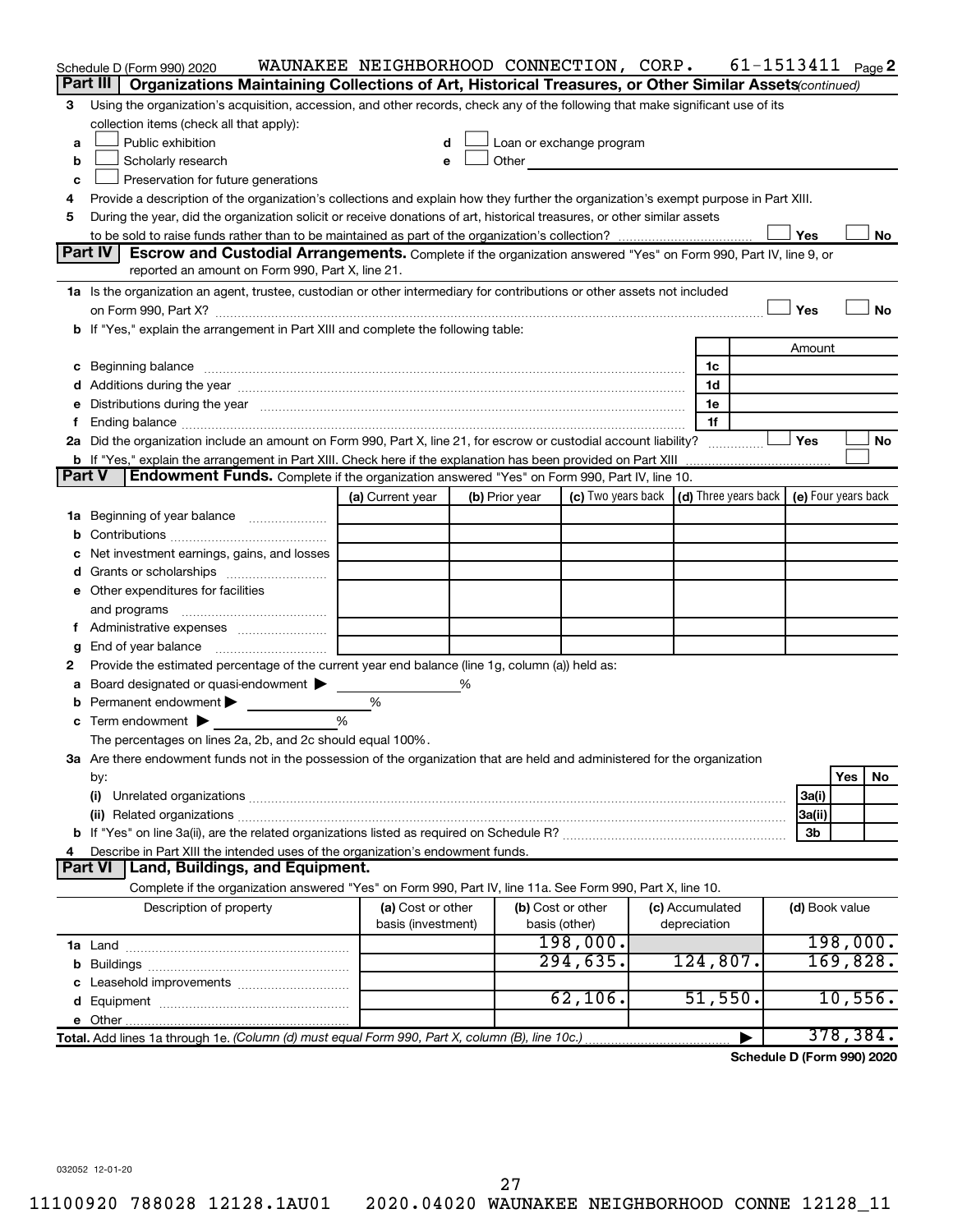|                  | Schedule D (Form 990) 2020                                                                                                                           | WAUNAKEE NEIGHBORHOOD CONNECTION, CORP. |  | $61 - 1513411$ Page 3                                     |
|------------------|------------------------------------------------------------------------------------------------------------------------------------------------------|-----------------------------------------|--|-----------------------------------------------------------|
| <b>Part VIII</b> | <b>Investments - Other Securities.</b>                                                                                                               |                                         |  |                                                           |
|                  | Complete if the organization answered "Yes" on Form 990, Part IV, line 11b. See Form 990, Part X, line 12.                                           |                                         |  |                                                           |
|                  | (a) Description of security or category (including name of security)                                                                                 | (b) Book value                          |  | (c) Method of valuation: Cost or end-of-year market value |
|                  | (1) Financial derivatives                                                                                                                            |                                         |  |                                                           |
|                  |                                                                                                                                                      |                                         |  |                                                           |
| $(3)$ Other      |                                                                                                                                                      |                                         |  |                                                           |
| (A)<br>(B)       |                                                                                                                                                      |                                         |  |                                                           |
| (C)              |                                                                                                                                                      |                                         |  |                                                           |
| (D)              |                                                                                                                                                      |                                         |  |                                                           |
| (E)              |                                                                                                                                                      |                                         |  |                                                           |
| (F)              |                                                                                                                                                      |                                         |  |                                                           |
| (G)              |                                                                                                                                                      |                                         |  |                                                           |
| (H)              |                                                                                                                                                      |                                         |  |                                                           |
|                  | Total. (Col. (b) must equal Form 990, Part X, col. (B) line 12.)                                                                                     |                                         |  |                                                           |
|                  | Part VIII Investments - Program Related.                                                                                                             |                                         |  |                                                           |
|                  | Complete if the organization answered "Yes" on Form 990, Part IV, line 11c. See Form 990, Part X, line 13.                                           |                                         |  |                                                           |
|                  | (a) Description of investment                                                                                                                        | (b) Book value                          |  | (c) Method of valuation: Cost or end-of-year market value |
| (1)              |                                                                                                                                                      |                                         |  |                                                           |
| (2)              |                                                                                                                                                      |                                         |  |                                                           |
| (3)              |                                                                                                                                                      |                                         |  |                                                           |
| (4)              |                                                                                                                                                      |                                         |  |                                                           |
| (5)<br>(6)       |                                                                                                                                                      |                                         |  |                                                           |
| (7)              |                                                                                                                                                      |                                         |  |                                                           |
| (8)              |                                                                                                                                                      |                                         |  |                                                           |
| (9)              |                                                                                                                                                      |                                         |  |                                                           |
|                  | Total. (Col. (b) must equal Form 990, Part X, col. (B) line 13.) $\blacktriangleright$                                                               |                                         |  |                                                           |
| Part IX          | <b>Other Assets.</b>                                                                                                                                 |                                         |  |                                                           |
|                  | Complete if the organization answered "Yes" on Form 990, Part IV, line 11d. See Form 990, Part X, line 15.                                           |                                         |  |                                                           |
|                  |                                                                                                                                                      | (a) Description                         |  | (b) Book value                                            |
| (1)              |                                                                                                                                                      |                                         |  |                                                           |
| (2)              |                                                                                                                                                      |                                         |  |                                                           |
| (3)              |                                                                                                                                                      |                                         |  |                                                           |
| (4)              |                                                                                                                                                      |                                         |  |                                                           |
| (5)              |                                                                                                                                                      |                                         |  |                                                           |
| (6)              |                                                                                                                                                      |                                         |  |                                                           |
| (7)<br>(8)       |                                                                                                                                                      |                                         |  |                                                           |
| (9)              |                                                                                                                                                      |                                         |  |                                                           |
|                  | Total. (Column (b) must equal Form 990, Part X, col. (B) line 15.)                                                                                   |                                         |  |                                                           |
| Part X           | <b>Other Liabilities.</b>                                                                                                                            |                                         |  |                                                           |
|                  | Complete if the organization answered "Yes" on Form 990, Part IV, line 11e or 11f. See Form 990, Part X, line 25.                                    |                                         |  |                                                           |
| 1.               | (a) Description of liability                                                                                                                         |                                         |  | (b) Book value                                            |
| (1)              | Federal income taxes                                                                                                                                 |                                         |  |                                                           |
| (2)              |                                                                                                                                                      |                                         |  |                                                           |
| (3)              |                                                                                                                                                      |                                         |  |                                                           |
| (4)              |                                                                                                                                                      |                                         |  |                                                           |
| (5)              |                                                                                                                                                      |                                         |  |                                                           |
| (6)              |                                                                                                                                                      |                                         |  |                                                           |
| (7)              |                                                                                                                                                      |                                         |  |                                                           |
| (8)              |                                                                                                                                                      |                                         |  |                                                           |
| (9)              |                                                                                                                                                      |                                         |  |                                                           |
|                  | 2. Liability for uncertain tax positions. In Part XIII, provide the text of the footnote to the organization's financial statements that reports the |                                         |  |                                                           |
|                  | organization's liability for uncertain tax positions under FASB ASC 740. Check here if the text of the footnote has been provided in Part XIII.      |                                         |  |                                                           |

**Schedule D (Form 990) 2020**

032053 12-01-20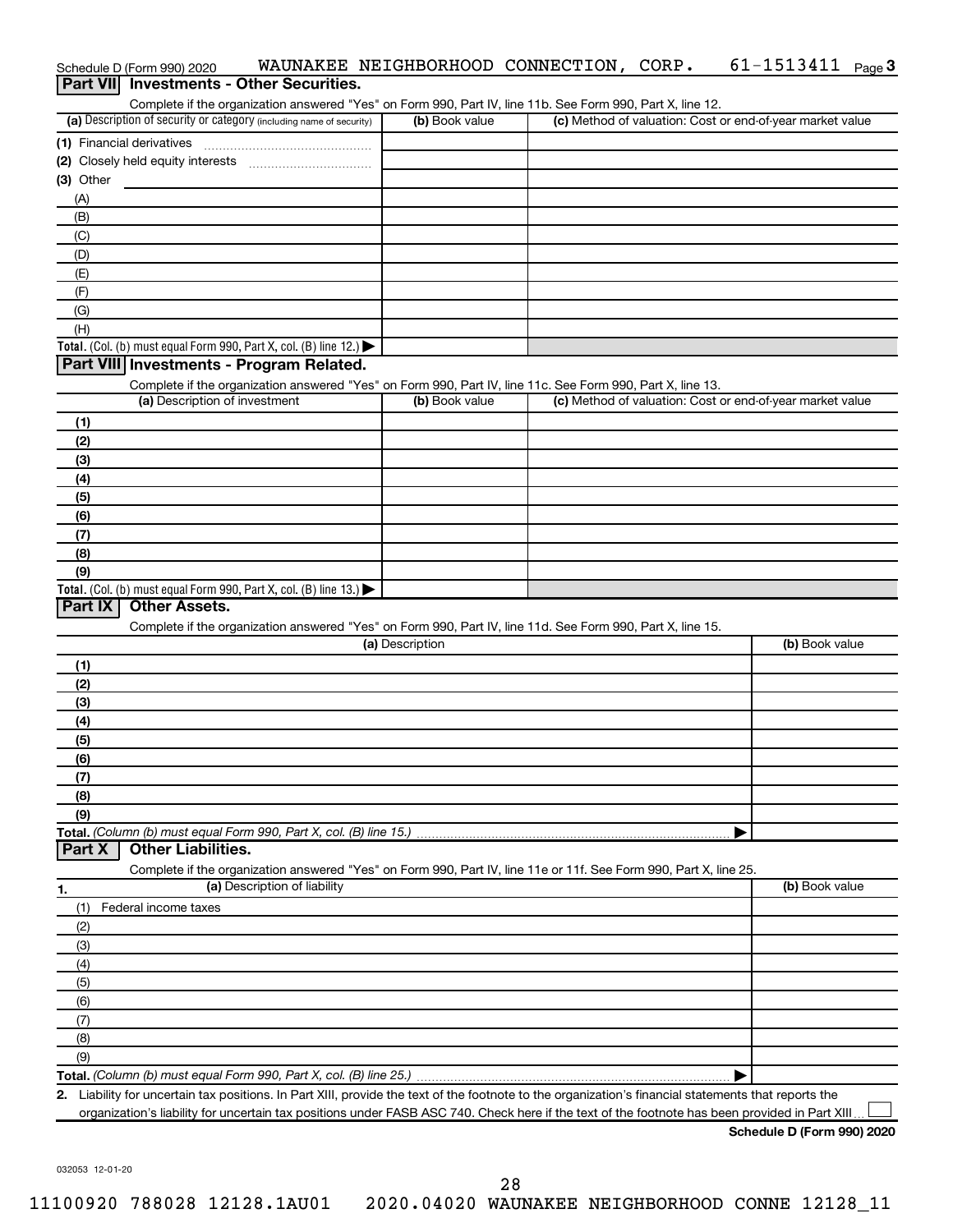|    | WAUNAKEE NEIGHBORHOOD CONNECTION, CORP.<br>Schedule D (Form 990) 2020                                                                                                                                                               |                | $61 - 1513411$ Page 4 |
|----|-------------------------------------------------------------------------------------------------------------------------------------------------------------------------------------------------------------------------------------|----------------|-----------------------|
|    | Reconciliation of Revenue per Audited Financial Statements With Revenue per Return.<br><b>Part XI</b>                                                                                                                               |                |                       |
|    | Complete if the organization answered "Yes" on Form 990, Part IV, line 12a.                                                                                                                                                         |                |                       |
| 1  | Total revenue, gains, and other support per audited financial statements [111] [11] Total revenue, gains, and other support per audited financial statements [11] [11] Total revenue of the support of the support of the supp      |                | $\mathbf{1}$          |
| 2  | Amounts included on line 1 but not on Form 990, Part VIII, line 12:                                                                                                                                                                 |                |                       |
| a  |                                                                                                                                                                                                                                     | 2a             |                       |
|    |                                                                                                                                                                                                                                     | 2 <sub>b</sub> |                       |
|    |                                                                                                                                                                                                                                     | 2c             |                       |
| d  | Other (Describe in Part XIII.) <b>2006</b> 2007 2010 2010 2010 2010 2011 2013 2014 2015 2016 2017 2018 2019 2019 2016 2016 2017 2018 2019 2016 2017 2018 2019 2016 2017 2018 2019 2019 2019 2016 2017 2018 2019 2019 2019 2019 2019 | 2d             |                       |
| е  | Add lines 2a through 2d                                                                                                                                                                                                             |                | 2е                    |
| 3  |                                                                                                                                                                                                                                     |                | 3                     |
| 4  | Amounts included on Form 990, Part VIII, line 12, but not on line 1:                                                                                                                                                                |                |                       |
|    | Investment expenses not included on Form 990, Part VIII, line 7b [11] [11] Investment expenses not included on Form 990, Part VIII, line 7b                                                                                         | 4a l           |                       |
|    |                                                                                                                                                                                                                                     | 4 <sub>b</sub> |                       |
| C. | Add lines 4a and 4b                                                                                                                                                                                                                 |                | 4c                    |
|    |                                                                                                                                                                                                                                     |                | 5                     |
|    | Part XII   Reconciliation of Expenses per Audited Financial Statements With Expenses per Return.                                                                                                                                    |                |                       |
|    | Complete if the organization answered "Yes" on Form 990, Part IV, line 12a.                                                                                                                                                         |                |                       |
| 1  |                                                                                                                                                                                                                                     |                | $\mathbf{1}$          |
| 2  | Amounts included on line 1 but not on Form 990, Part IX, line 25:                                                                                                                                                                   |                |                       |
| a  |                                                                                                                                                                                                                                     | 2a             |                       |
| b  |                                                                                                                                                                                                                                     | 2 <sub>b</sub> |                       |
|    |                                                                                                                                                                                                                                     | 2 <sub>c</sub> |                       |
| d  |                                                                                                                                                                                                                                     | 2d             |                       |
| е  | Add lines 2a through 2d <b>contained a contained a contained a contained a</b> contained a contained a contained a contained a contained a contact a contact a contact a contact a contact a contact a contact a contact a contact  |                | 2е                    |
| з  |                                                                                                                                                                                                                                     |                | 3                     |
| 4  | Amounts included on Form 990, Part IX, line 25, but not on line 1:                                                                                                                                                                  |                |                       |
| a  | Investment expenses not included on Form 990, Part VIII, line 7b                                                                                                                                                                    |                |                       |
|    |                                                                                                                                                                                                                                     | 4 <sub>b</sub> |                       |
| C. | Add lines 4a and 4b                                                                                                                                                                                                                 |                | 4c                    |
|    |                                                                                                                                                                                                                                     |                | 5                     |
|    | Part XIII Supplemental Information.                                                                                                                                                                                                 |                |                       |

Provide the descriptions required for Part II, lines 3, 5, and 9; Part III, lines 1a and 4; Part IV, lines 1b and 2b; Part V, line 4; Part X, line 2; Part XI, lines 2d and 4b; and Part XII, lines 2d and 4b. Also complete this part to provide any additional information.

29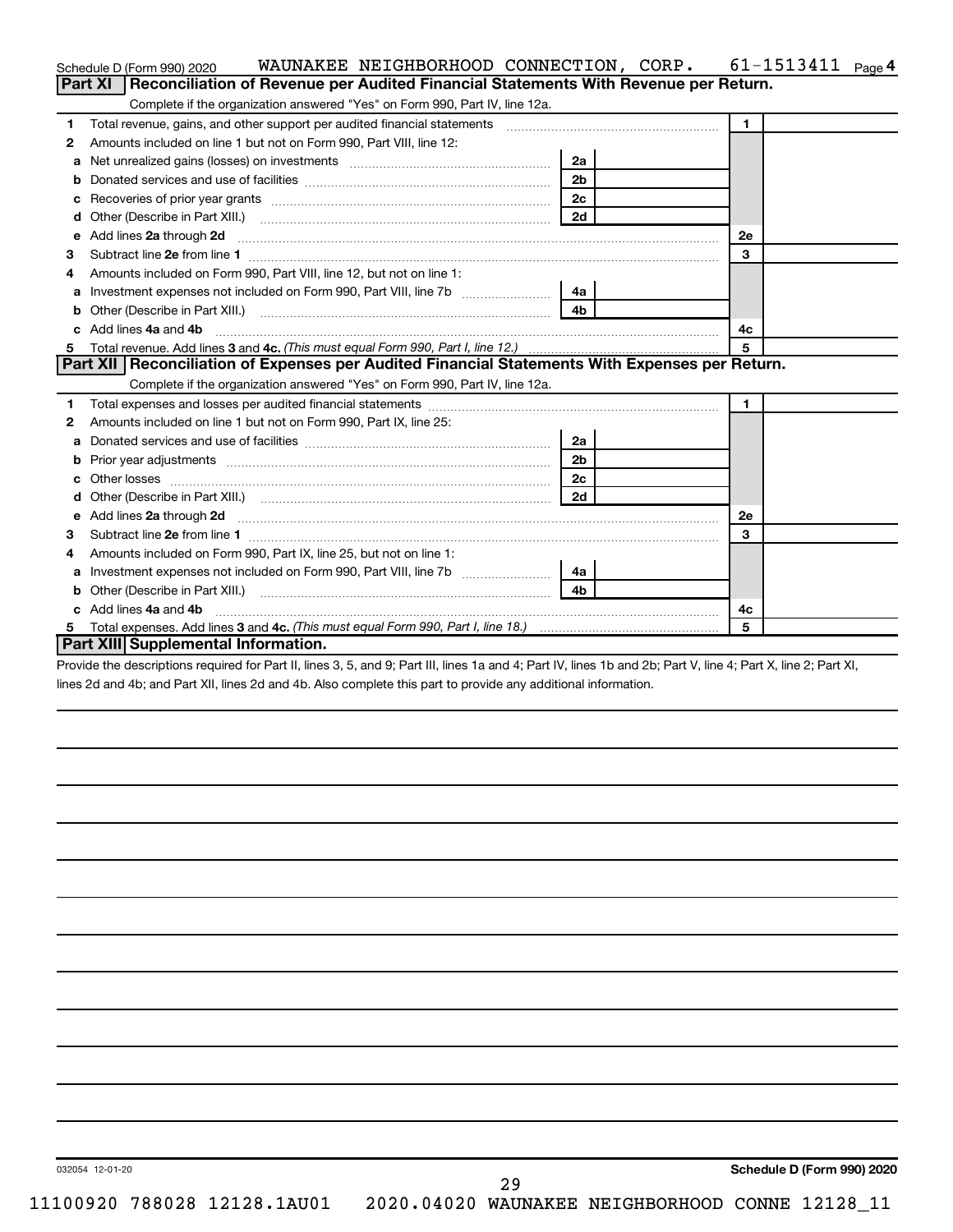| <b>SCHEDULE G</b>                                                                        |                                                                                                                                                                                                           | <b>Supplemental Information Regarding Fundraising or Gaming Activities</b>                                                                                                                                                                           |                                                                            |    |                                                                            |  |                                                                            | OMB No. 1545-0047                                       |  |  |  |  |
|------------------------------------------------------------------------------------------|-----------------------------------------------------------------------------------------------------------------------------------------------------------------------------------------------------------|------------------------------------------------------------------------------------------------------------------------------------------------------------------------------------------------------------------------------------------------------|----------------------------------------------------------------------------|----|----------------------------------------------------------------------------|--|----------------------------------------------------------------------------|---------------------------------------------------------|--|--|--|--|
| (Form 990 or 990-EZ)                                                                     | Complete if the organization answered "Yes" on Form 990, Part IV, line 17, 18, or 19, or if the                                                                                                           |                                                                                                                                                                                                                                                      |                                                                            |    |                                                                            |  |                                                                            |                                                         |  |  |  |  |
| Department of the Treasury                                                               | organization entered more than \$15,000 on Form 990-EZ, line 6a.<br>Attach to Form 990 or Form 990-EZ.<br><b>Open to Public</b><br>Go to www.irs.gov/Form990 for instructions and the latest information. |                                                                                                                                                                                                                                                      |                                                                            |    |                                                                            |  |                                                                            |                                                         |  |  |  |  |
| Internal Revenue Service                                                                 |                                                                                                                                                                                                           |                                                                                                                                                                                                                                                      |                                                                            |    |                                                                            |  |                                                                            | Inspection                                              |  |  |  |  |
| Name of the organization                                                                 |                                                                                                                                                                                                           | WAUNAKEE NEIGHBORHOOD CONNECTION, CORP.                                                                                                                                                                                                              |                                                                            |    |                                                                            |  | 61-1513411                                                                 | <b>Employer identification number</b>                   |  |  |  |  |
| Part I                                                                                   |                                                                                                                                                                                                           | Fundraising Activities. Complete if the organization answered "Yes" on Form 990, Part IV, line 17. Form 990-EZ filers are not                                                                                                                        |                                                                            |    |                                                                            |  |                                                                            |                                                         |  |  |  |  |
|                                                                                          | required to complete this part.                                                                                                                                                                           |                                                                                                                                                                                                                                                      |                                                                            |    |                                                                            |  |                                                                            |                                                         |  |  |  |  |
| Mail solicitations<br>a<br>b<br>Phone solicitations<br>c<br>In-person solicitations<br>d | Internet and email solicitations                                                                                                                                                                          | 1 Indicate whether the organization raised funds through any of the following activities. Check all that apply.<br>е<br>f<br>Special fundraising events<br>g                                                                                         |                                                                            |    | Solicitation of non-government grants<br>Solicitation of government grants |  |                                                                            |                                                         |  |  |  |  |
|                                                                                          |                                                                                                                                                                                                           | 2 a Did the organization have a written or oral agreement with any individual (including officers, directors, trustees, or                                                                                                                           |                                                                            |    |                                                                            |  |                                                                            |                                                         |  |  |  |  |
|                                                                                          |                                                                                                                                                                                                           | key employees listed in Form 990, Part VII) or entity in connection with professional fundraising services?<br>b If "Yes," list the 10 highest paid individuals or entities (fundraisers) pursuant to agreements under which the fundraiser is to be |                                                                            |    |                                                                            |  | Yes                                                                        | <b>No</b>                                               |  |  |  |  |
| compensated at least \$5,000 by the organization.                                        |                                                                                                                                                                                                           |                                                                                                                                                                                                                                                      |                                                                            |    |                                                                            |  |                                                                            |                                                         |  |  |  |  |
| (i) Name and address of individual<br>or entity (fundraiser)                             |                                                                                                                                                                                                           | (ii) Activity                                                                                                                                                                                                                                        | (iii) Did<br>fundraiser<br>have custody<br>or control of<br>contributions? |    | (iv) Gross receipts<br>from activity                                       |  | (v) Amount paid<br>to (or retained by)<br>fundraiser<br>listed in col. (i) | (vi) Amount paid<br>to (or retained by)<br>organization |  |  |  |  |
|                                                                                          |                                                                                                                                                                                                           |                                                                                                                                                                                                                                                      | Yes                                                                        | No |                                                                            |  |                                                                            |                                                         |  |  |  |  |
|                                                                                          |                                                                                                                                                                                                           |                                                                                                                                                                                                                                                      |                                                                            |    |                                                                            |  |                                                                            |                                                         |  |  |  |  |
|                                                                                          |                                                                                                                                                                                                           |                                                                                                                                                                                                                                                      |                                                                            |    |                                                                            |  |                                                                            |                                                         |  |  |  |  |
|                                                                                          |                                                                                                                                                                                                           |                                                                                                                                                                                                                                                      |                                                                            |    |                                                                            |  |                                                                            |                                                         |  |  |  |  |
|                                                                                          |                                                                                                                                                                                                           |                                                                                                                                                                                                                                                      |                                                                            |    |                                                                            |  |                                                                            |                                                         |  |  |  |  |
|                                                                                          |                                                                                                                                                                                                           |                                                                                                                                                                                                                                                      |                                                                            |    |                                                                            |  |                                                                            |                                                         |  |  |  |  |
|                                                                                          |                                                                                                                                                                                                           |                                                                                                                                                                                                                                                      |                                                                            |    |                                                                            |  |                                                                            |                                                         |  |  |  |  |
|                                                                                          |                                                                                                                                                                                                           |                                                                                                                                                                                                                                                      |                                                                            |    |                                                                            |  |                                                                            |                                                         |  |  |  |  |
|                                                                                          |                                                                                                                                                                                                           |                                                                                                                                                                                                                                                      |                                                                            |    |                                                                            |  |                                                                            |                                                         |  |  |  |  |
|                                                                                          |                                                                                                                                                                                                           |                                                                                                                                                                                                                                                      |                                                                            |    |                                                                            |  |                                                                            |                                                         |  |  |  |  |
|                                                                                          |                                                                                                                                                                                                           |                                                                                                                                                                                                                                                      |                                                                            |    |                                                                            |  |                                                                            |                                                         |  |  |  |  |
|                                                                                          |                                                                                                                                                                                                           |                                                                                                                                                                                                                                                      |                                                                            |    |                                                                            |  |                                                                            |                                                         |  |  |  |  |
| Total                                                                                    |                                                                                                                                                                                                           | 3 List all states in which the organization is registered or licensed to solicit contributions or has been notified it is exempt from registration                                                                                                   |                                                                            |    |                                                                            |  |                                                                            |                                                         |  |  |  |  |
| or licensing.                                                                            |                                                                                                                                                                                                           |                                                                                                                                                                                                                                                      |                                                                            |    |                                                                            |  |                                                                            |                                                         |  |  |  |  |
|                                                                                          |                                                                                                                                                                                                           |                                                                                                                                                                                                                                                      |                                                                            |    |                                                                            |  |                                                                            |                                                         |  |  |  |  |
|                                                                                          |                                                                                                                                                                                                           |                                                                                                                                                                                                                                                      |                                                                            |    |                                                                            |  |                                                                            |                                                         |  |  |  |  |
|                                                                                          |                                                                                                                                                                                                           |                                                                                                                                                                                                                                                      |                                                                            |    |                                                                            |  |                                                                            |                                                         |  |  |  |  |
|                                                                                          |                                                                                                                                                                                                           |                                                                                                                                                                                                                                                      |                                                                            |    |                                                                            |  |                                                                            |                                                         |  |  |  |  |
|                                                                                          |                                                                                                                                                                                                           |                                                                                                                                                                                                                                                      |                                                                            |    |                                                                            |  |                                                                            |                                                         |  |  |  |  |
|                                                                                          |                                                                                                                                                                                                           |                                                                                                                                                                                                                                                      |                                                                            |    |                                                                            |  |                                                                            |                                                         |  |  |  |  |
|                                                                                          |                                                                                                                                                                                                           |                                                                                                                                                                                                                                                      |                                                                            |    |                                                                            |  |                                                                            |                                                         |  |  |  |  |

**For Paperwork Reduction Act Notice, see the Instructions for Form 990 or 990-EZ. Schedule G (Form 990 or 990-EZ) 2020** LHA

032081 11-25-20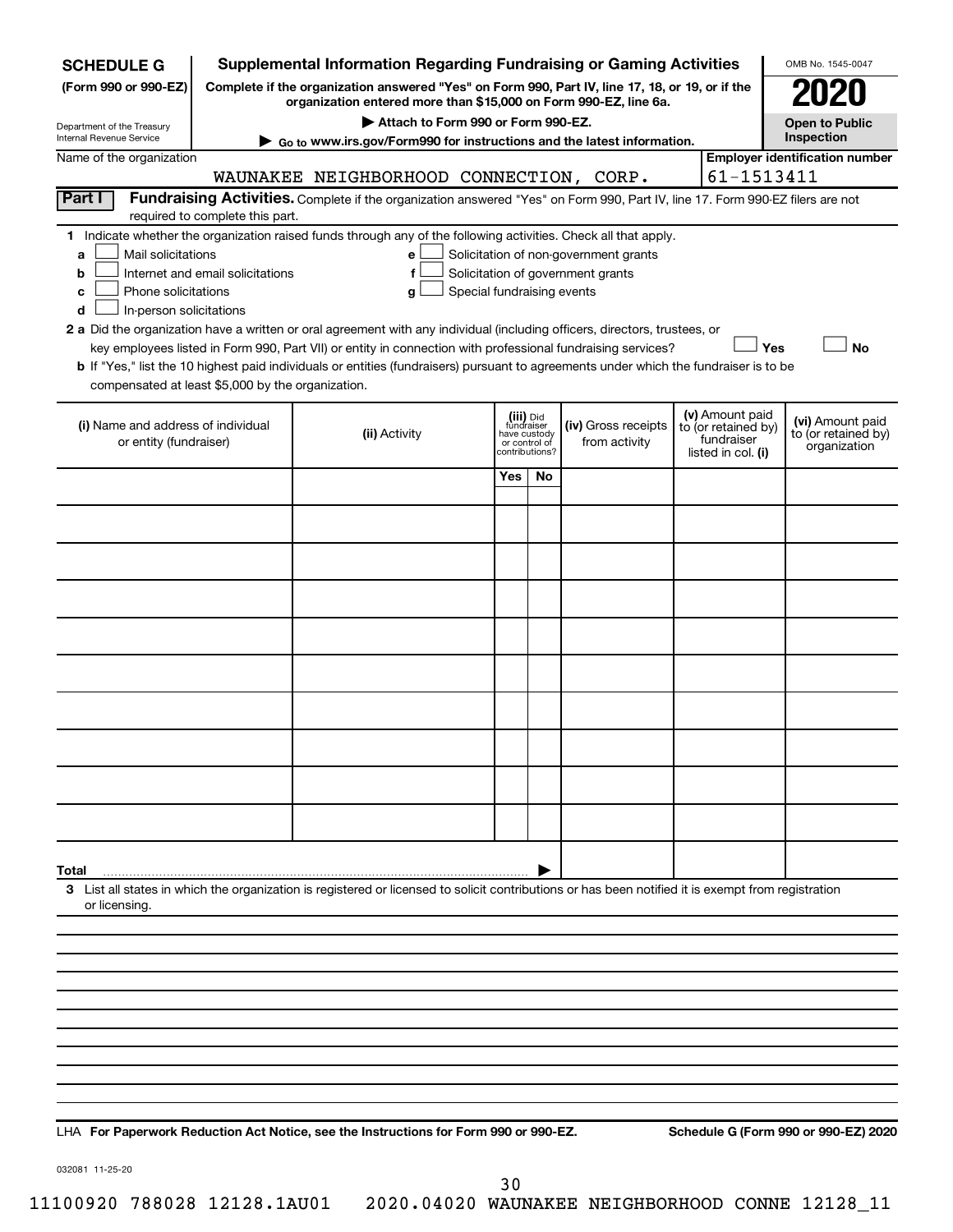Schedule G (Form 990 or 990-EZ) 2020 <code>WAUNAKEE NEIGHBORHOOD CONNECTION</code> ,  $\,$  <code>CORP</code> .  $\,$  61-1513411  $\,$  Page <code>2</code>

Part II | Fundraising Events. Complete if the organization answered "Yes" on Form 990, Part IV, line 18, or reported more than \$15,000 of fundraising event contributions and gross income on Form 990-EZ, lines 1 and 6b. List events with gross receipts greater than \$5,000.

|                 |              |                                                                                                          | (a) Event $#1$<br>HORRIBLE<br>HOLIDAY SWEABOWLATHON | (b) Event #2            | (c) Other events<br><b>NONE</b> | (d) Total events<br>(add col. (a) through           |
|-----------------|--------------|----------------------------------------------------------------------------------------------------------|-----------------------------------------------------|-------------------------|---------------------------------|-----------------------------------------------------|
|                 |              |                                                                                                          | (event type)                                        | (event type)            | (total number)                  | col. (c)                                            |
| Revenue         | 1.           |                                                                                                          | 7,320.                                              | 8,919.                  |                                 | <u>16,239.</u>                                      |
|                 | 2            |                                                                                                          | 7,320.                                              | 6,129.                  |                                 | 13,449.                                             |
|                 | 3.           | Gross income (line 1 minus line 2)                                                                       |                                                     | 2,790.                  |                                 | 2,790.                                              |
|                 | 4            |                                                                                                          |                                                     |                         |                                 |                                                     |
|                 | 5.           |                                                                                                          |                                                     |                         |                                 |                                                     |
|                 | 6            |                                                                                                          |                                                     |                         |                                 |                                                     |
| Direct Expenses | $\mathbf{7}$ |                                                                                                          |                                                     |                         |                                 |                                                     |
|                 | 8.<br>9      |                                                                                                          |                                                     | 538.                    |                                 | 538.                                                |
|                 | 10           | Direct expense summary. Add lines 4 through 9 in column (d)                                              |                                                     |                         |                                 | 538.                                                |
|                 |              | 11 Net income summary. Subtract line 10 from line 3, column (d)                                          |                                                     |                         |                                 | 2,252.                                              |
| Part III        |              | Gaming. Complete if the organization answered "Yes" on Form 990, Part IV, line 19, or reported more than |                                                     |                         |                                 |                                                     |
|                 |              | \$15,000 on Form 990-EZ, line 6a.                                                                        |                                                     | (b) Pull tabs/instant   |                                 |                                                     |
|                 |              |                                                                                                          | (a) Bingo                                           | bingo/progressive bingo | (c) Other gaming                | (d) Total gaming (add<br>col. (a) through col. (c)) |
| Revenue         |              |                                                                                                          |                                                     |                         |                                 |                                                     |
|                 | 1.           |                                                                                                          |                                                     |                         |                                 |                                                     |
|                 |              |                                                                                                          |                                                     |                         |                                 |                                                     |
|                 |              |                                                                                                          |                                                     |                         |                                 |                                                     |
| Direct Expenses | 3            |                                                                                                          |                                                     |                         |                                 |                                                     |
|                 | 4            |                                                                                                          |                                                     |                         |                                 |                                                     |
|                 |              |                                                                                                          |                                                     |                         |                                 |                                                     |
|                 |              |                                                                                                          | Yes<br>%                                            | Yes<br>%                | Yes<br>%                        |                                                     |
|                 |              | 6 Volunteer labor                                                                                        | No                                                  | No                      | No                              |                                                     |
|                 | 7            | Direct expense summary. Add lines 2 through 5 in column (d)                                              |                                                     |                         |                                 |                                                     |
|                 | 8            |                                                                                                          |                                                     |                         |                                 |                                                     |
| 9               |              | Enter the state(s) in which the organization conducts gaming activities:<br><b>b</b> If "No," explain:   |                                                     |                         |                                 | Yes<br><b>No</b>                                    |
|                 |              |                                                                                                          |                                                     |                         |                                 |                                                     |
|                 |              |                                                                                                          |                                                     |                         |                                 | Yes<br><b>No</b>                                    |
|                 |              |                                                                                                          |                                                     |                         |                                 |                                                     |
|                 |              | 032082 11-25-20                                                                                          |                                                     |                         |                                 | Schedule G (Form 990 or 990-EZ) 2020                |
|                 |              |                                                                                                          |                                                     |                         |                                 |                                                     |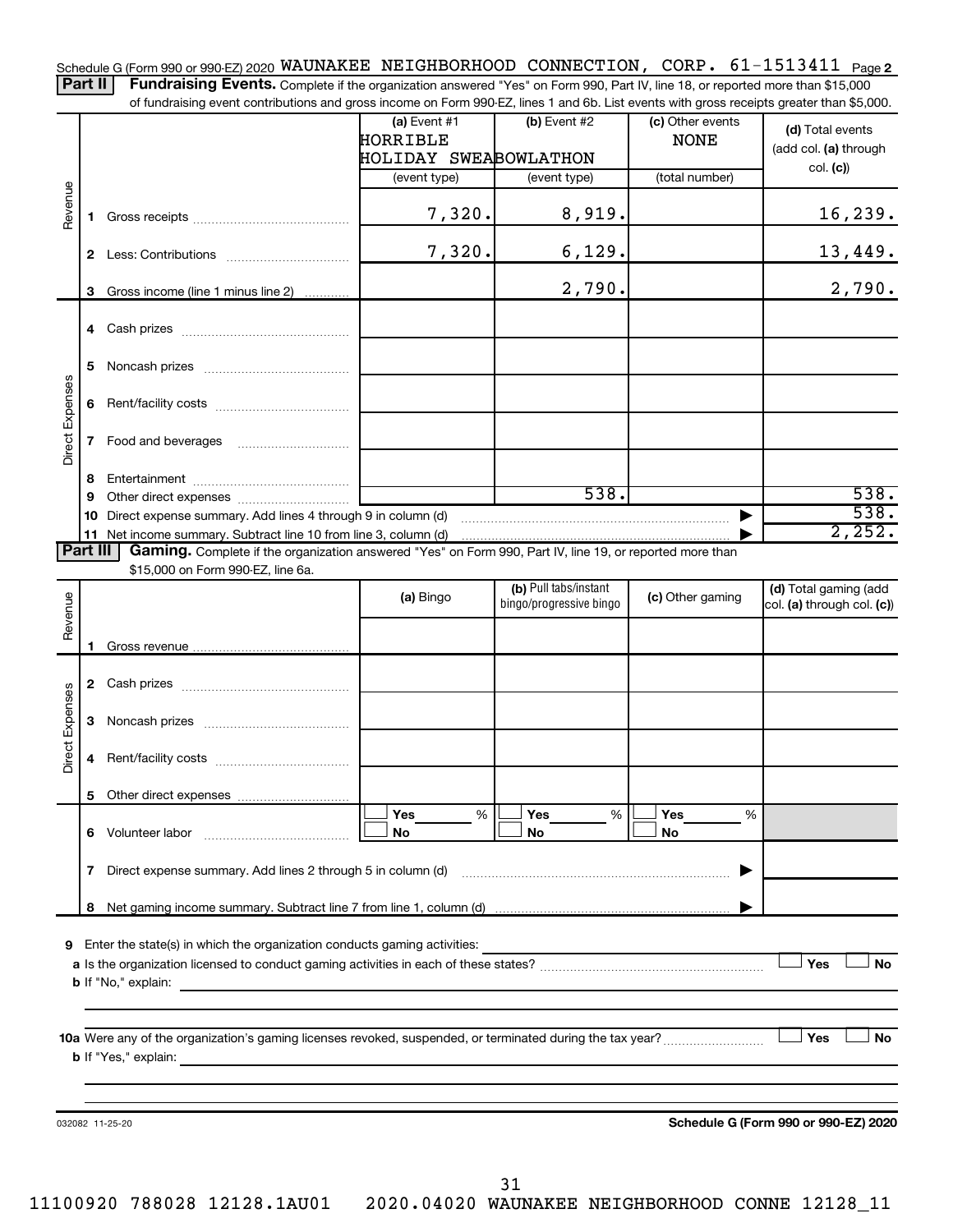| Address ><br><u> 1989 - Johann Barbara, martin amerikan basal dan berasal dan berasal dari berasal dalam basal dan berasal dan</u>                                                                                                       |                      |  |
|------------------------------------------------------------------------------------------------------------------------------------------------------------------------------------------------------------------------------------------|----------------------|--|
|                                                                                                                                                                                                                                          |                      |  |
| <b>16</b> Gaming manager information:                                                                                                                                                                                                    |                      |  |
|                                                                                                                                                                                                                                          |                      |  |
| <u> 1989 - Johann Barnett, fransk politiker (d. 1989)</u><br>Name $\blacktriangleright$                                                                                                                                                  |                      |  |
| Gaming manager compensation > \$                                                                                                                                                                                                         |                      |  |
|                                                                                                                                                                                                                                          |                      |  |
| Description of services provided states and the contract of the contract of the contract of the contract of the contract of the contract of the contract of the contract of the contract of the contract of the contract of th           |                      |  |
|                                                                                                                                                                                                                                          |                      |  |
|                                                                                                                                                                                                                                          |                      |  |
| Director/officer<br>Employee<br>Independent contractor                                                                                                                                                                                   |                      |  |
|                                                                                                                                                                                                                                          |                      |  |
| <b>17</b> Mandatory distributions:                                                                                                                                                                                                       |                      |  |
|                                                                                                                                                                                                                                          |                      |  |
| a Is the organization required under state law to make charitable distributions from the gaming proceeds to                                                                                                                              |                      |  |
|                                                                                                                                                                                                                                          | $\Box$ Yes $\Box$ No |  |
| <b>b</b> Enter the amount of distributions required under state law to be distributed to other exempt organizations or spent in the                                                                                                      |                      |  |
| organization's own exempt activities during the tax year $\triangleright$ \$<br>Supplemental Information. Provide the explanations required by Part I, line 2b, columns (iii) and (v); and Part III, lines 9, 9b, 10b,<br><b>Part IV</b> |                      |  |
| 15b, 15c, 16, and 17b, as applicable. Also provide any additional information. See instructions.                                                                                                                                         |                      |  |
|                                                                                                                                                                                                                                          |                      |  |
|                                                                                                                                                                                                                                          |                      |  |
|                                                                                                                                                                                                                                          |                      |  |
|                                                                                                                                                                                                                                          |                      |  |
|                                                                                                                                                                                                                                          |                      |  |
|                                                                                                                                                                                                                                          |                      |  |
|                                                                                                                                                                                                                                          |                      |  |
|                                                                                                                                                                                                                                          |                      |  |
|                                                                                                                                                                                                                                          |                      |  |
|                                                                                                                                                                                                                                          |                      |  |
|                                                                                                                                                                                                                                          |                      |  |
|                                                                                                                                                                                                                                          |                      |  |
|                                                                                                                                                                                                                                          |                      |  |
|                                                                                                                                                                                                                                          |                      |  |
| Schedule G (Form 990 or 990-EZ) 2020<br>032083 11-25-20                                                                                                                                                                                  |                      |  |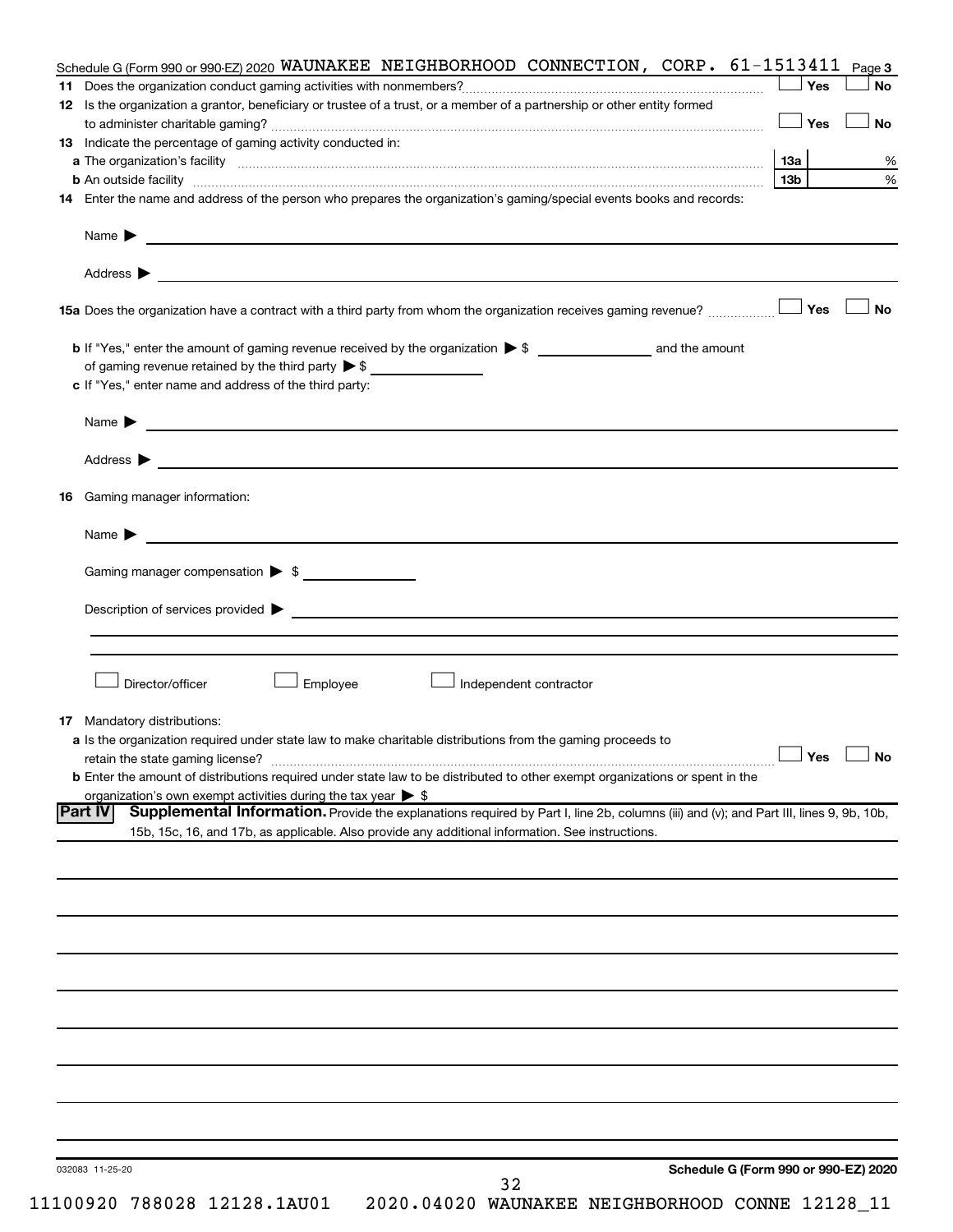|                 | Schedule G (Form 990 or 990-EZ) WAUNAKEE N<br><b>Part IV   Supplemental Information</b> (continued) | WAUNAKEE NEIGHBORHOOD CONNECTION, CORP. 61-1513411 Page 4 |  |                                 |  |
|-----------------|-----------------------------------------------------------------------------------------------------|-----------------------------------------------------------|--|---------------------------------|--|
|                 |                                                                                                     |                                                           |  |                                 |  |
|                 |                                                                                                     |                                                           |  |                                 |  |
|                 |                                                                                                     |                                                           |  |                                 |  |
|                 |                                                                                                     |                                                           |  |                                 |  |
|                 |                                                                                                     |                                                           |  |                                 |  |
|                 |                                                                                                     |                                                           |  |                                 |  |
|                 |                                                                                                     |                                                           |  |                                 |  |
|                 |                                                                                                     |                                                           |  |                                 |  |
|                 |                                                                                                     |                                                           |  |                                 |  |
|                 |                                                                                                     |                                                           |  |                                 |  |
|                 |                                                                                                     |                                                           |  |                                 |  |
|                 |                                                                                                     |                                                           |  |                                 |  |
|                 |                                                                                                     |                                                           |  |                                 |  |
|                 |                                                                                                     |                                                           |  |                                 |  |
|                 |                                                                                                     |                                                           |  |                                 |  |
|                 |                                                                                                     |                                                           |  |                                 |  |
|                 |                                                                                                     |                                                           |  |                                 |  |
|                 |                                                                                                     |                                                           |  |                                 |  |
|                 |                                                                                                     |                                                           |  |                                 |  |
|                 |                                                                                                     |                                                           |  |                                 |  |
|                 |                                                                                                     |                                                           |  |                                 |  |
|                 |                                                                                                     |                                                           |  |                                 |  |
|                 |                                                                                                     |                                                           |  |                                 |  |
|                 |                                                                                                     |                                                           |  |                                 |  |
|                 |                                                                                                     |                                                           |  |                                 |  |
|                 |                                                                                                     |                                                           |  |                                 |  |
|                 |                                                                                                     |                                                           |  |                                 |  |
|                 |                                                                                                     |                                                           |  |                                 |  |
|                 |                                                                                                     |                                                           |  |                                 |  |
|                 |                                                                                                     |                                                           |  |                                 |  |
|                 |                                                                                                     |                                                           |  |                                 |  |
|                 |                                                                                                     |                                                           |  |                                 |  |
| 032084 04-01-20 |                                                                                                     |                                                           |  | Schedule G (Form 990 or 990-EZ) |  |
|                 |                                                                                                     | 33                                                        |  |                                 |  |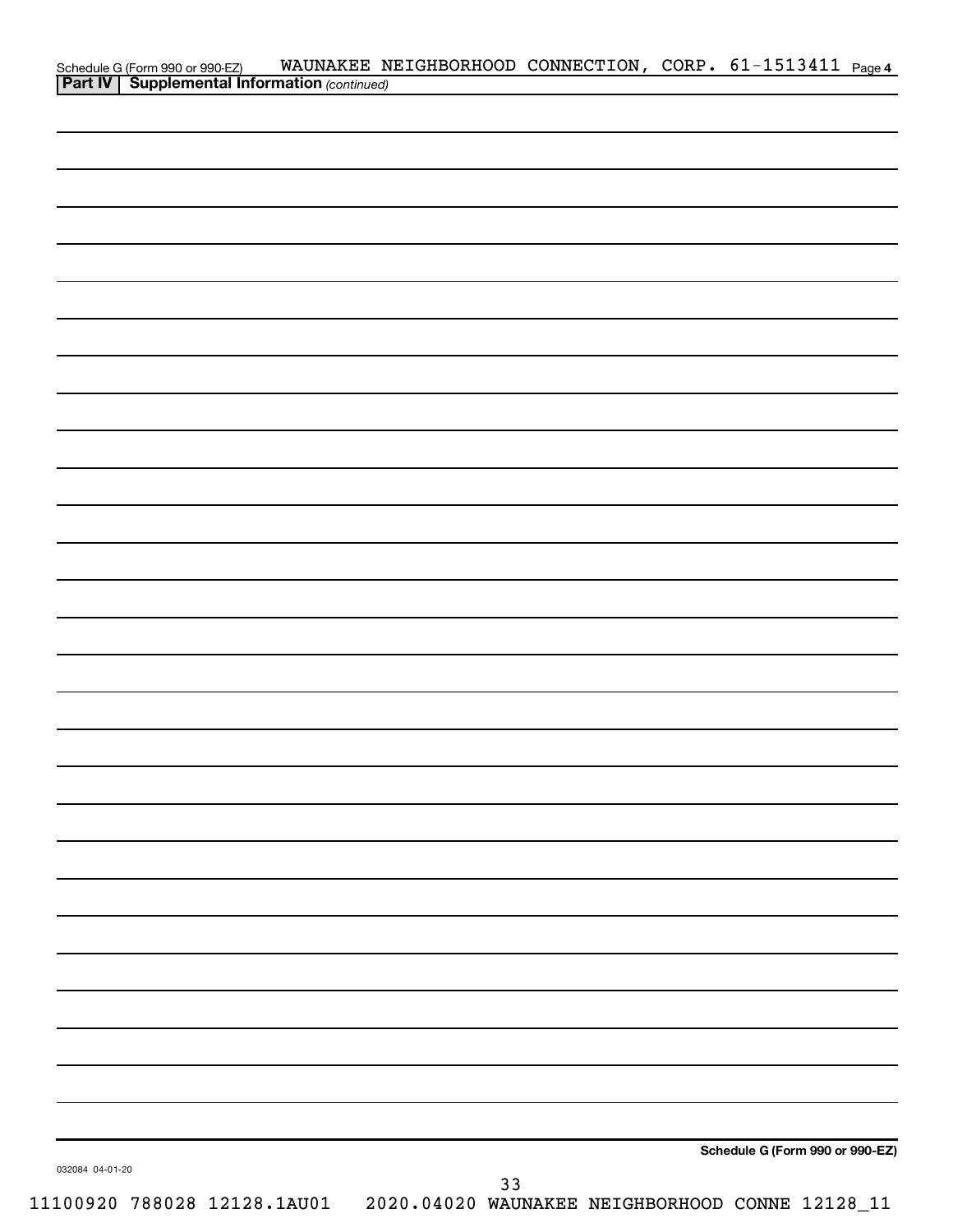| <b>SCHEDULE I</b><br>(Form 990)<br>Department of the Treasury<br>Internal Revenue Service |                                                                                                                                                                                                                                                                                     |         | <b>Grants and Other Assistance to Organizations,</b><br>Governments, and Individuals in the United States<br>Complete if the organization answered "Yes" on Form 990, Part IV, line 21 or 22. | Attach to Form 990.         | Go to www.irs.gov/Form990 for the latest information. |                                                                |                                          |                                       | OMB No. 1545-0047<br><b>Open to Public</b><br>Inspection |
|-------------------------------------------------------------------------------------------|-------------------------------------------------------------------------------------------------------------------------------------------------------------------------------------------------------------------------------------------------------------------------------------|---------|-----------------------------------------------------------------------------------------------------------------------------------------------------------------------------------------------|-----------------------------|-------------------------------------------------------|----------------------------------------------------------------|------------------------------------------|---------------------------------------|----------------------------------------------------------|
|                                                                                           | Name of the organization                                                                                                                                                                                                                                                            |         |                                                                                                                                                                                               |                             |                                                       |                                                                |                                          | <b>Employer identification number</b> |                                                          |
|                                                                                           |                                                                                                                                                                                                                                                                                     |         | WAUNAKEE NEIGHBORHOOD CONNECTION, CORP.                                                                                                                                                       |                             |                                                       |                                                                |                                          |                                       | 61-1513411                                               |
| Part I                                                                                    | <b>General Information on Grants and Assistance</b>                                                                                                                                                                                                                                 |         |                                                                                                                                                                                               |                             |                                                       |                                                                |                                          |                                       |                                                          |
| $\mathbf 1$                                                                               | Does the organization maintain records to substantiate the amount of the grants or assistance, the grantees' eligibility for the grants or assistance, and the selection                                                                                                            |         |                                                                                                                                                                                               |                             |                                                       |                                                                |                                          | $\boxed{\text{X}}$ Yes                | l No                                                     |
| $\mathbf{2}$<br>Part II                                                                   | Describe in Part IV the organization's procedures for monitoring the use of grant funds in the United States.<br>Grants and Other Assistance to Domestic Organizations and Domestic Governments. Complete if the organization answered "Yes" on Form 990, Part IV, line 21, for any |         |                                                                                                                                                                                               |                             |                                                       |                                                                |                                          |                                       |                                                          |
|                                                                                           | recipient that received more than \$5,000. Part II can be duplicated if additional space is needed.                                                                                                                                                                                 |         |                                                                                                                                                                                               |                             |                                                       |                                                                |                                          |                                       |                                                          |
|                                                                                           | 1 (a) Name and address of organization<br>or government                                                                                                                                                                                                                             | (b) EIN | (c) IRC section<br>(if applicable)                                                                                                                                                            | (d) Amount of<br>cash grant | (e) Amount of<br>non-cash<br>assistance               | (f) Method of<br>valuation (book,<br>FMV, appraisal,<br>other) | (g) Description of<br>noncash assistance | (h) Purpose of grant<br>or assistance |                                                          |
|                                                                                           |                                                                                                                                                                                                                                                                                     |         |                                                                                                                                                                                               |                             |                                                       |                                                                |                                          |                                       |                                                          |
| $\mathbf{2}$                                                                              |                                                                                                                                                                                                                                                                                     |         |                                                                                                                                                                                               |                             |                                                       |                                                                |                                          | ▶                                     |                                                          |
| 3                                                                                         |                                                                                                                                                                                                                                                                                     |         |                                                                                                                                                                                               |                             |                                                       |                                                                |                                          |                                       |                                                          |

**For Paperwork Reduction Act Notice, see the Instructions for Form 990. Schedule I (Form 990) 2020** LHA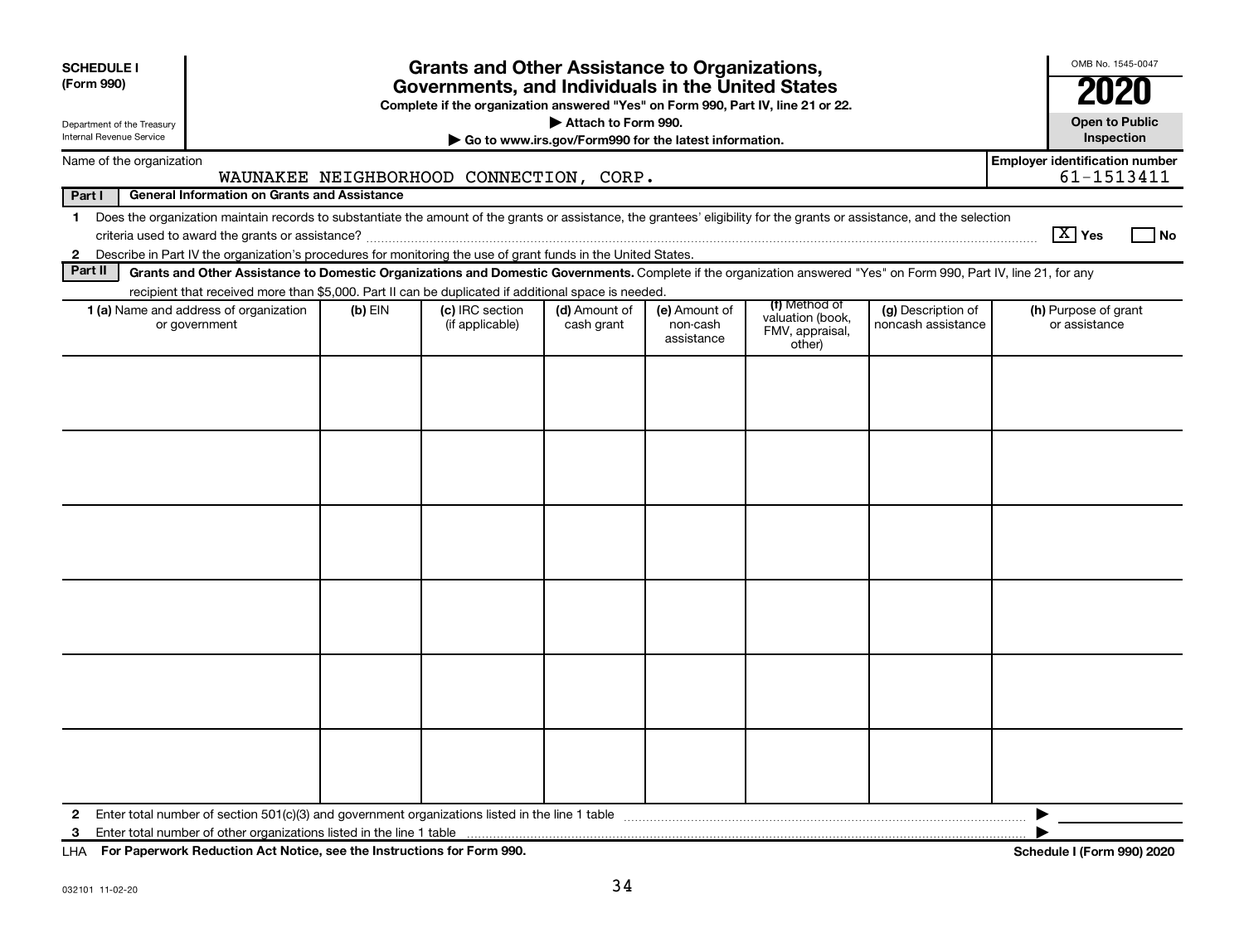Schedule I (Form 990) 2020 WAUNAKEE NEIGHBORHOOD CONNECTION,CORP. 61-1513411 Page

**2**

Part III | Grants and Other Assistance to Domestic Individuals. Complete if the organization answered "Yes" on Form 990, Part IV, line 22. Part III can be duplicated if additional space is needed.

| (a) Type of grant or assistance                                                                                                                      | (b) Number of<br>recipients | (c) Amount of<br>cash grant | (d) Amount of non-<br>cash assistance | (e) Method of valuation<br>(book, FMV, appraisal, other) | (f) Description of noncash assistance |
|------------------------------------------------------------------------------------------------------------------------------------------------------|-----------------------------|-----------------------------|---------------------------------------|----------------------------------------------------------|---------------------------------------|
|                                                                                                                                                      |                             |                             |                                       |                                                          |                                       |
| FINANCIAL ASSISTANCE TO LOW-INCOME INDIVIDUALS AND                                                                                                   |                             |                             |                                       |                                                          |                                       |
| FAMILIES                                                                                                                                             | 31                          | 16,012.                     |                                       | $0$ . CASH                                               |                                       |
|                                                                                                                                                      |                             |                             |                                       |                                                          |                                       |
| CLOTHING & HOUSEHOLD GOODS TO LOW-INCOME                                                                                                             |                             |                             |                                       |                                                          |                                       |
| INDIVIDUALS AND FAMILIES                                                                                                                             | 164                         | 0.                          | 191,804.FMV                           |                                                          | CLOTHING AND HOUSEHOLD ITEMS          |
|                                                                                                                                                      |                             |                             |                                       |                                                          |                                       |
|                                                                                                                                                      |                             |                             |                                       |                                                          |                                       |
|                                                                                                                                                      |                             |                             |                                       |                                                          | MATTRESSES AND BOX SPRINGS AND        |
| BED AND SLEEPING ARRANGEMENTS                                                                                                                        | 13                          | 0.                          | 6,021.FMV                             |                                                          | <b>BED FRAMES</b>                     |
|                                                                                                                                                      |                             |                             |                                       |                                                          |                                       |
|                                                                                                                                                      |                             |                             |                                       |                                                          | <b>VARIOUS GROCERIES FOR HOLIDAY</b>  |
| FOOD                                                                                                                                                 | 153                         | $\mathbf{0}$ .              | 4,907.FMV                             |                                                          | <b>MEALS</b>                          |
|                                                                                                                                                      |                             |                             |                                       |                                                          |                                       |
|                                                                                                                                                      |                             |                             |                                       |                                                          |                                       |
|                                                                                                                                                      |                             |                             |                                       |                                                          |                                       |
| Part IV<br>Supplemental Information. Provide the information required in Part I, line 2; Part III, column (b); and any other additional information. |                             |                             |                                       |                                                          |                                       |
| PART I, LINE 2:                                                                                                                                      |                             |                             |                                       |                                                          |                                       |
|                                                                                                                                                      |                             |                             |                                       |                                                          |                                       |
| FINANCIAL ASSISTANCE TO LOW-INCOME INDIVIDUALS AND FAMILIES IS APPROVED BY                                                                           |                             |                             |                                       |                                                          |                                       |
| IN ACCORDANCE WITH OUR ESTABLISHED CRITERIA. CLIENTS ARE ALSO<br><b>MANAGEMENT</b>                                                                   |                             |                             |                                       |                                                          |                                       |
| EDUCATED ABOUT THE CRITERIA AND SIGN AN ACKNOWLEDGEMENT STATING THAT THEY                                                                            |                             |                             |                                       |                                                          |                                       |
|                                                                                                                                                      |                             |                             |                                       |                                                          |                                       |
| UNDERSTAND AND WILL FOLLOW THE GUIDELINES FOR APPROPRIATE USE OF                                                                                     |                             |                             |                                       | THE CASH                                                 |                                       |
| AND NONCASH ASSISTANCE. WERE A CLIENT TO NOT FOLLOW THE CRITERIA, STAFF                                                                              |                             |                             |                                       |                                                          |                                       |
| WOULD FOLLOW UP WITH THEM FOR FURTHER EDUCATION AND/OR DISQUALIFICATION                                                                              |                             |                             |                                       |                                                          |                                       |
| FROM CERTAIN SERVICES.                                                                                                                               |                             |                             |                                       |                                                          |                                       |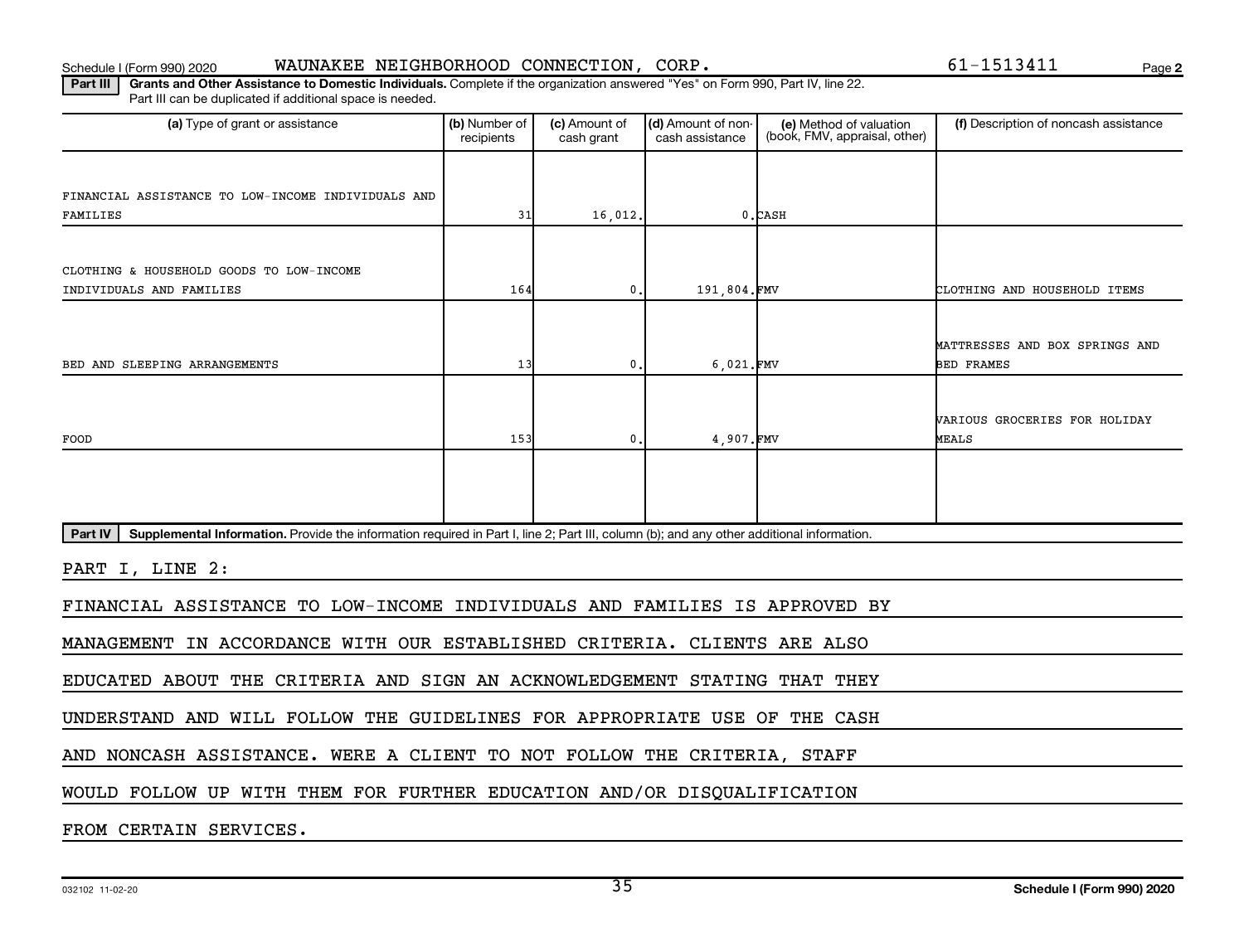### **SCHEDULE M (Form 990)**

# **Noncash Contributions**

OMB No. 1545-0047

| Department of the Treasury |
|----------------------------|
| Internal Revenue Service   |

◆ Complete if the organizations answered "Yes" on Form 990, Part IV, lines 29 or 30.<br>● Complete if the organizations answered "Yes" on Form 990, Part IV, lines 29 or 30.  $\blacktriangleright$ 

 **Go to www.irs.gov/Form990 for instructions and the latest information.**  $\blacktriangleright$ 

**Attach to Form 990.**

**Open to Public Inspection**

| Name of the organization |  |
|--------------------------|--|
|                          |  |

WAUNAKEE NEIGHBORHOOD CONNECTION, CORP. 61-1513411

**Employer identification number**

| Part I | <b>Types of Property</b>                                                                                                       |                               |                                      |                                                                                                      |                                                              |            |       |    |
|--------|--------------------------------------------------------------------------------------------------------------------------------|-------------------------------|--------------------------------------|------------------------------------------------------------------------------------------------------|--------------------------------------------------------------|------------|-------|----|
|        |                                                                                                                                | (a)<br>Check if<br>applicable | (b)<br>Number of<br>contributions or | (c)<br>Noncash contribution<br>amounts reported on<br>items contributed Form 990, Part VIII, line 1g | (d)<br>Method of determining<br>noncash contribution amounts |            |       |    |
| 1      |                                                                                                                                |                               |                                      |                                                                                                      |                                                              |            |       |    |
| 2      |                                                                                                                                |                               |                                      |                                                                                                      |                                                              |            |       |    |
| 3      | Art - Fractional interests                                                                                                     |                               |                                      |                                                                                                      |                                                              |            |       |    |
| 4      | Books and publications                                                                                                         |                               |                                      |                                                                                                      |                                                              |            |       |    |
| 5      | Clothing and household goods                                                                                                   | $\overline{\textbf{x}}$       |                                      |                                                                                                      | 197,710.COST/SELLING PRICE                                   |            |       |    |
| 6      |                                                                                                                                |                               |                                      |                                                                                                      |                                                              |            |       |    |
| 7      |                                                                                                                                |                               |                                      |                                                                                                      |                                                              |            |       |    |
| 8      |                                                                                                                                |                               |                                      |                                                                                                      |                                                              |            |       |    |
| 9      | Securities - Publicly traded                                                                                                   |                               |                                      |                                                                                                      |                                                              |            |       |    |
| 10     | Securities - Closely held stock                                                                                                |                               |                                      |                                                                                                      |                                                              |            |       |    |
| 11     | Securities - Partnership, LLC, or                                                                                              |                               |                                      |                                                                                                      |                                                              |            |       |    |
|        | trust interests                                                                                                                |                               |                                      |                                                                                                      |                                                              |            |       |    |
| 12     | Securities - Miscellaneous                                                                                                     |                               |                                      |                                                                                                      |                                                              |            |       |    |
| 13     | Qualified conservation contribution -                                                                                          |                               |                                      |                                                                                                      |                                                              |            |       |    |
|        |                                                                                                                                |                               |                                      |                                                                                                      |                                                              |            |       |    |
| 14     | Qualified conservation contribution - Other                                                                                    |                               |                                      |                                                                                                      |                                                              |            |       |    |
| 15     |                                                                                                                                |                               |                                      |                                                                                                      |                                                              |            |       |    |
| 16     | Real estate - Commercial                                                                                                       |                               |                                      |                                                                                                      |                                                              |            |       |    |
| 17     |                                                                                                                                |                               |                                      |                                                                                                      |                                                              |            |       |    |
| 18     |                                                                                                                                |                               |                                      |                                                                                                      |                                                              |            |       |    |
| 19     |                                                                                                                                |                               |                                      |                                                                                                      |                                                              |            |       |    |
| 20     | Drugs and medical supplies                                                                                                     |                               |                                      |                                                                                                      |                                                              |            |       |    |
| 21     |                                                                                                                                |                               |                                      |                                                                                                      |                                                              |            |       |    |
| 22     |                                                                                                                                |                               |                                      |                                                                                                      |                                                              |            |       |    |
| 23     |                                                                                                                                |                               |                                      |                                                                                                      |                                                              |            |       |    |
| 24     |                                                                                                                                |                               |                                      |                                                                                                      |                                                              |            |       |    |
| 25     | $($ SPECIALTY DON $)$<br>Other<br>▸                                                                                            | $\overline{\textbf{x}}$       |                                      | 5,554.FMV                                                                                            |                                                              |            |       |    |
| 26     | Other<br>▸<br>$\overline{\phantom{a}}$ )                                                                                       |                               |                                      |                                                                                                      |                                                              |            |       |    |
| 27     | Other<br>▸                                                                                                                     |                               |                                      |                                                                                                      |                                                              |            |       |    |
| 28     | Other                                                                                                                          |                               |                                      |                                                                                                      |                                                              |            |       |    |
| 29     | Number of Forms 8283 received by the organization during the tax year for contributions                                        |                               |                                      |                                                                                                      |                                                              |            |       |    |
|        | for which the organization completed Form 8283, Part V, Donee Acknowledgement                                                  |                               |                                      | 29                                                                                                   |                                                              |            |       |    |
|        |                                                                                                                                |                               |                                      |                                                                                                      |                                                              |            | Yes l | No |
|        | 30a During the year, did the organization receive by contribution any property reported in Part I, lines 1 through 28, that it |                               |                                      |                                                                                                      |                                                              |            |       |    |
|        | must hold for at least three years from the date of the initial contribution, and which isn't required to be used for          |                               |                                      |                                                                                                      |                                                              |            |       |    |
|        |                                                                                                                                |                               |                                      |                                                                                                      |                                                              | <b>30a</b> |       | x  |
|        | <b>b</b> If "Yes," describe the arrangement in Part II.                                                                        |                               |                                      |                                                                                                      |                                                              |            |       |    |
| 31     | Does the organization have a gift acceptance policy that requires the review of any nonstandard contributions?                 |                               |                                      |                                                                                                      |                                                              | 31         |       | x  |
|        | 32a Does the organization hire or use third parties or related organizations to solicit, process, or sell noncash              |                               |                                      |                                                                                                      |                                                              |            |       |    |
|        | contributions?                                                                                                                 |                               |                                      |                                                                                                      |                                                              | 32a        |       | х  |
|        | <b>b</b> If "Yes," describe in Part II.                                                                                        |                               |                                      |                                                                                                      |                                                              |            |       |    |
| 33     | If the organization didn't report an amount in column (c) for a type of property for which column (a) is checked,              |                               |                                      |                                                                                                      |                                                              |            |       |    |
|        | describe in Part II.                                                                                                           |                               |                                      |                                                                                                      |                                                              |            |       |    |
| LHA    | For Paperwork Reduction Act Notice, see the Instructions for Form 990.                                                         |                               |                                      |                                                                                                      | Schedule M (Form 990) 2020                                   |            |       |    |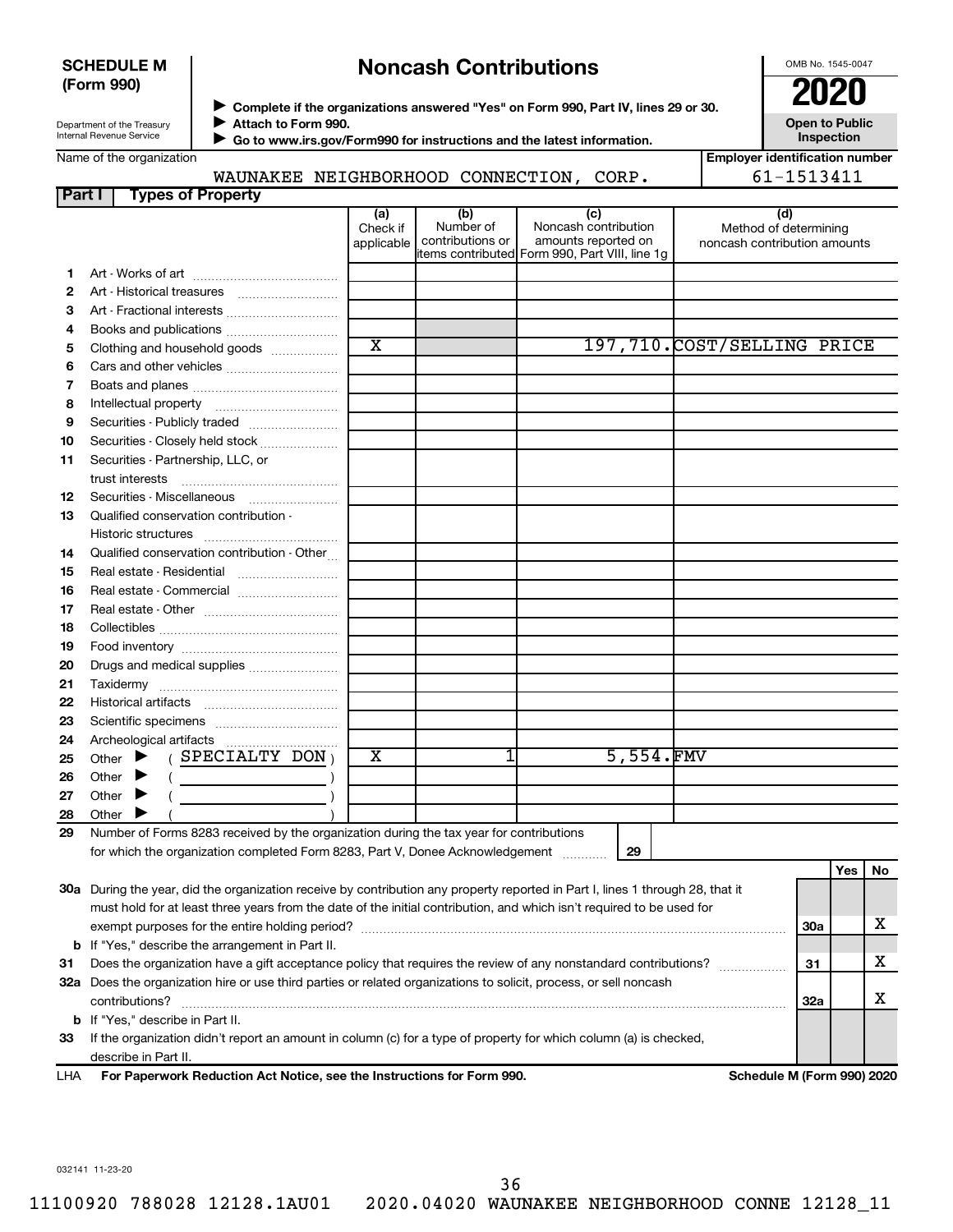| Schedule M (Form 990) 2020 |                                           | WAUNAKEE NEIGHBORHOOD CONNECTION, CORP. |  | 61-1513411                                                                                                                                                                                                                                                           | Page 2 |
|----------------------------|-------------------------------------------|-----------------------------------------|--|----------------------------------------------------------------------------------------------------------------------------------------------------------------------------------------------------------------------------------------------------------------------|--------|
| Part II                    | this part for any additional information. |                                         |  | Supplemental Information. Provide the information required by Part I, lines 30b, 32b, and 33, and whether the organization<br>is reporting in Part I, column (b), the number of contributions, the number of items received, or a combination of both. Also complete |        |

### SCHEDULE M, PART I, COLUMN (B):

### THE ORGANIZATION IS REPORTING THE NUMBER OF CONTRIBUTIONS RECEIVED IN

COLUMN B.

**Schedule M (Form 990) 2020**

032142 11-23-20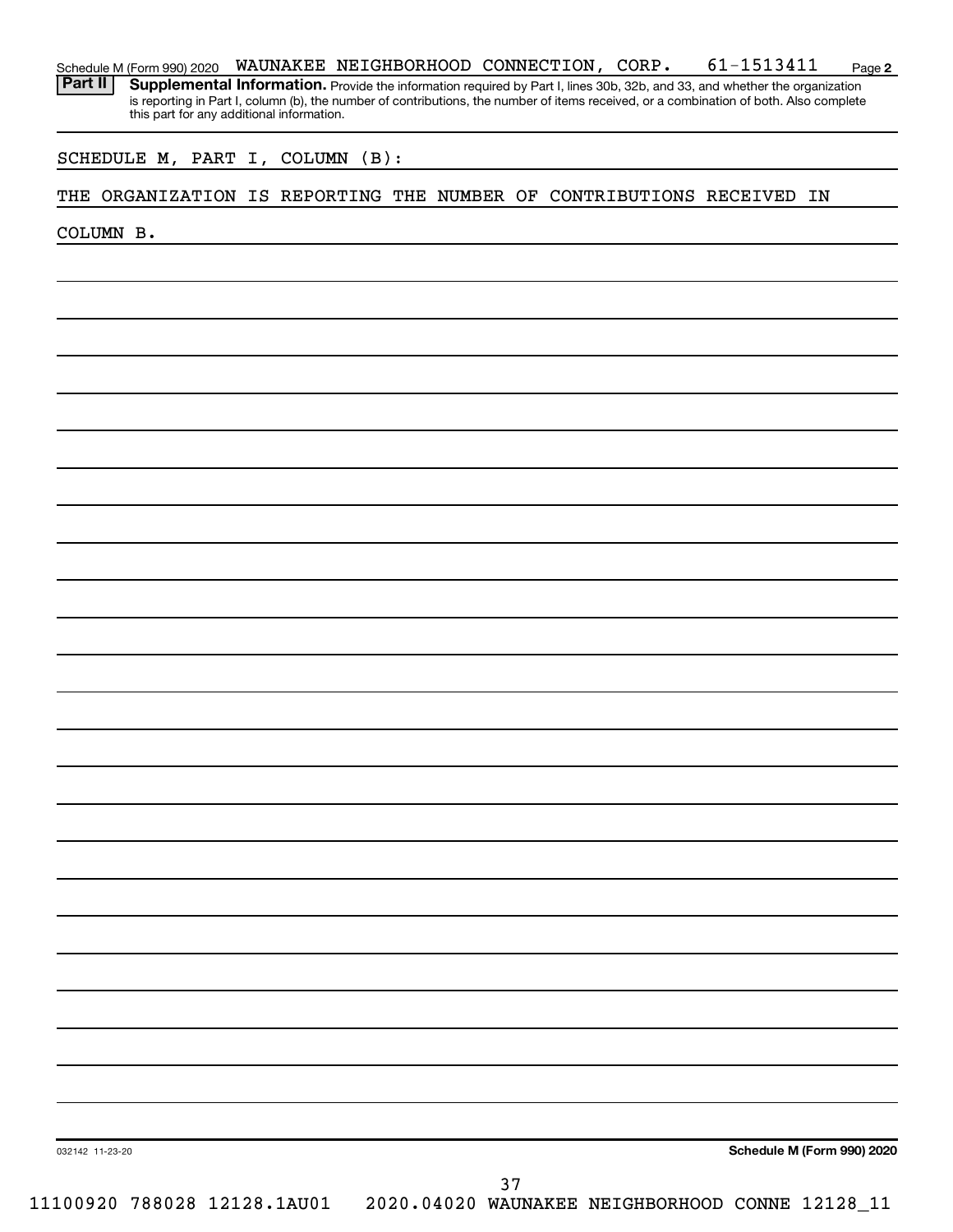**(Form 990 or 990-EZ)**

Department of the Treasury Internal Revenue Service Name of the organization

**Complete to provide information for responses to specific questions on Form 990 or 990-EZ or to provide any additional information. | Attach to Form 990 or 990-EZ. | Go to www.irs.gov/Form990 for the latest information. SCHEDULE O Supplemental Information to Form 990 or 990-EZ 2020**<br>(Form 990 or 990-EZ) Complete to provide information for responses to specific questions on



WAUNAKEE NEIGHBORHOOD CONNECTION, CORP. | 61-1513411

FORM 990, PART I, LINE 1, DESCRIPTION OF ORGANIZATION MISSION:

COMMUNITY FREE STORE WITH CLOTHING AND HOUSEHOLD GOODS; VEHICLE

REPAIRS; FURNITURE; HOLIDAY PROGRAMS; DIRECT FINANCIAL ASSISTANCE

DURING SHORT-TERM CRISES; AND CASE MANAGEMENT AND REFERRALS.

FORM 990, PART VI, SECTION B, LINE 11B:

THE PREPARED FORM 990 IS REVIEWED BY THE EXECUTIVE DIRECTOR AND THE

TREASURER AND PROVIDED TO THE MEMBERS OF THE GOVERNING BODY BEFORE THE

RETURN IS FILED WITH THE IRS.

FORM 990, PART VI, SECTION B, LINE 12C:

THE POLICY WAS REVIEWED WITH DIRECTORS DURING ORIENTATION AND AT THE ANNUAL RETREAT; CONFLICT OF INTEREST POLICY STATEMENTS WERE SIGNED BY EACH DIRECTOR AND REVIEWED BY THE EXECUTIVE DIRECTOR AND BOARD CHAIR TO ENSURE THAT ALL KNOWN INTERESTS WERE FULLY DOCUMENTED. IF THERE WERE TO BE A MATTER BEFORE THE BOARD THAT INVOLVED A STATED INTEREST, THE INVOLVED DIRECTOR(S) WOULD BE ASKED TO RECUSE THEMSELVES FROM THE DISCUSSION AND VOTE.

FORM 990, PART VI, SECTION B, LINE 15:

THE EXECUTIVE DIRECTOR AND OUR DESIGNATED REPRESENTATIVE FROM THE EMPLOYER GROUP, OUR PEO, REVIEWED NONPROFIT COMPENSATION SURVEYS AND DEVELOPED A SALARY RANGE FOR EACH PAID POSITION THAT WAS SET AT THE 25TH PERCENTILE AVERAGE OF THE SURVEYS. THE BOARD OF DIRECTORS REVIEWED THE COMPENSATION SURVEY DATA AND PROPOSED SALARY RANGES, AND THEN VOTED TO APPROVE THE COMPENSATION.